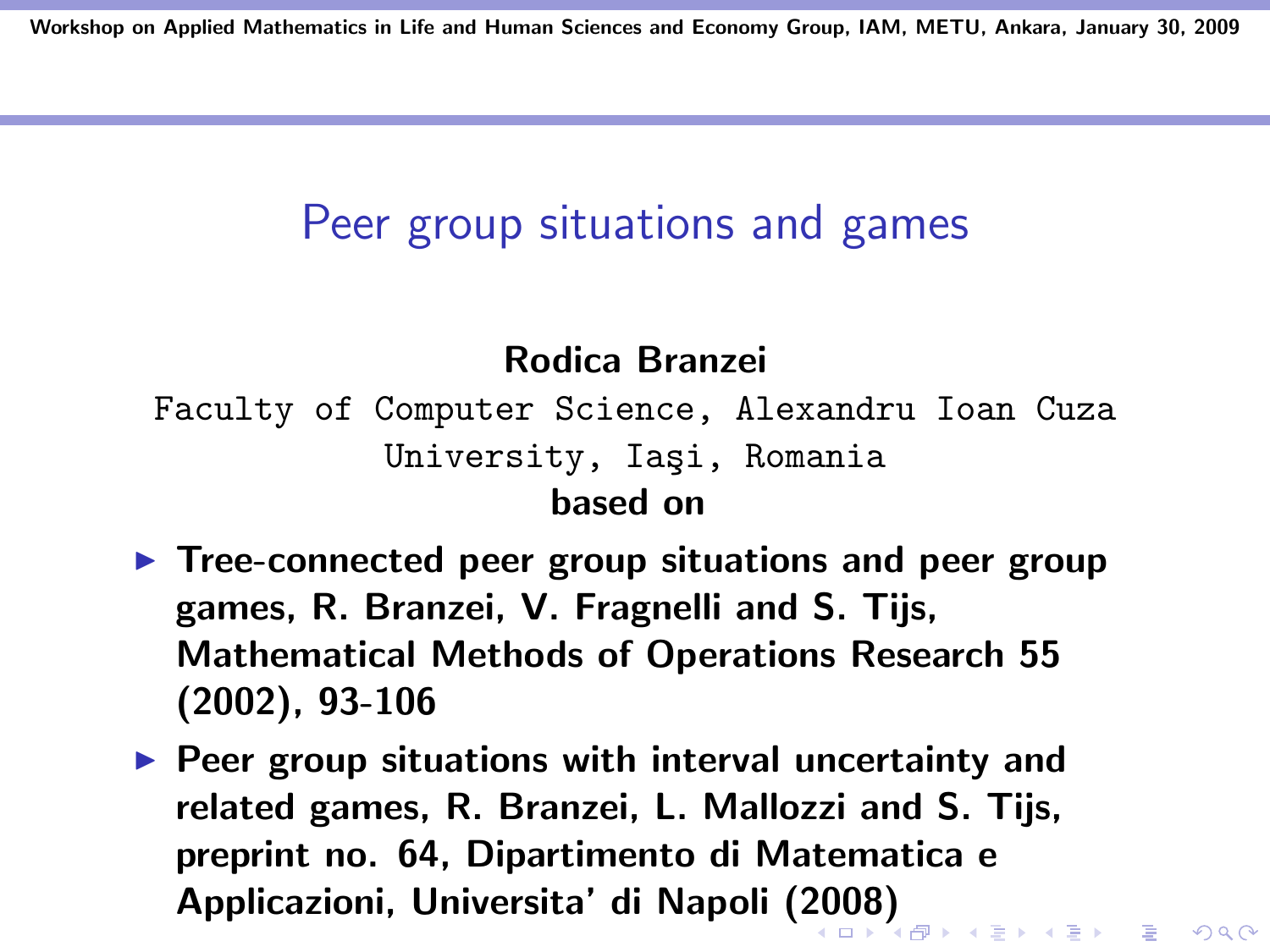# **Outline**

Part I

Preliminaries on cooperative TU games

Peer group situations and games

Main theoretical results

#### Applications:

Auctions Graph-restricted binary communication situations Sequencing situations Flow situations Airport situations

Properties of solution concepts for peer group games

**KORKA SERKER ORA** 

References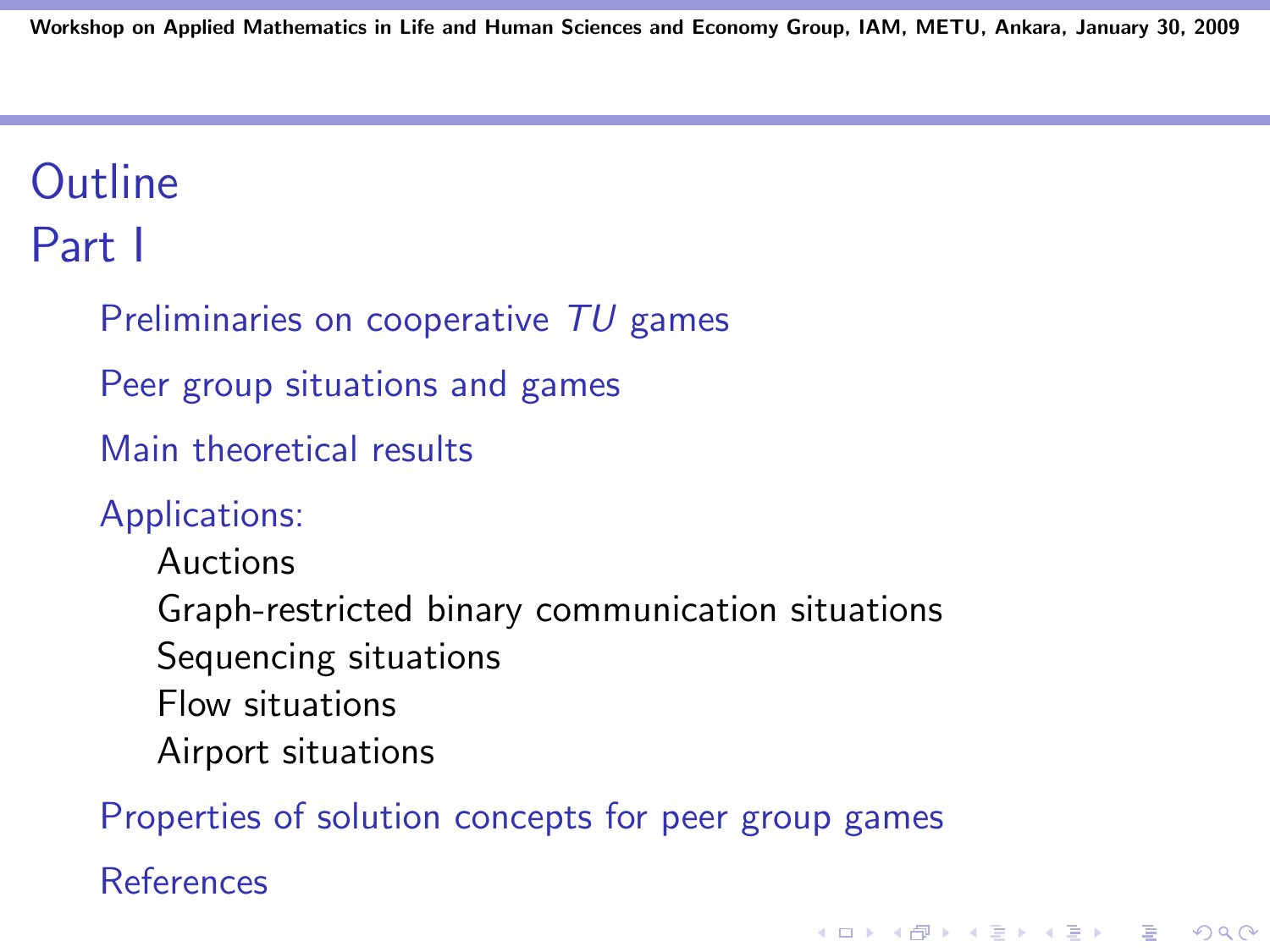## Preliminaries on cooperative TU games

- $\triangleright$  < N, v >, N := {1, 2, ..., n}: set of players
- $\triangleright \nu : 2^N \to \mathbb{R}$ : characteristic function,  $\nu(\emptyset) = 0$
- $\triangleright$  v(S): worth (or value) of coalition S

 $G^N$ : the class of all coalitional games with player set N A game  $\langle N, \nu \rangle$  is called *superadditive* if  $v(S \cup T) \geq v(S) + v(T)$  for all  $S, T \in 2^N$  with  $S \cap T = \emptyset$ . A game  $v\in G^N$  is called *convex* if and only if  $v(S \cup T) + v(S \cap T) \ge v(S) + v(T)$  for each  $S, T \in 2^N$ .  $v\in G^N$  is monotonic, i.e.,  $\mathit{v}(S)\leq \mathit{v}(\mathit{T})$  if for each  $S,\mathit{T}\in 2^N$  with  $S \subset T$ .

**KORKAR KERKER EL VOLO**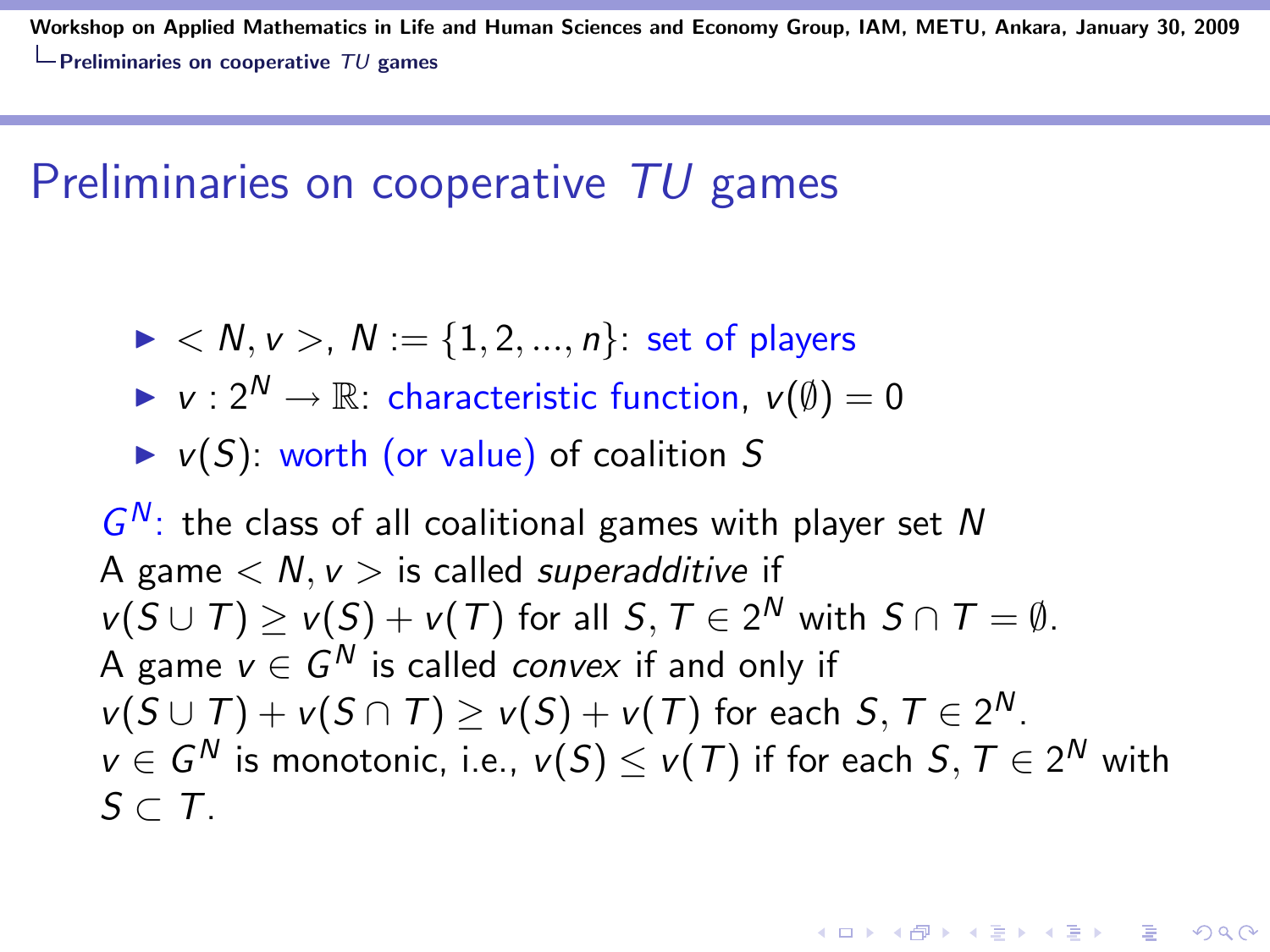## Preliminaries on cooperative TU games

 $v\in G^N$  is zero-normalized if  $v(\{i\})=0$  for each  $i\in N.$  $v\in G^{\textsf{N}}$  is veto-rich if  $\exists k\in \textsf{N}, \ v(S)=0$  if  $k\notin S$  :  $k$ -veto player. The unanimity games  $u_\mathcal{T}$  (or  $< N, u_\mathcal{T} >$ ),  $\mathcal{T} \in 2^\mathcal{N} \setminus \{ \emptyset \}$ , which are defined by

$$
u_{\mathcal{T}}(S) := \left\{ \begin{array}{ll} 1, & \text{if } \mathcal{T} \subset S \\ 0, & \text{otherwise.} \end{array} \right.
$$

 $v \in G^N$  is  $\mathcal T$ -component additive game if it is superadditive, zero-normalized and  $R_{\mathcal{T}}(v) = v$ , where  $R_{\mathcal{T}}(v)(S) = \sum_{u \in S \setminus \mathcal{T}} v(u).$ Here  $S \setminus T$  stands for the set of connected components of  $T$ .

**KORKAR KERKER EL VOLO**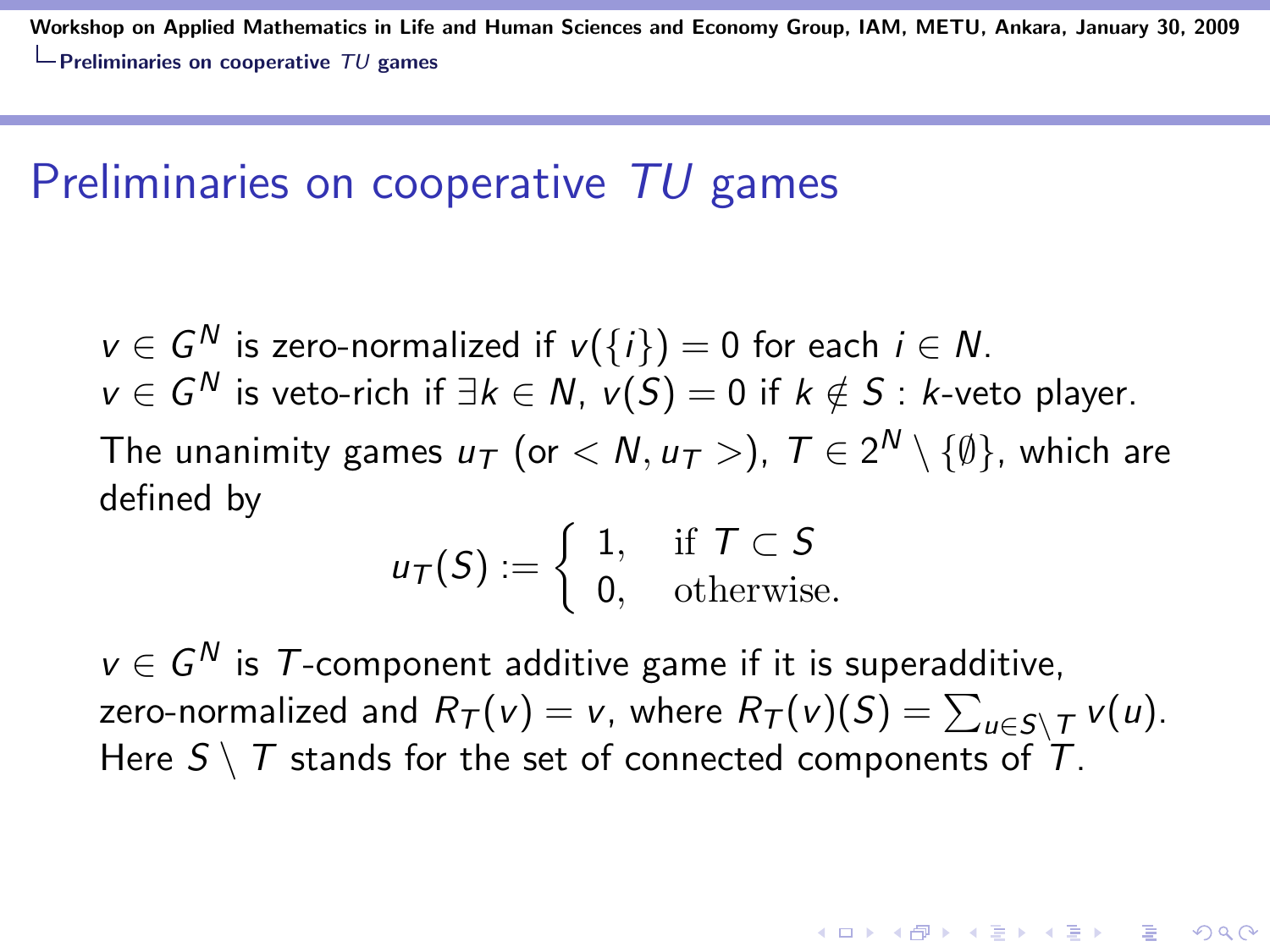#### Preliminaries on cooperative TU games

The core (Gillies (1959)) of a game  $\langle N, \nu \rangle$  is the set

$$
C(v) := \left\{ x \in I(v) | \sum_{i \in S} x_i \geq v(S) \text{ for all } S \in 2^N \setminus \{ \emptyset \} \right\}.
$$

Let  $\Pi(N)$  be the set of all permutations  $\sigma : N \to N$  of N. The set  $P^{\sigma}(i):=\{ \mathit{r} \in \mathit{N} | \sigma^{-1}(\mathit{r})<\sigma^{-1}(i)\}$  consists of all predecessors of i with respect to the permutation  $\sigma$ . Let  $v\in G^N$  and  $\sigma\in \Pi(N).$  The *marginal contribution vector*  $m^{\sigma}(v) \in \mathbb{R}^n$  with respect to  $\sigma$  and v has the *i*-th coordinate the value  $m_i^{\sigma}(v) := v(P^{\sigma}(i) \cup \{i\}) - v(P^{\sigma}(i))$  for each  $i \in N$ .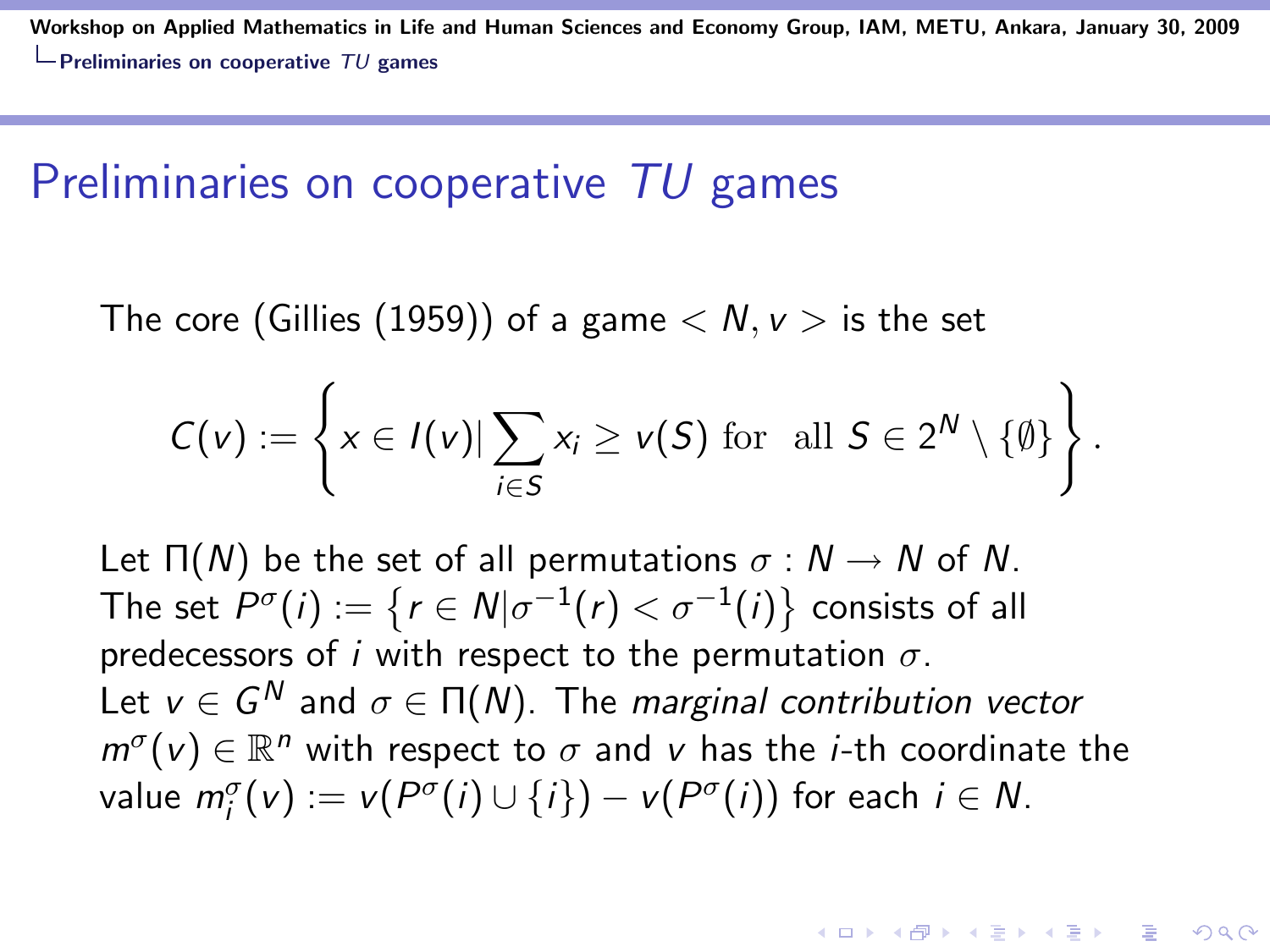#### Preliminaries on cooperative TU games

The *Shapley value* (Shapley (1953))  $\phi(\mathsf{v})$  of a game  $\mathsf{v}\in\mathsf{G}^{\mathsf{N}}$  is the average of the marginal vectors of the game, i.e.,  $\phi(v) := \frac{1}{n!} \sum_{\sigma \in \Pi(N)} m^{\sigma}(v).$ 

Weber set:  $W(v) = conv \{ m^{\sigma}(v) | \sigma \in \Pi(N) \}$ 

The selectope:

$$
S(v) = conv \left\{ m^{\beta}(v) \in \mathbb{R}^n | \beta : 2^N \setminus \{ \emptyset \} \to N, \beta(S) \in S \right\},\
$$

**KORKAR KERKER EL VOLO** 

where  $m^{\beta}(\mathsf{v})$  is the selector value corresponding to  $\beta.$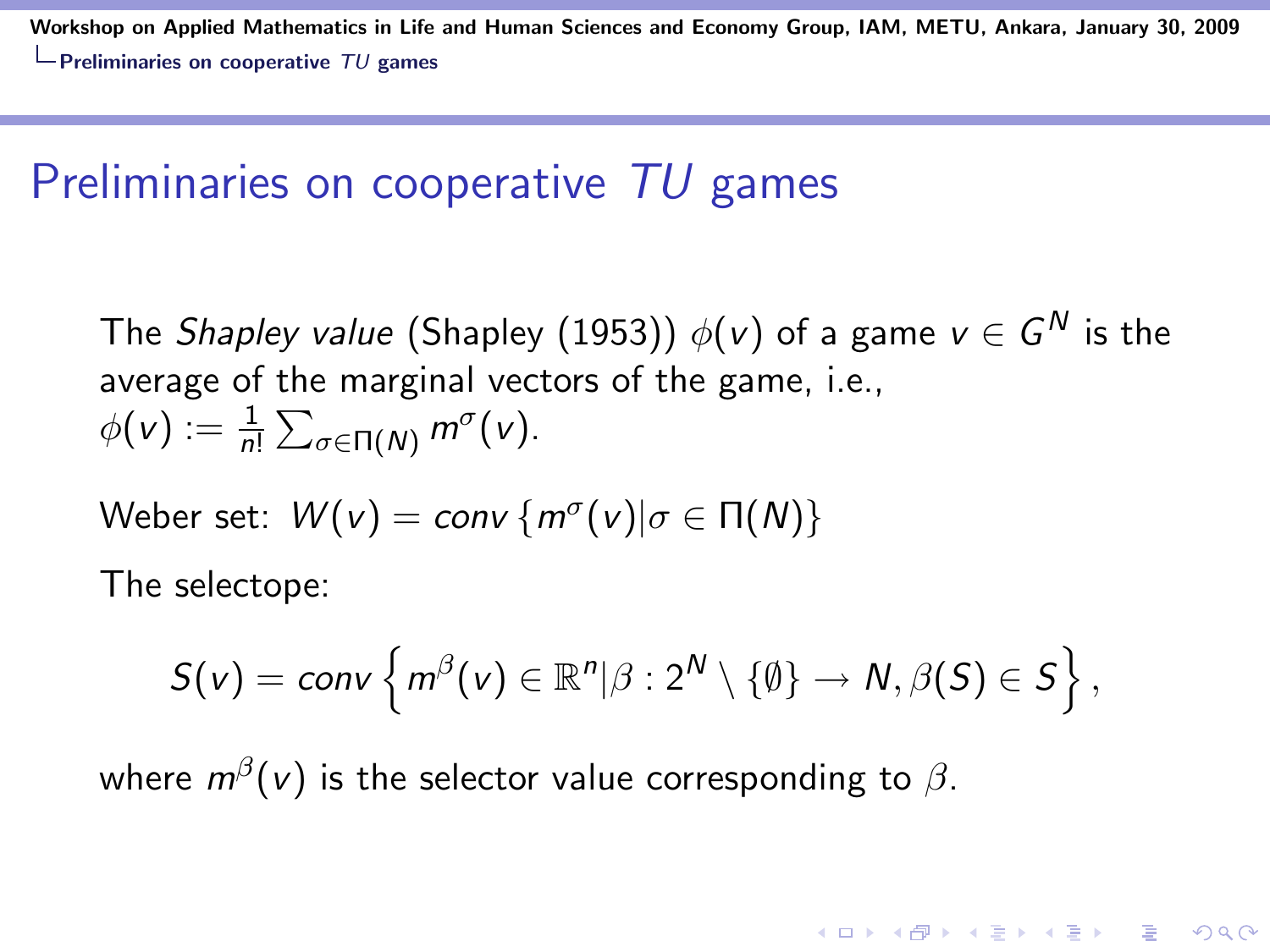#### Peer group situations

In many economic and OR situations the social configuration of the organization influences the potential possibilities of all the groups of agents:

- $\triangleright$  the set of agents is (strictly) hierarchically structured with a unique leader.
- $\triangleright$  the potential individual economic possibilities interfere with the behavioristical rules induced by the organization structure.

**KORKAR KERKER EL VOLO**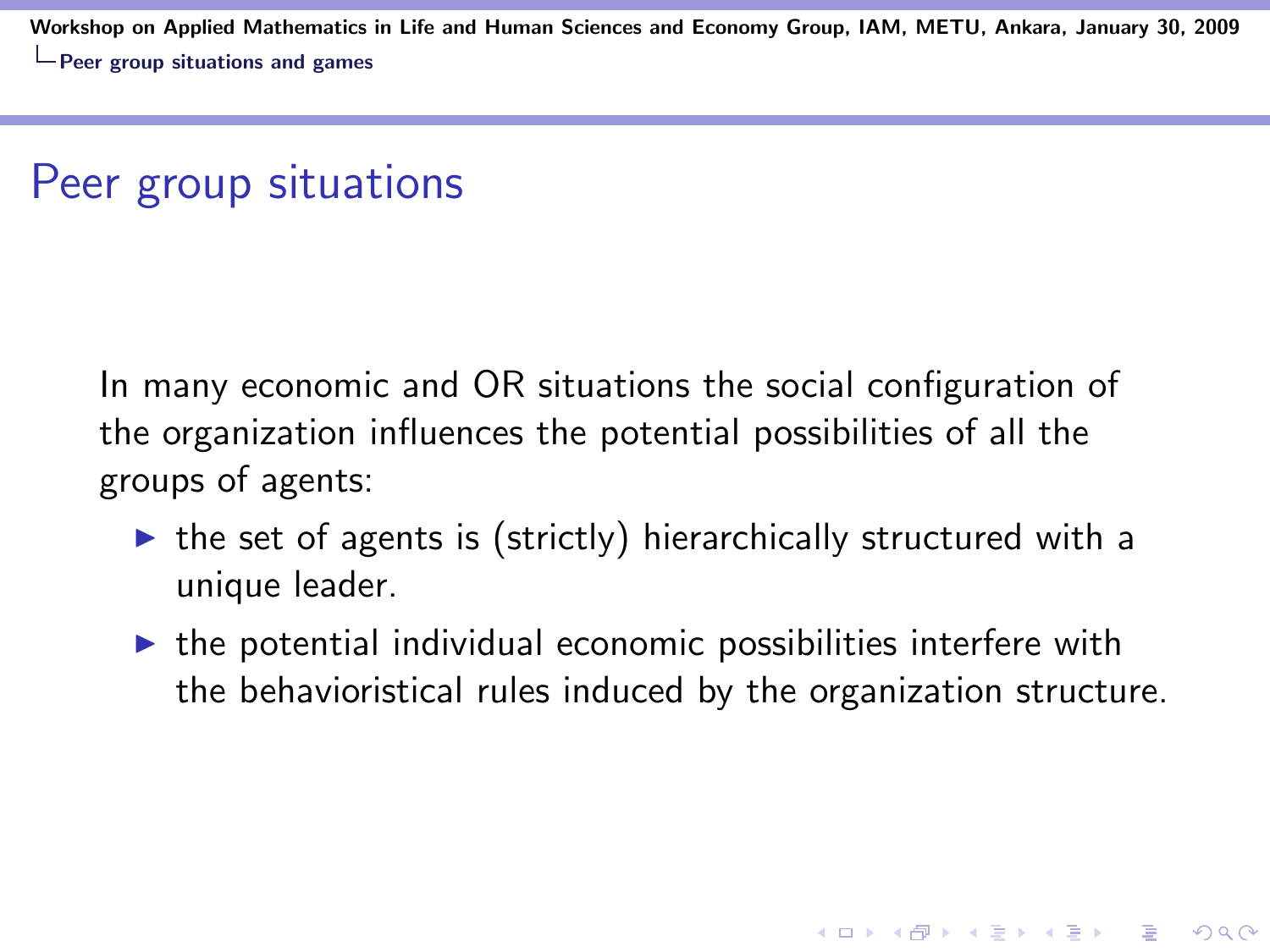#### Peer group situations

In a strict hierarchy every agent has a relationship with the leader either directly or indirectly with the help of one or more other agents

⇒

The important group for an agent consists of the leader, the agent himself and all the intermediate agents that exist in the given hierarchy (peer group)

The hierarchy may be described by a rooted directed tree with the leader in the root, each other agent in a distinct node and the peer group of each agent corresponds to the agents in the unique path connecting the agent with the leader.**KORK ERKER ADE YOUR**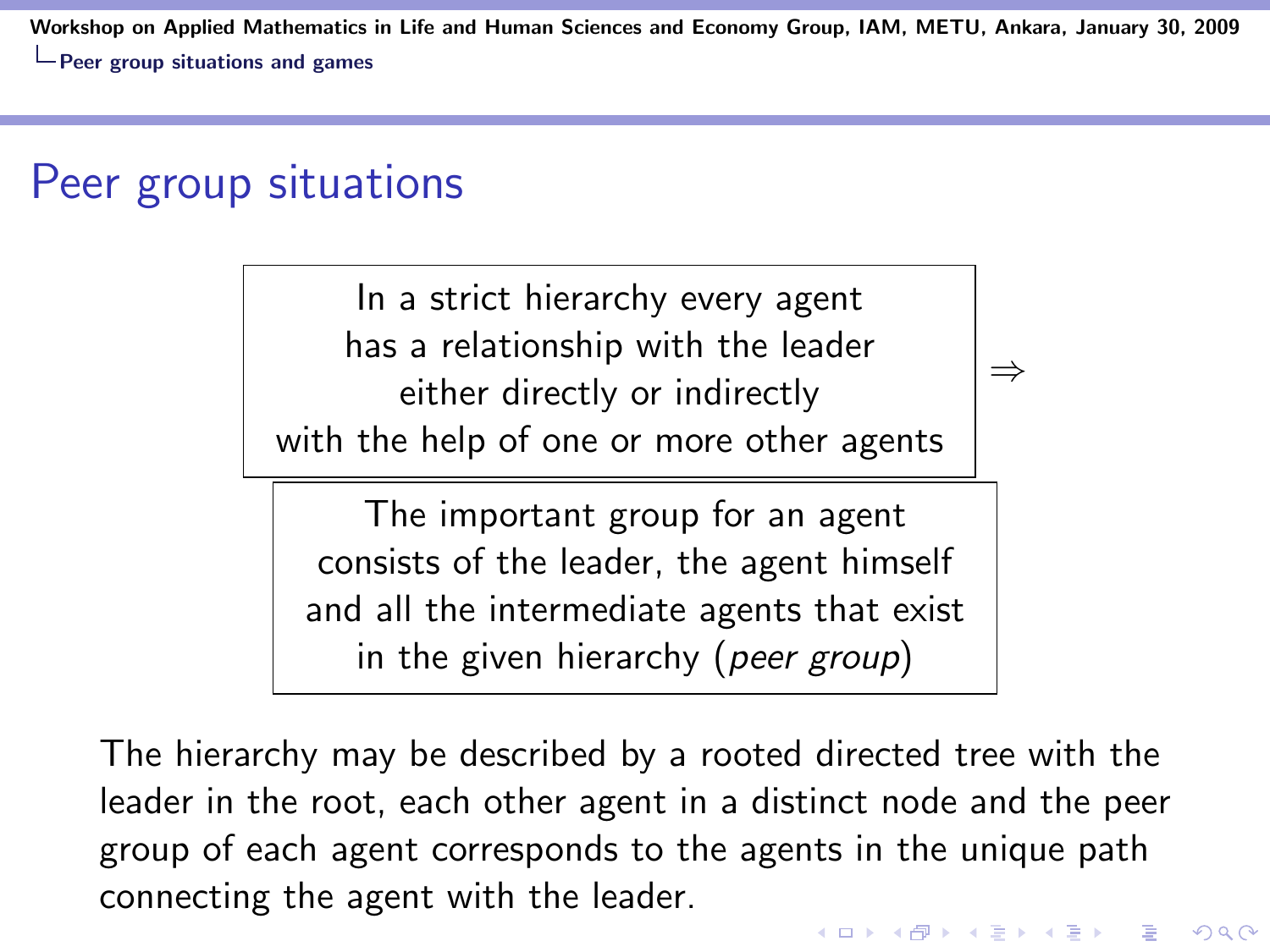### Peer group games

To each tree-connected peer group situation it is possible to associate a *peer group game*, with the agents as players and the characteristic function defined by pooling the individual economic possibilities of those members whose peer groups belong to the coalition.

Peer groups are essentially the only coalitions that can generate a non-zero payoff in a peer group game.

4 D > 4 P + 4 B + 4 B + B + 9 Q O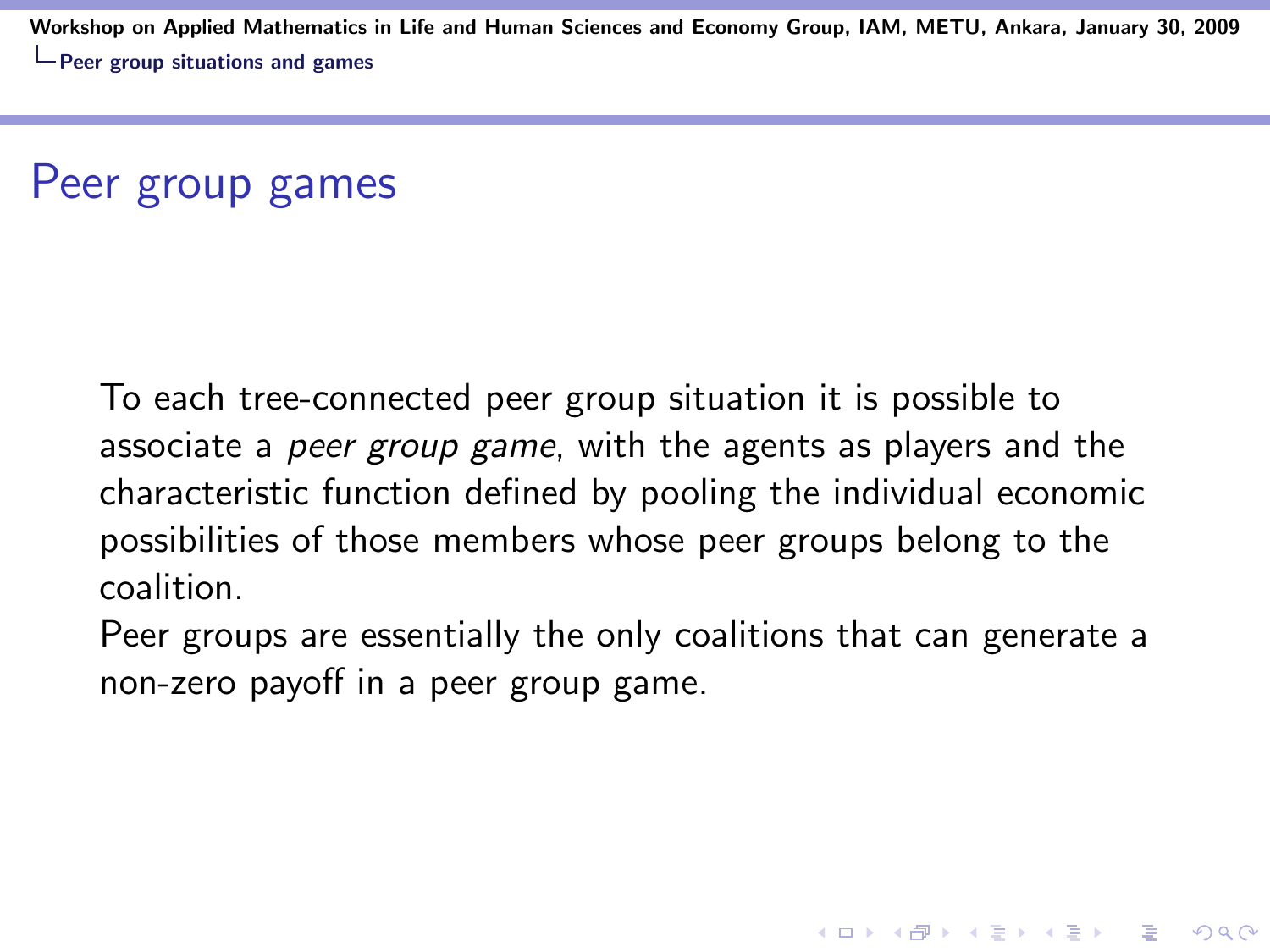#### Peer group games

Peer group games form a cone, generated by unanimity games associated to peer groups, that lies in the intersection of the cones of convex games and monotonic veto-rich games (Arin, Feltkamp (1997)) with the leader as veto-player. Related classes:

- $\triangleright$  Games with communication structures Myerson (1977, 1980), Owen (1986), Borm, van den Nouweland, Tijs (1994)
- $\blacktriangleright$  Trading games Deng, Papadimitriou (1994), Topkis (1998)

**K ロ ▶ K @ ▶ K 할 X X 할 X 및 할 X X Q Q O** 

 $\triangleright$  Games with permission structures - Gilles, Owen, van der Brink (1992)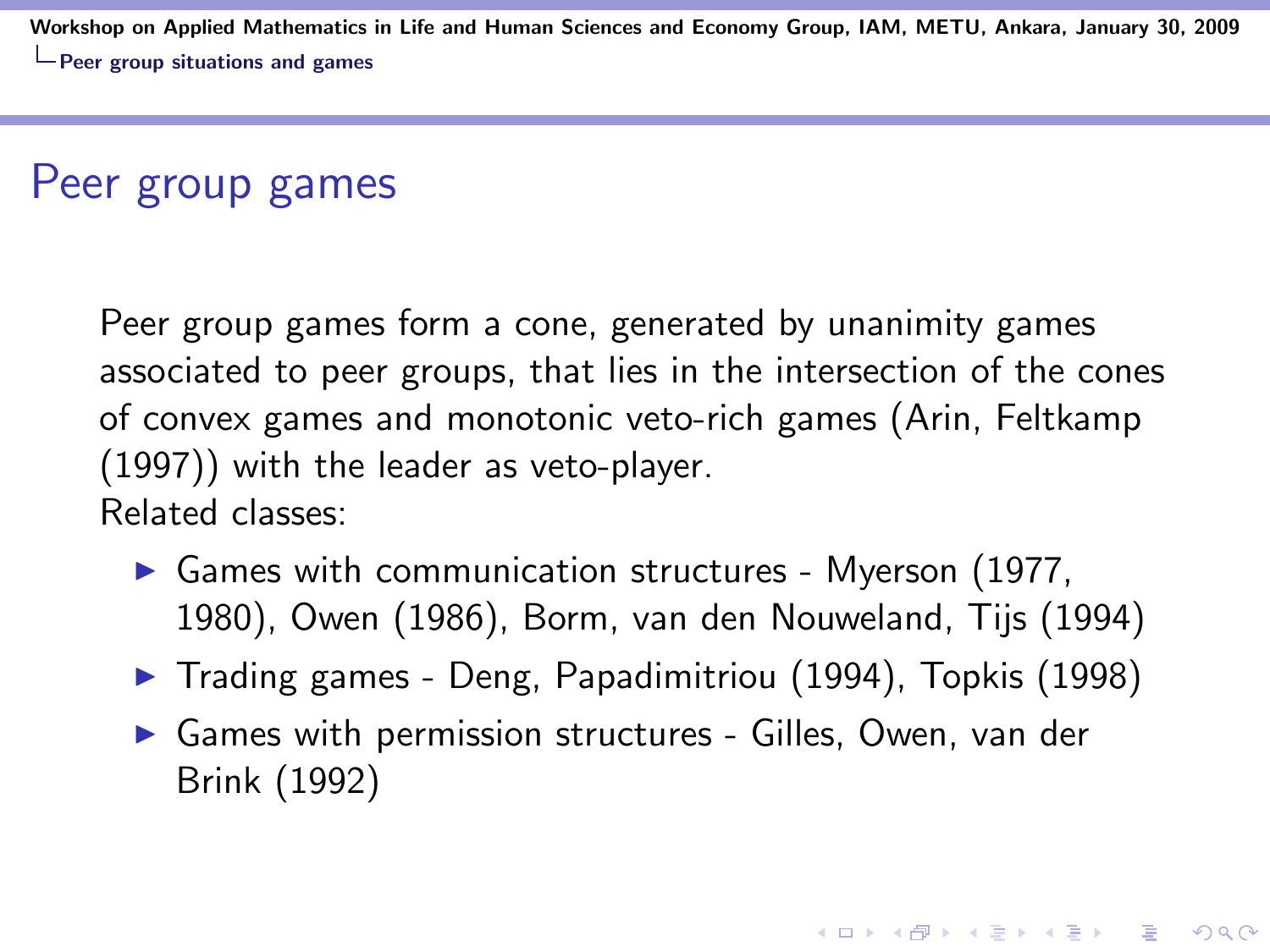#### Peer group games

#### **Notations**

Given a set of agents  $N = \{1, 2, ..., n\}$  with a strict hierarchy, let T the associated tree.

A T-connected peer group situation is a triplet  $\langle N, P, a \rangle$  where  $P: N \longrightarrow 2^N$  is a mapping which associates to each agent  $i \in N$ the  $\mathcal T$ -connected peer group of agent i,  $P(i)=[1,i]$ , and  $a\in\mathbb R_+^N$ is the vector of potential economic possibilities of each agent if all his superiors cooperate with him.

The associated *peer group game* is  $\langle N, v_{P,a} \rangle$ , or  $\langle N, v \rangle$ , with

$$
v(S) = \sum_{i:P(i)\subset S} a_i, \ \forall S \subset N; \ v(\emptyset) = 0
$$

If  $1 \notin S$  then  $v(S) = 0$ .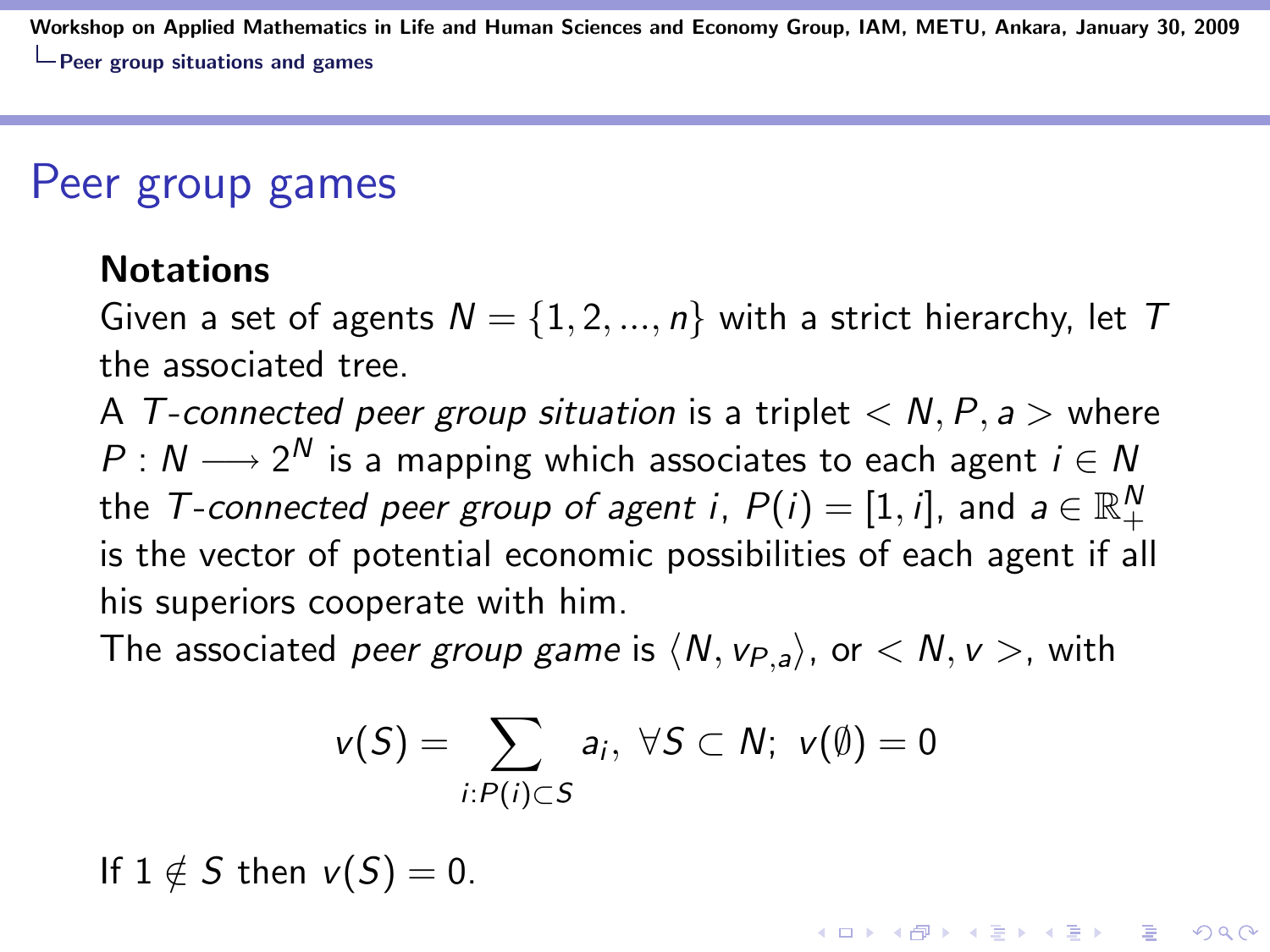Example 1.

Given a set of agents  $N = \{1, 2, 3, 4, 5\}$  with associated tree T:



The set of all the peer groups is:

$$
[1,1] = \{1\}, [1,2] = \{1,2\}, [1,3] = \{1,2,3\}, [1,4] = \{1,2,4\},
$$

$$
[1,5] = \{1,2,3,5\}
$$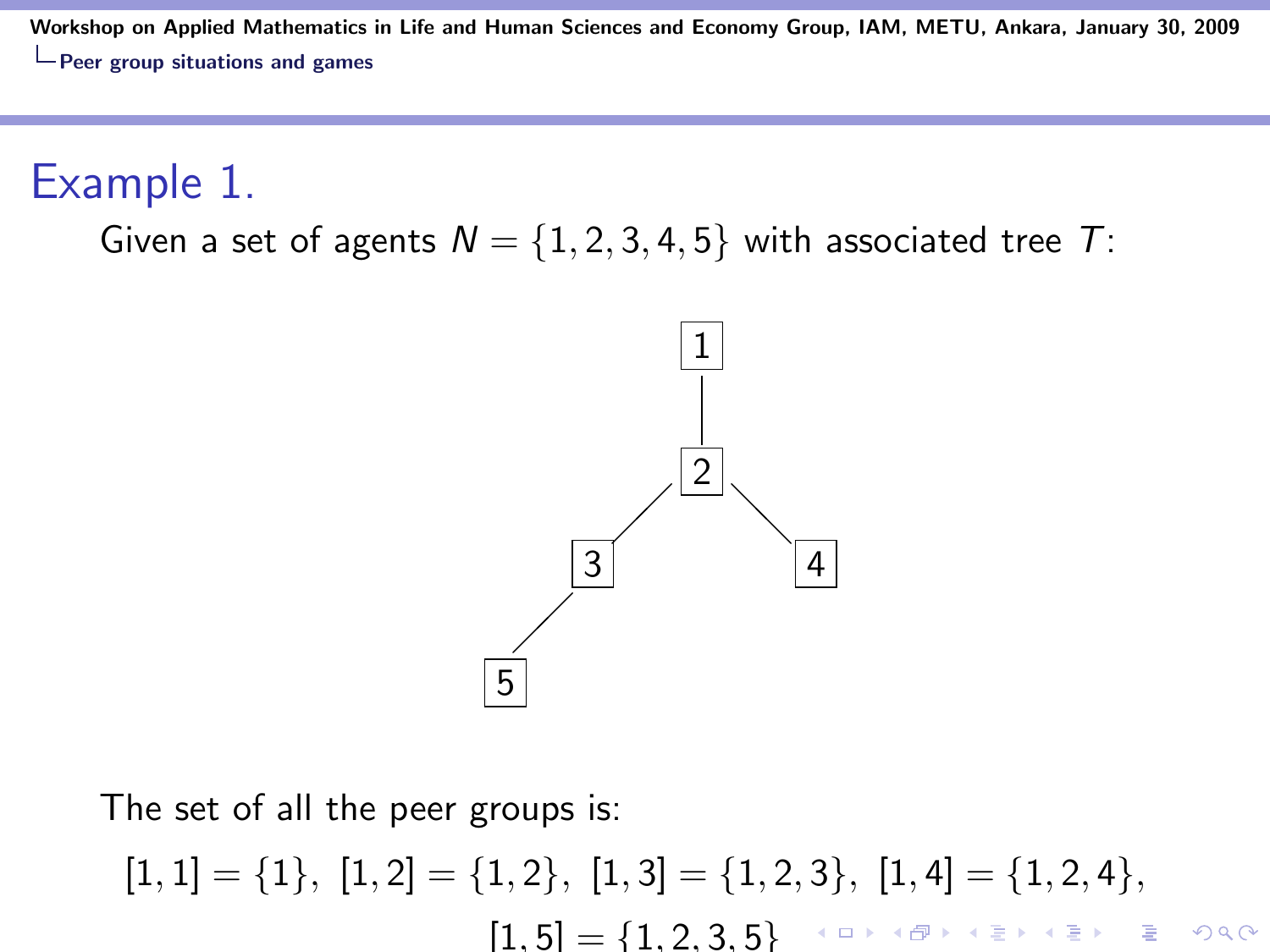#### Peer group games

The peer group game is:

$$
v(1) = v(1,3) = v(1,4) = v(1,5) = v(1,3,4) =
$$
  
\n
$$
v(1,3,5) = v(1,4,5) = v(1,3,4,5) = a_1
$$
  
\n
$$
v(1,2) = v(1,2,5) = a_1 + a_2
$$
  
\n
$$
v(1,2,3) = a_1 + a_2 + a_3
$$
  
\n
$$
v(1,2,4) = v(1,2,4,5) = a_1 + a_2 + a_4
$$
  
\n
$$
v(1,2,3,4) = a_1 + a_2 + a_3 + a_4
$$
  
\n
$$
v(1,2,3,5) = a_1 + a_2 + a_3 + a_5
$$
  
\n
$$
v(N) = a_1 + a_2 + a_3 + a_4 + a_5
$$
  
\n
$$
v(S) = 0 \text{ otherwise.}
$$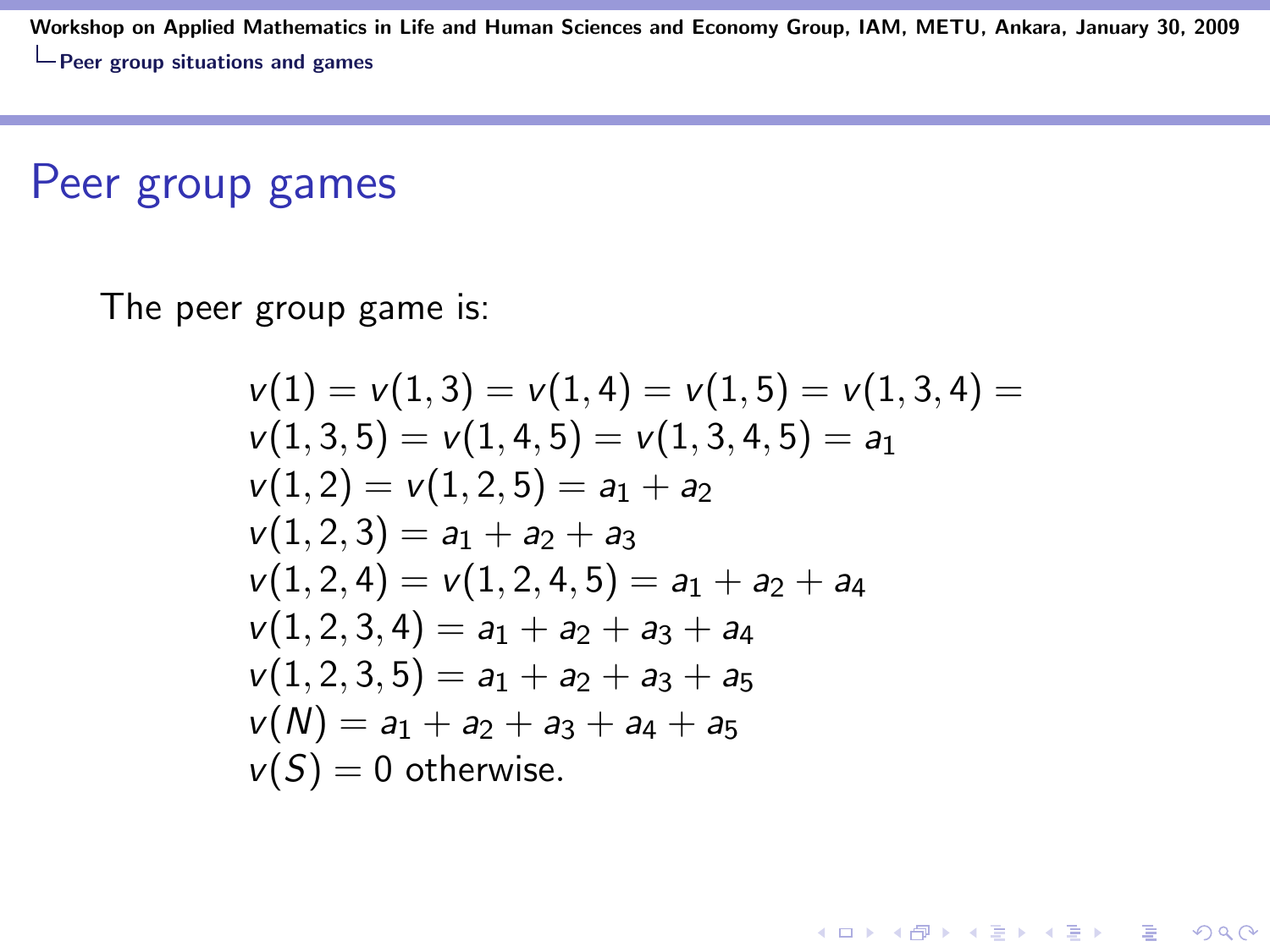#### Main theoretical results

Each peer group game v can be expressed as:

$$
v=\sum_{i=1}^n a_i u_{[1,i]}
$$

where  $a_i$  represents the Harsanyi dividend of the peer group [1, *i*]. Given  $N$  and a peer group structure  $P$ , peer group games form a cone  $\{\langle N, v_{P,a}\rangle \mid a \in \mathbb{R}^N_+\}$ , generated by the independent subset  $\{u_{[1,i]} \mid i \in N\}.$ Peer group games are related to convex games, monotonic games, veto-rich games and Γ-component additive games (Potters, Reijnierse, 1995).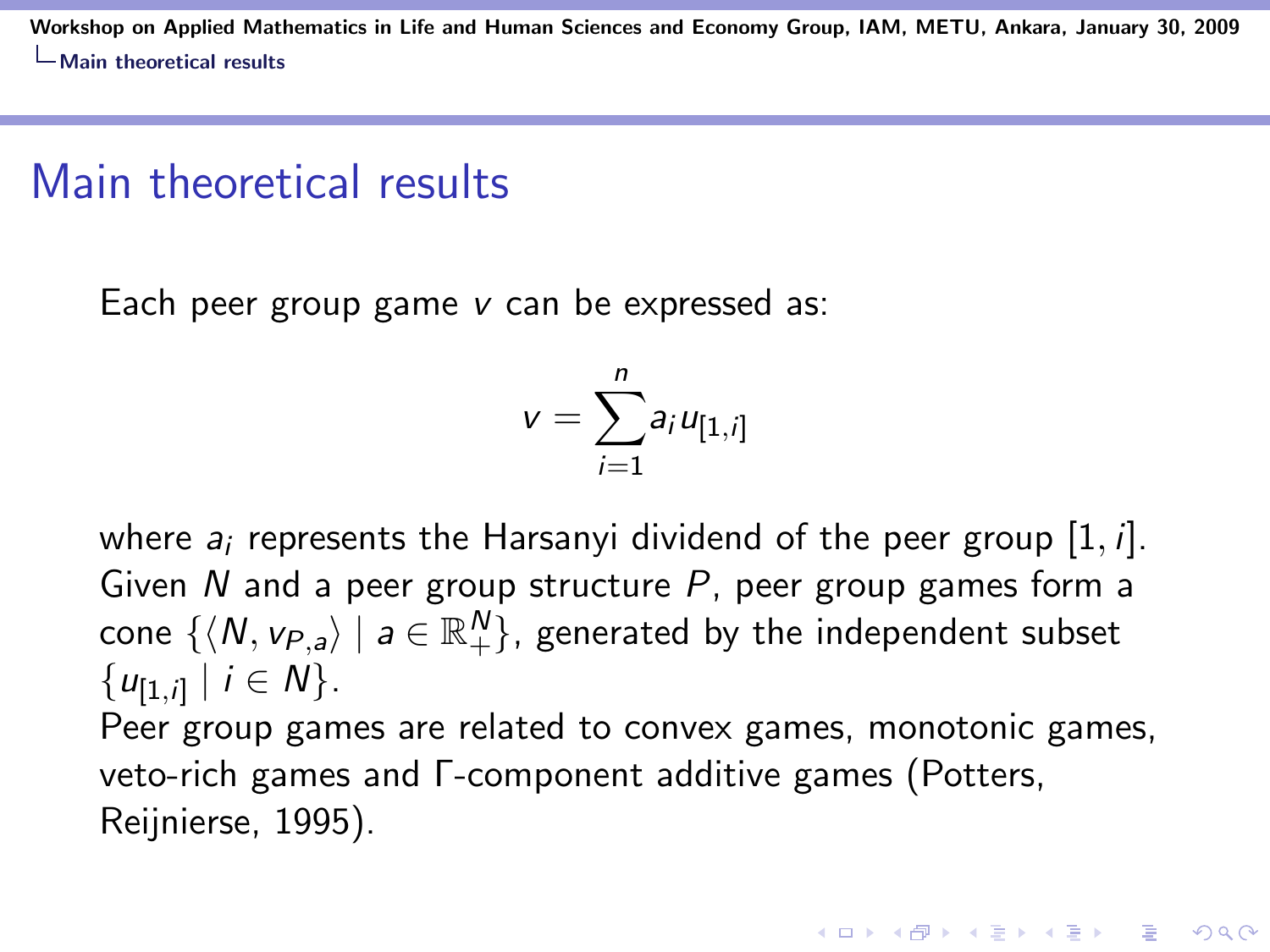#### Main theoretical results

- $\triangleright$  Peer group games are nonnegative combinations of convex games and are monotonic; agent 1 (the leader) is a veto player because  $v(S) = 0$  for each  $S \subset N$  with  $1 \notin S$ . So the cone of peer group games is a subcone both in the cone of convex games and in the cone of monotonic games with 1 as veto player.
- $\triangleright$  From the convexity property it follows that peer group games are superadditive.
- $\triangleright$   $w = v a_1 u_{[1,1]}$  is zero-normalized and superadditive and is an element in the cone of  $T$ -component additive games.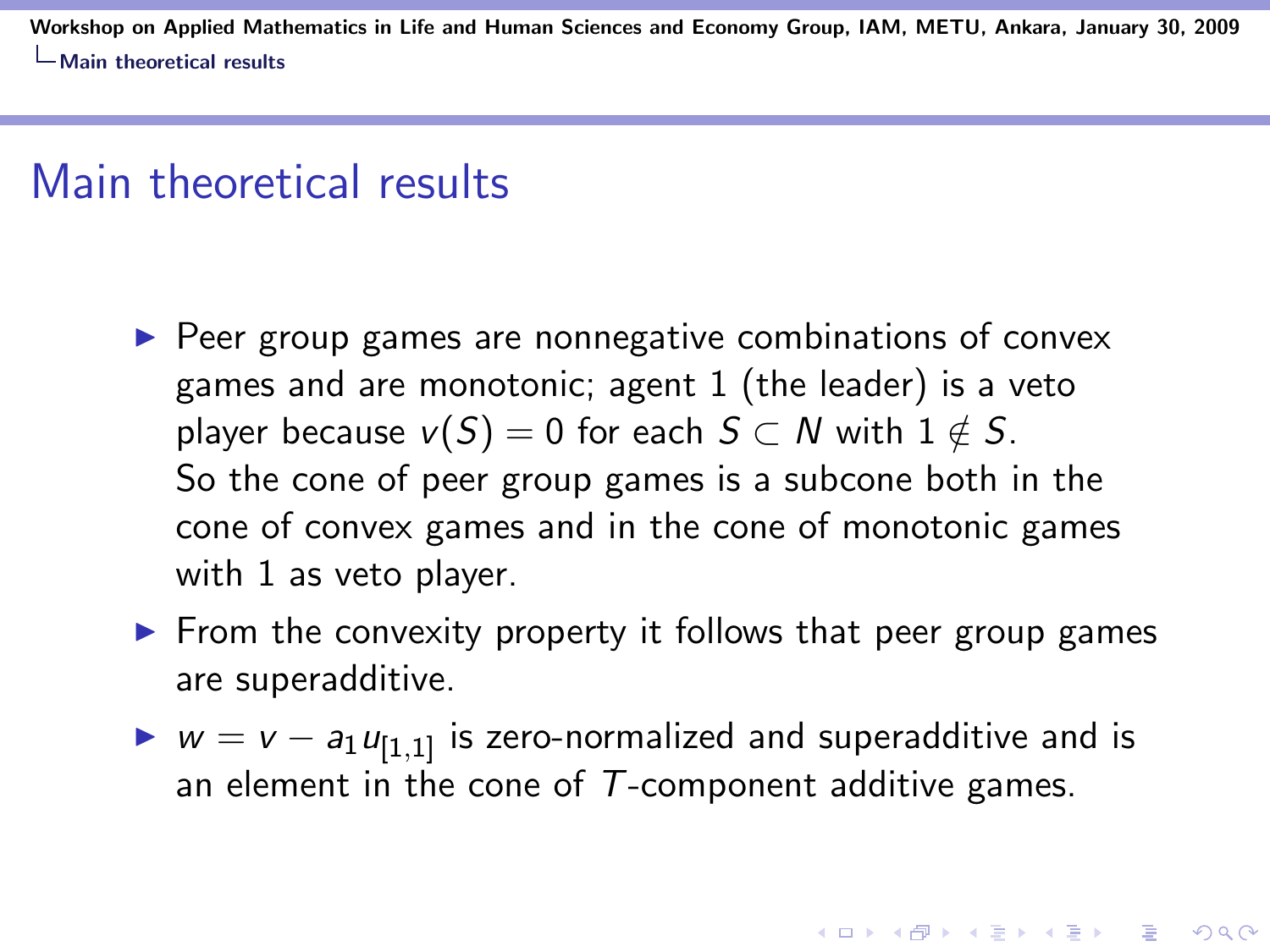#### Main theoretical results

Peer group games have the following properties:

- $(i)$  The cone of peer group games is in the intersection of the cones of convex games and monotonic veto rich games with 1 as veto player;
- $(iii)$  For each peer group game v, the zero-normalization  $v - a_1u_{[1,1]}$  is an element in the cone of T-component additive games.

These properties are not characterizing for peer group games.

**KORKAR KERKER EL VOLO**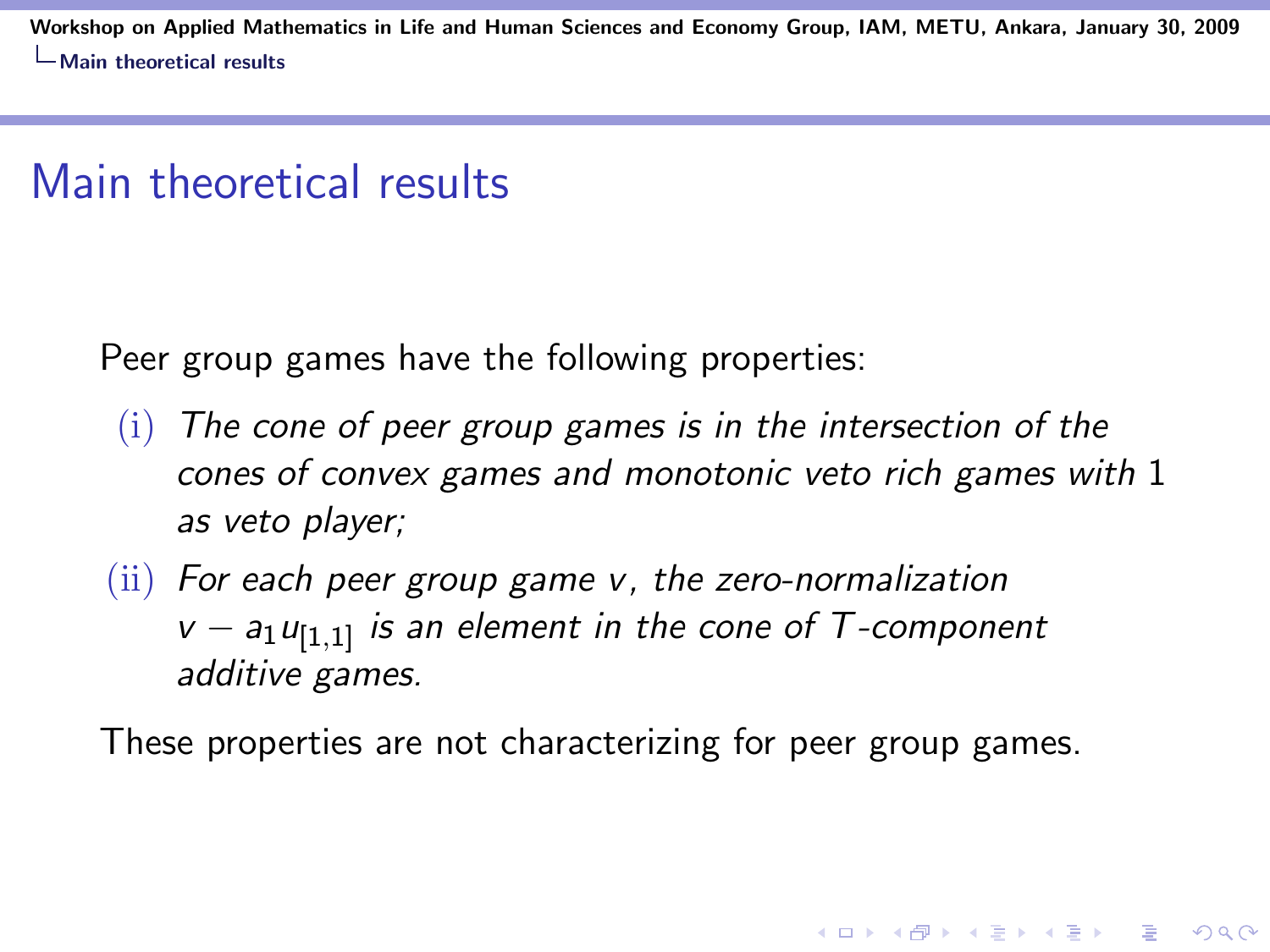Example 2

Consider a  $T$ -component additive game with associated tree  $T$ :



given by

$$
v = 5u_{\{1,2\}} + 7u_{\{1,3\}} + 10u_{\{1,2,3\}}.
$$

 $\nu$  is a convex game, a T-component additive game, and also a monotonic game with 1 as veto player, but it is not a peer group game because  $\{1, 2, 3\}$  is not a peer group.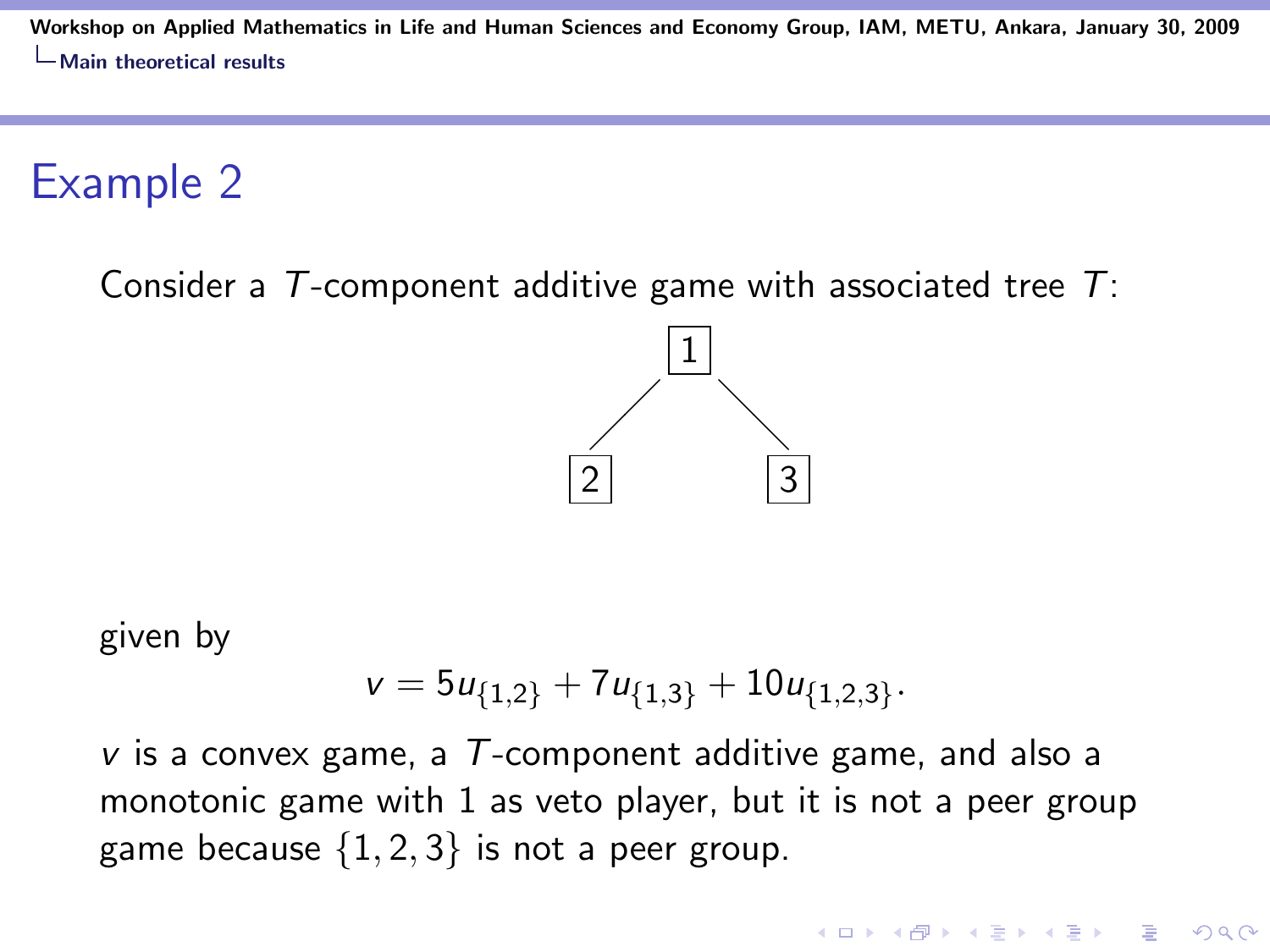Auctions

## 1.Auctions situations and peer group games

In a sealed bid second price auction the seller has a reservation price r, which is known to n potential bidders (players)  $1, 2, ..., n$ , each of them submitting one bid  $b_1, b_2, ..., b_n$ .

The bidder with the highest bid obtains the object at the price of the second highest bid.

The value  $w_i$  of the object for player i, with

 $w_1 > w_2 > w_3 > \cdots > w_n \ge r$  is not necessarily known by the other players.

For player *i* a dominant strategy is  $b_i = w_i \Rightarrow v(1) = w_1 - w_2, v(i) = 0$  if  $i \neq 1$ . For N a dominant strategy is  $b_1 = w_1$  and  $b_i = r$  if  $i \neq 1 \Rightarrow v(N) = w_1 - r$ . For  $S \neq N$  a dominant strategy is  $b_{i(S)} = w_{i(S)}$  and  $b_i = r$  if  $i \neq i(S) \Rightarrow v(S) = 0$  if  $1 \notin S$  or  $v(S) = w_1 - w_{k+1}$  if  $[1, k] \subset S$ and  $k + 1 \notin S$  (i(S) is the player with the highest bid in S).  $\Omega$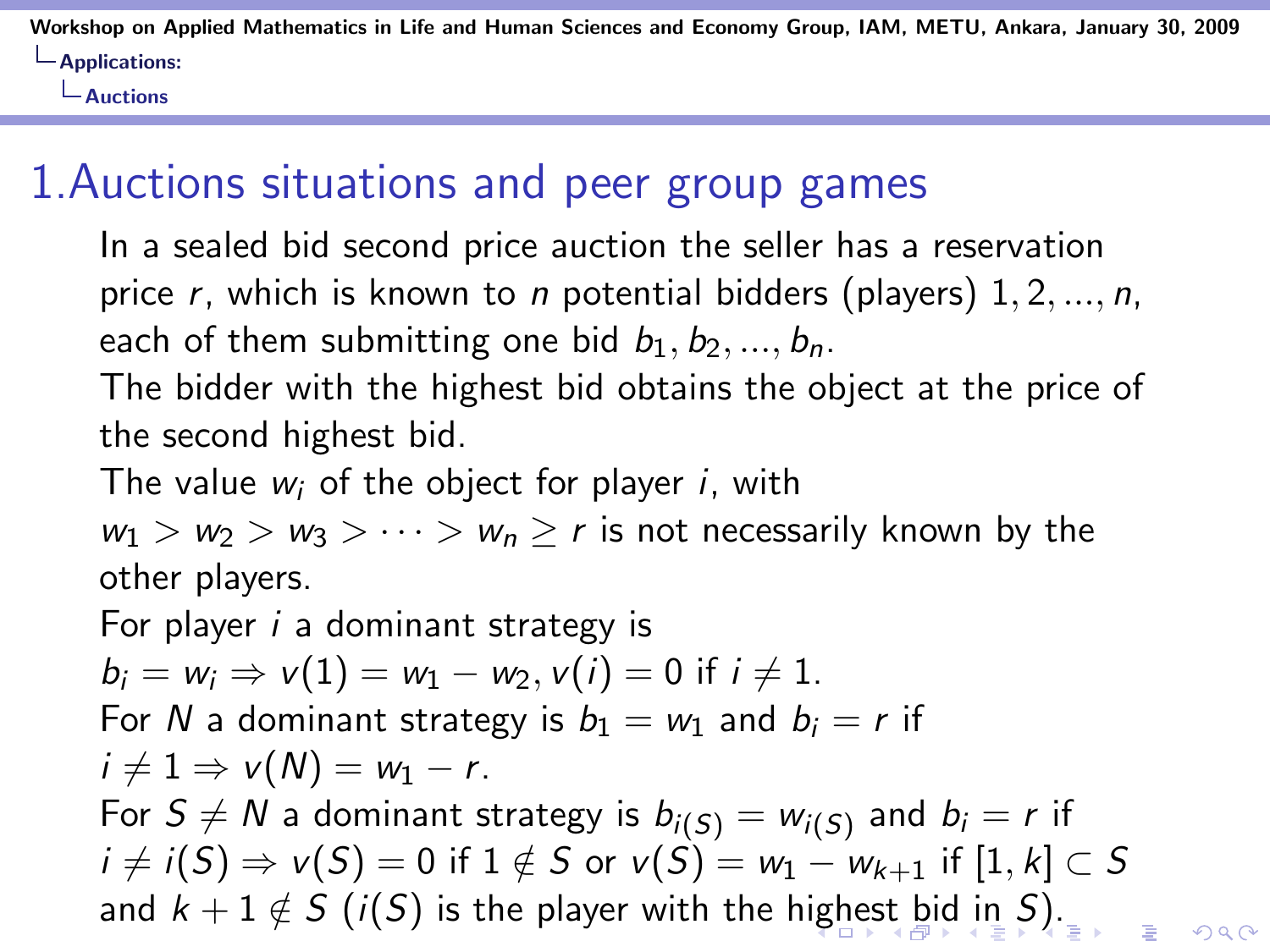Auctions

#### 1.Auctions situations and peer group games

**Proposition 1.**  $\langle N, v \rangle$  coincides with the peer group game corresponding to the T -connected peer group situation  $\langle N, P, a \rangle$  where  $N = \{1, 2, ..., n\}$ , T is a line-graph and  $a_i = w_i - w_{i+1}$  for  $i \in N$  with  $w_{n+1} = r$ .

**Example 3.** In a sealed bid second price auction there are three bidders with  $w = (100, 80, 50)$  and  $r = 25$ . The corresponding game is  $v = 20u_1 + 30u_{1,2} + 25u_{1,2,3}$ .

**KORK ERKER ADE YOUR**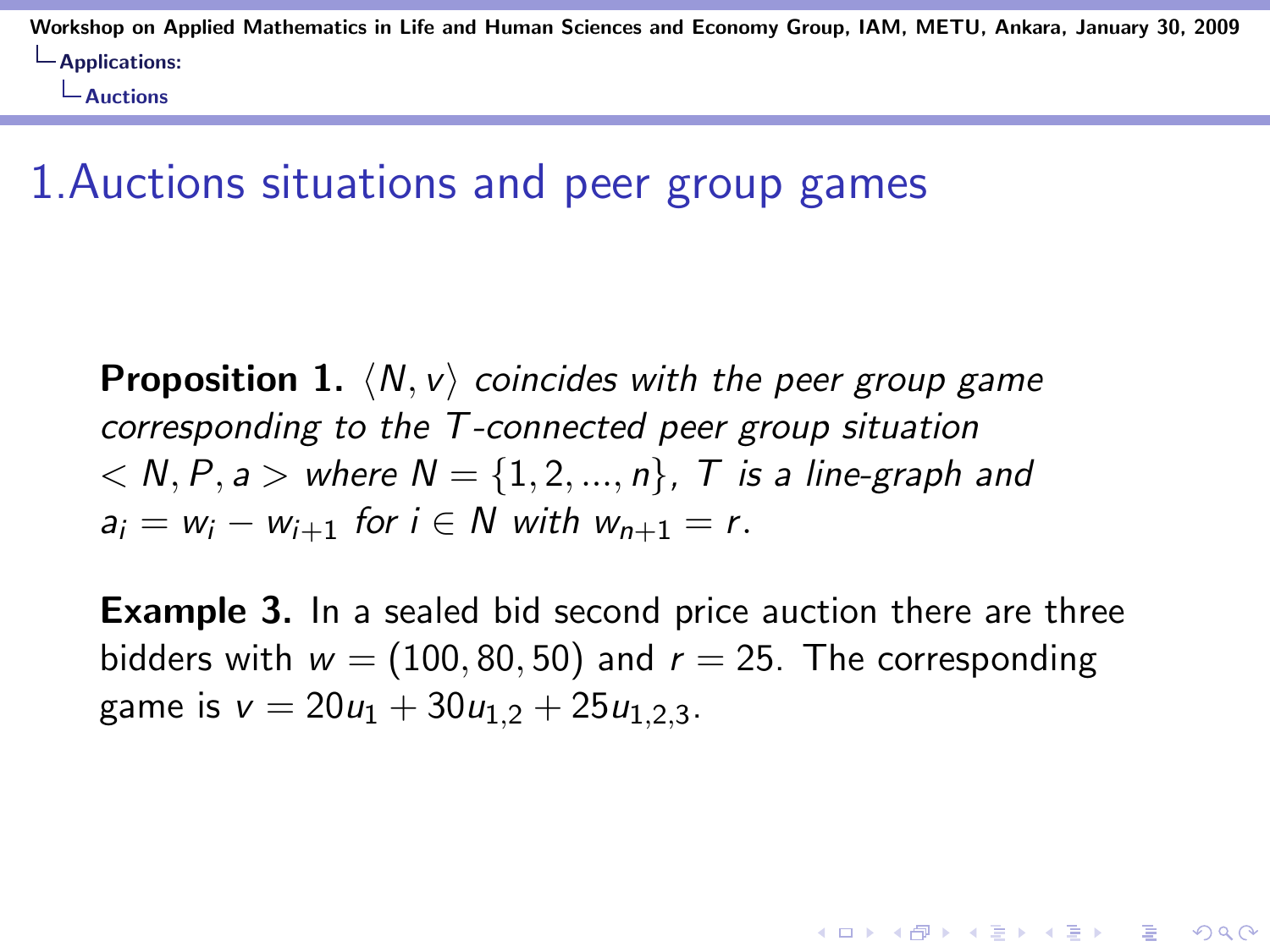Auctions

#### 1.Auctions situations and peer group games

In a first price sealed bid auction for which  $w_1, w_2, ..., w_n$  and  $r = w_{n+1}$  are common knowledge among the agents, let  $\varepsilon$  be the minimal increment, with  $\varepsilon < w_i - w_{i+1}$ ,  $\forall i \in \mathbb{N}$ . The optimal strategy for player *i* is  $b_i := w_{i+1} + \varepsilon$ . For a subgroup S with  $[1, i] \subset S$  and  $i + 1 \notin S$  the optimal strategy is  $b_1 = w_{i+1} + \varepsilon$ , and  $b_i = r, i \in S \setminus \{1\}.$ 

**KORK ERKER ADE YOUR** 

$$
\langle N, v \rangle \text{ is a peer group game, with}
$$
  

$$
v = (w_1 - w_2 - \varepsilon)u_{\{1\}} + \sum_{i=2}^{n} (w_i - w_{i+1})u_{[1,i]}.
$$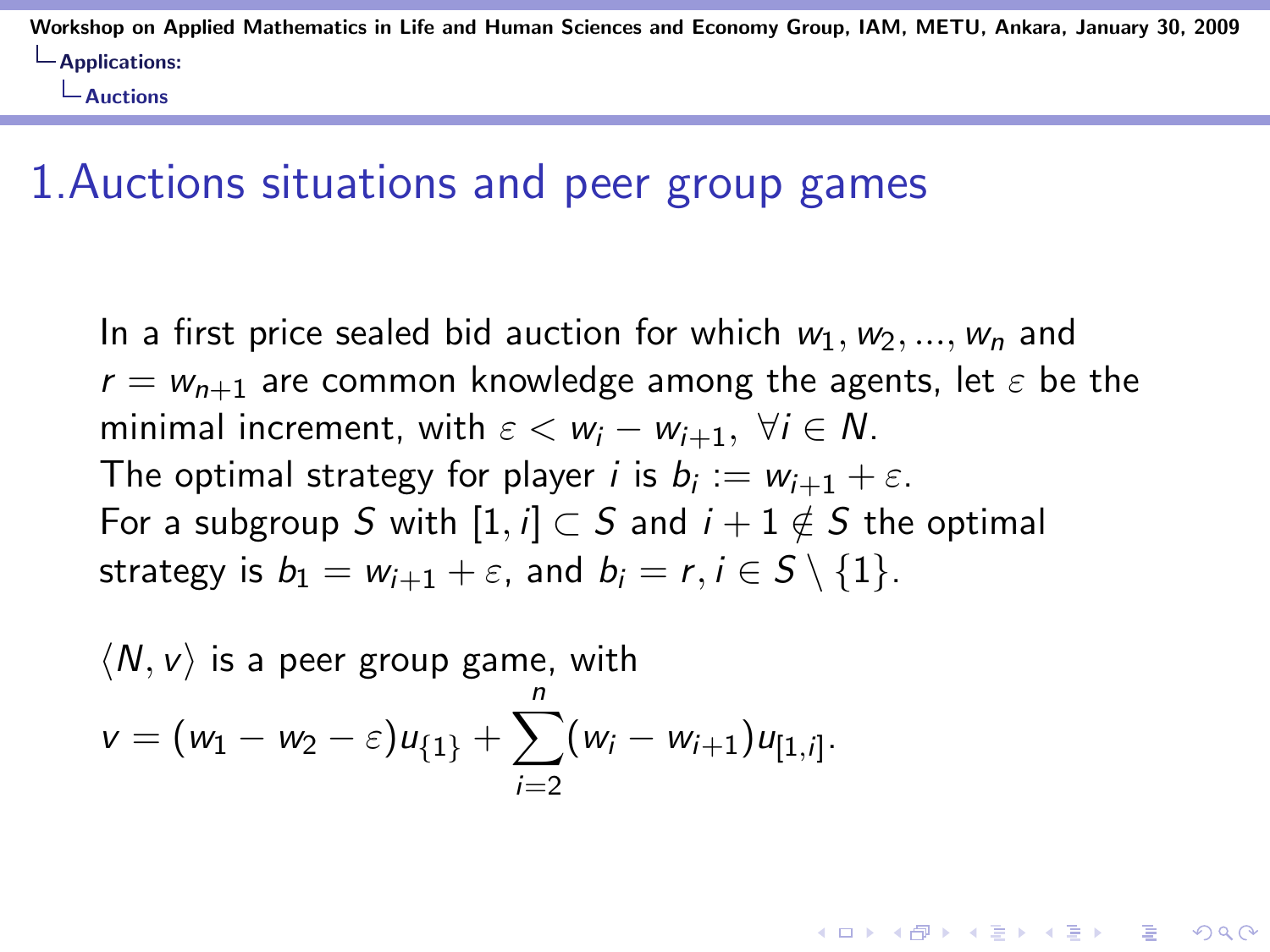$\Box$  Graph-restricted binary communication situations

# 2.Graph-restricted binary communication situations

Consider a situation where gains  $a_i$  are made via binary interactions of a central agent 1 with each of the other agents  $i \in N$ , with restrictions on a tree T.

Interactions may be information exchange between 1 and i, or import (export) of goods via harbour 1 for agent *i*, or approval by 1 of a planned action of player i.

4 D > 4 P + 4 B + 4 B + B + 9 Q O

The communication restrictions lead to the peer group game

$$
v=\sum_{i=1}^n a_i u_{[1,i]}.
$$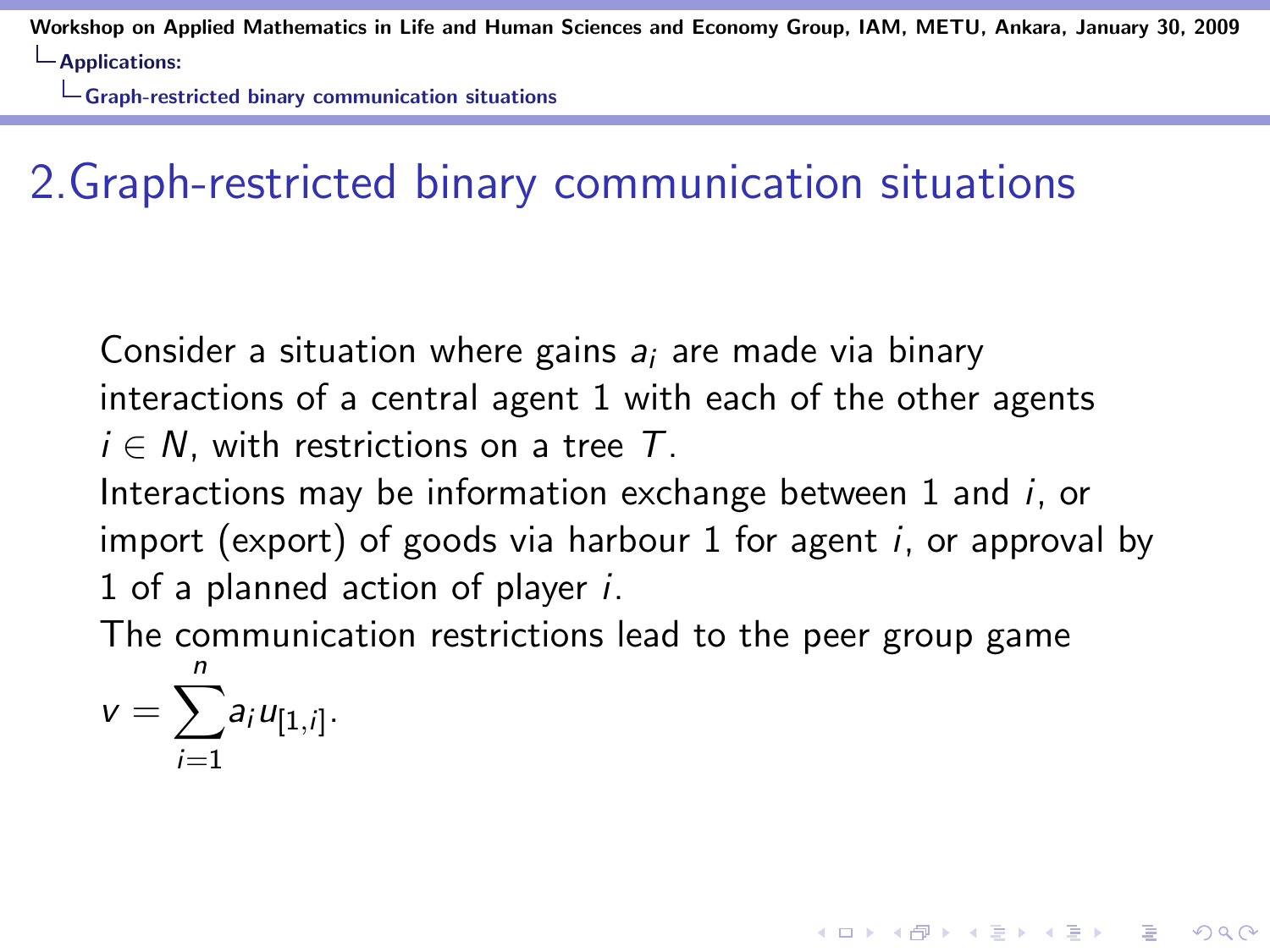**L**Sequencing situations

# 3.Sequencing situations

A sequencing situation is a triplet  $(\sigma_0, p, \alpha)$ , where  $\sigma_0$  is the initial order, p is the vector of processing times and  $\alpha$  is the vector of the costs per unit of time.

$$
u_i = p_i^{-1} \alpha_i, i \in \mathbb{N}
$$
 is the urgency index of agent *i*.

It is optimal to serve the agents according to their urgency (Smith, 1956); this order can be obtained by neighbour switches.

**KORK ERKER ADE YOUR**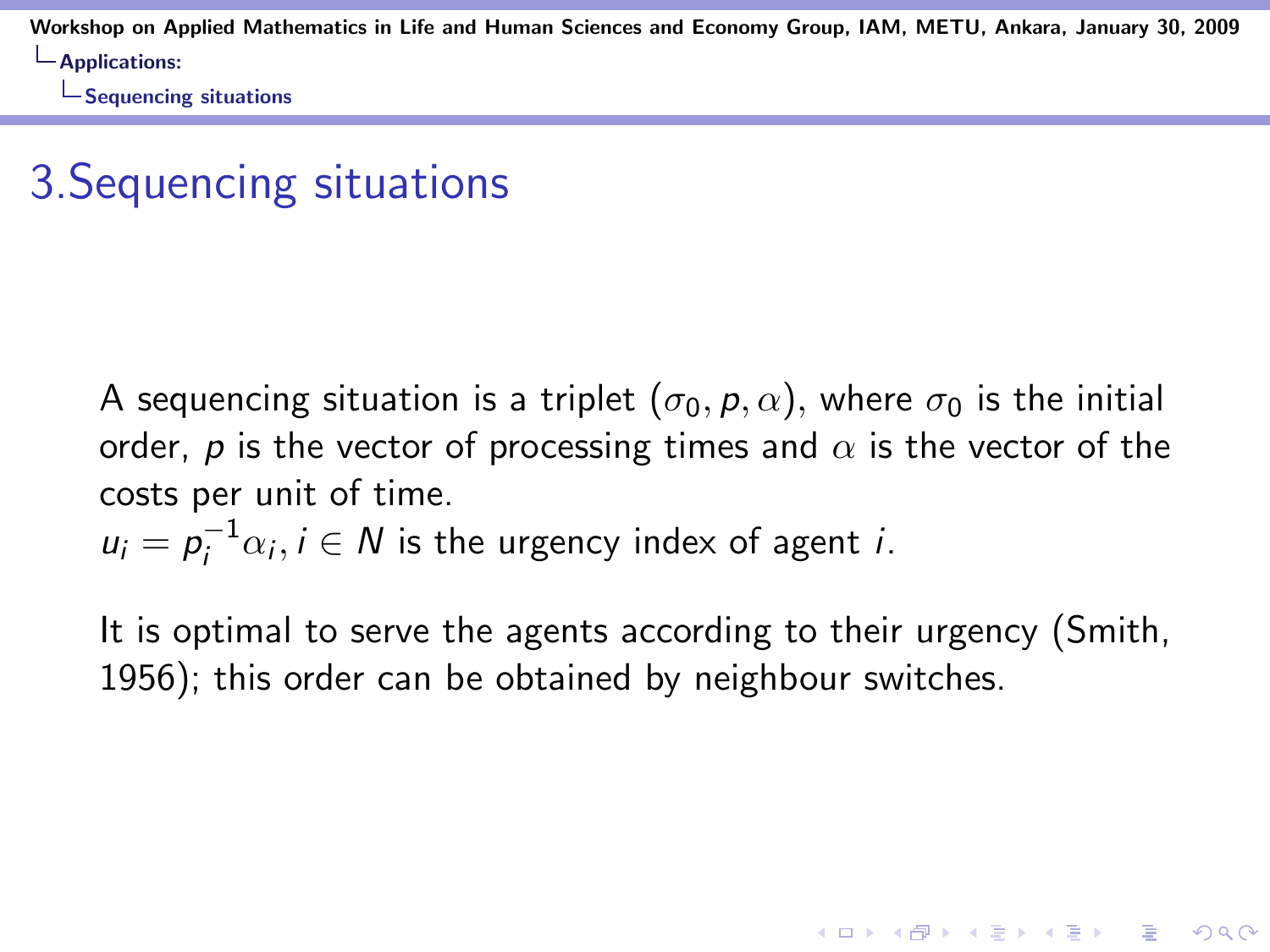$\Box$  Sequencing situations

# 3.Sequencing situations

The corresponding sequencing game (Curiel, Pederzoli, Tijs, 1989) is a nonnegative combination of unanimity games on neighbours that switch

$$
v=\sum_{(k,\ell),k<\ell}g_{k,\ell}u_{[k,\ell]},
$$

where  $g_{k,\ell}=(p_k\alpha_{\ell}-p_{\ell}\alpha_k)_+.$ If the initial order  $\sigma_0$  is such that  $u_2 > u_3 > \cdots > u_n$ , as  $g_{k,\ell} = 0$ if  $k \neq 1$ , it results in the peer group game:

$$
v=\sum_{i=2}^ng_{1,i}u_{[1,i]}.
$$

**KORK ERKER ADE YOUR**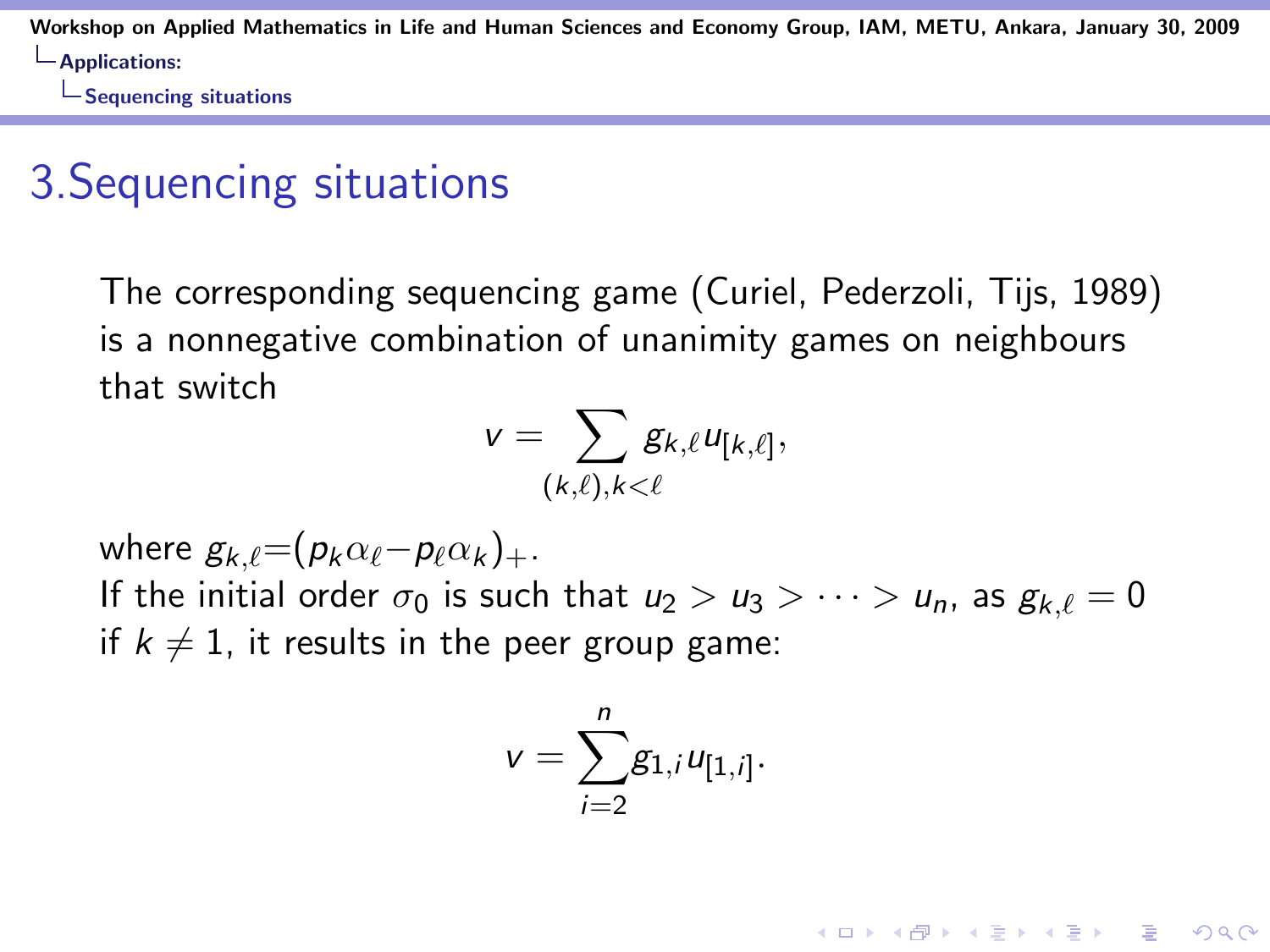$L$ Flow situations

#### 4.Flow situations

Given the following flow situation, where the notation is owner/capacity:



The corresponding flow game (Kalai, Zemel, 1982) is equal to the peer group game given in Example 1.K ロ > K @ > K 할 > K 할 > 1 할 : ⊙ Q Q^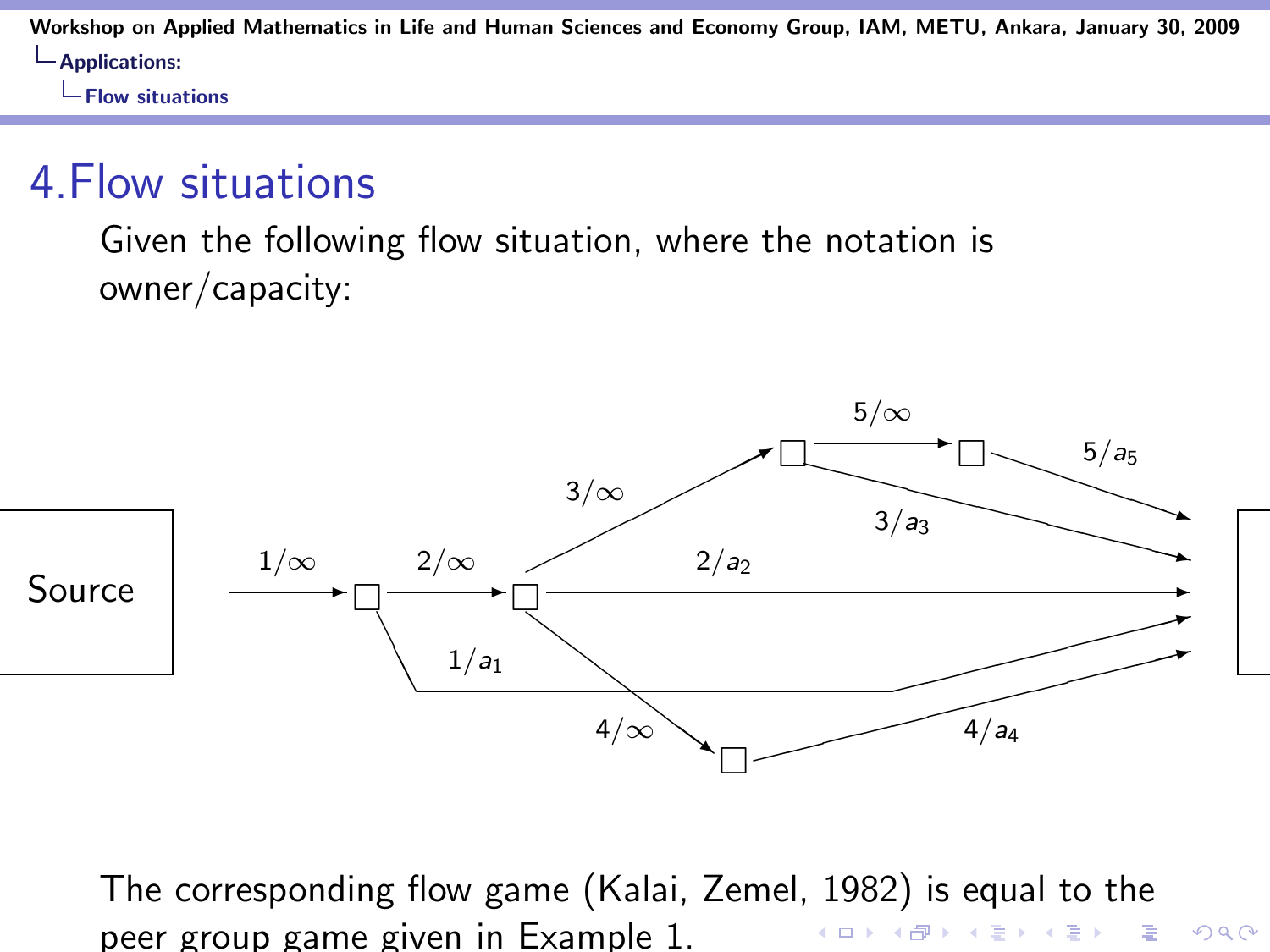Airport situations

## 5.Airport situations

Planes of players  $1, 2, ..., n$  need landing strips of length  $\ell_1, \ell_2, ..., \ell_n$  with  $\ell_1>\ell_2>\cdots>\ell_n$  and related costs  $c_1>c_2>\cdots>c_n$ . The corresponding airport game (Littlechild, Owen, 1977)  $\langle N, c \rangle$  is:

$$
c = c_n u_N^* + (c_{n-1} - c_n) u_{N \setminus \{n\}}^* + \cdots + (c_1 - c_2) u_{\{1\}}^*,
$$

where  $\langle \mathsf{N},u^*_\mathsf{S}\rangle$  is a game with  $u^*_\mathsf{S}(\mathcal{T})=1$  if  $\mathsf{S}\cap\mathcal{T}\neq\emptyset$  and  $u_S^*(T) = 0$  otherwise. The dual game  $\langle N, c^* \rangle$  corresponding to  $\langle N, c \rangle$  is  $c^*(S) = c(N) - c(N \setminus S), \forall S \subset N$ , can be written as

$$
c^* = c_n u_N + \sum_{i=1}^{n-1} (c_i - c_{i+1}) u_{\{1,2,\ldots,i\}},
$$

and is a peer group game associated to a line-graph.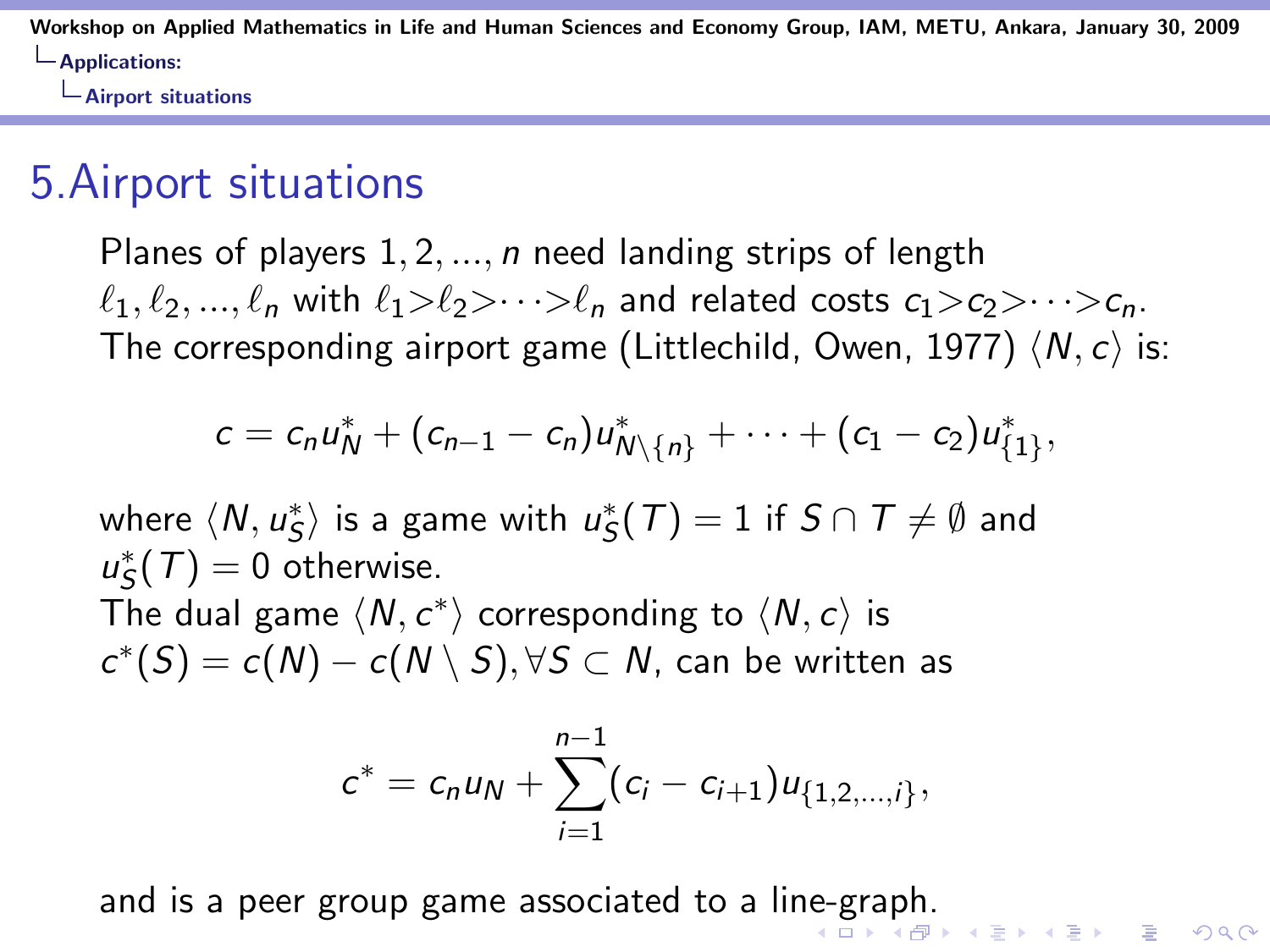Workshop on Applied Mathematics in Life and Human Sciences and Economy Group, IAM, METU, Ankara, January 30, 2009 Properties of solution concepts for peer group games

Proposition 2. For peer group games the following properties of solution concepts hold:

- (i) The bargaining set  $\mathcal{M}(v)$  coincides with the core  $C(v)$ ; [convexity]
- (ii) The kernel  $\mathcal{K}(v)$  coincides with the pre-kernel  $\mathcal{K}^*(v)$  and the pre-kernel consists of a unique point which is the nucleolus of the game; [convexity]
- $(iii)$  The nucleolus  $Nu(v)$  occupies a central position in the core and is the unique point satisfying

 $Nu(v) = \{x \in C(v) \mid s_{ii}(x) = s_{ii}(x), \forall i, j\}$ 

where  $s_{ii}(x) = \max\{v(S) - x(S) \mid i \in S \subset N \setminus \{i\}\};$ [convexity]

 $(iv)$  The core  $C(v)$  coincides with the Weber set

 $W(v) = \text{conv}\{m^{\sigma}(v) \mid \sigma \text{ permutation of } N\};$ 

**KORKAR KERKER EL VOLO** 

[Driessen (1988), Curiel (1997)].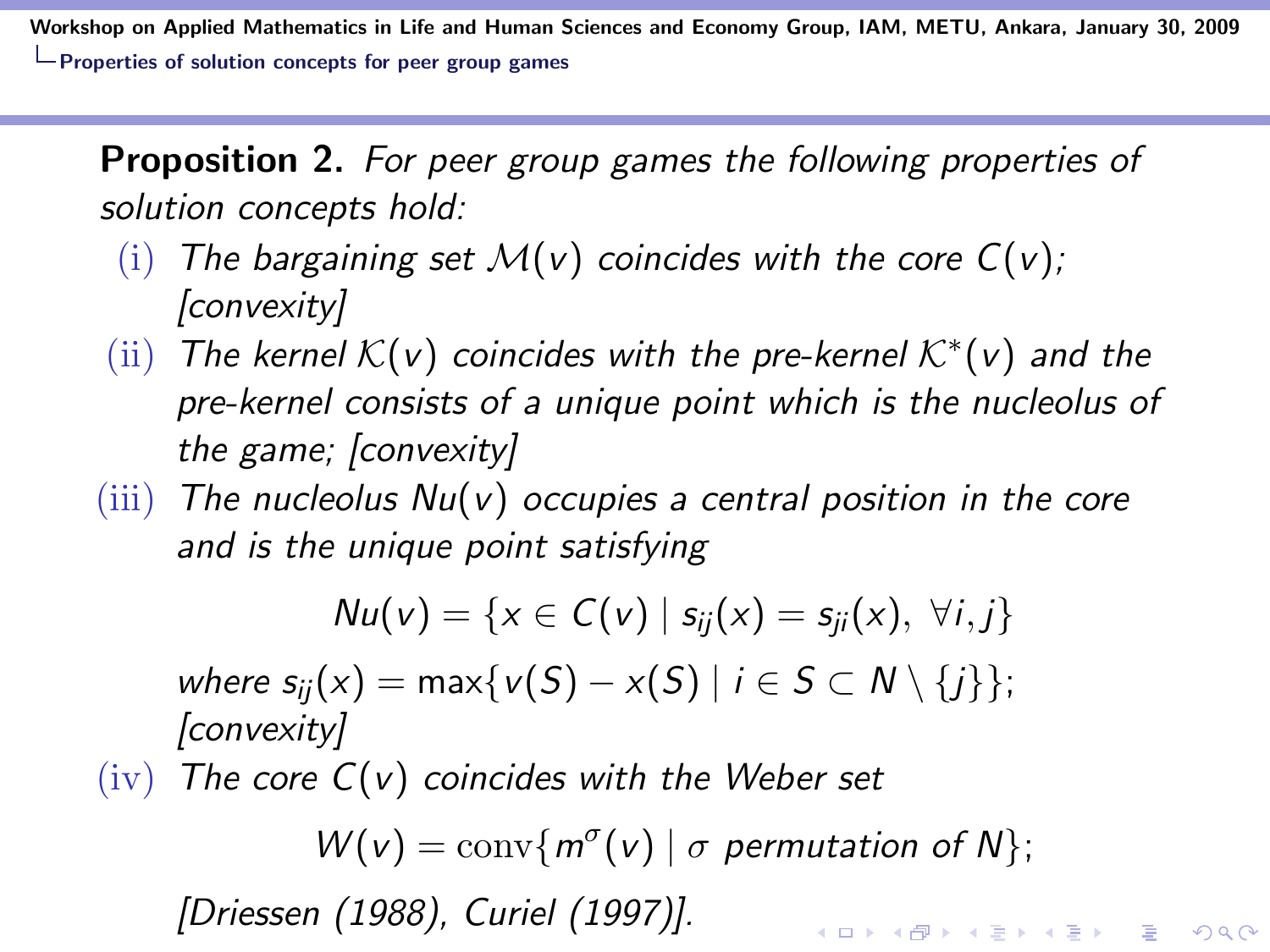Workshop on Applied Mathematics in Life and Human Sciences and Economy Group, IAM, METU, Ankara, January 30, 2009  $\Box$  Properties of solution concepts for peer group games

(v) The Shapley value  $\Phi(v)$  is the center of gravity of the extreme points of the core and is given by

$$
\Phi_i(v) = \sum_{j:i \in P(j)} \frac{a_j}{|P(j)|}, i \in N; [convexity, Harsanyi \text{ dividend}]
$$

(vi) The  $\tau$ -value is given by

[convexity]

$$
\tau(v) = \alpha(a_1, 0, ..., 0) + (1 - \alpha)(M_1(v), M_2(v), ..., M_n(v)),
$$
  
where  $M_i(v) = \sum_{j:i \in P(j)} a_j$ ; [convexity]  
(vii) The core  $C(v)$  coincides with the selective  
 $S(v) = \text{conv}\{m^{\beta}(v) \in \mathbb{R}^N | \beta : 2^N \setminus \{\emptyset\} \to N, \beta(S) \in S\};$   
[Derks, Haller, Peters (2000)]  
(viii) There exist population monotonic allocation schemes (pmas).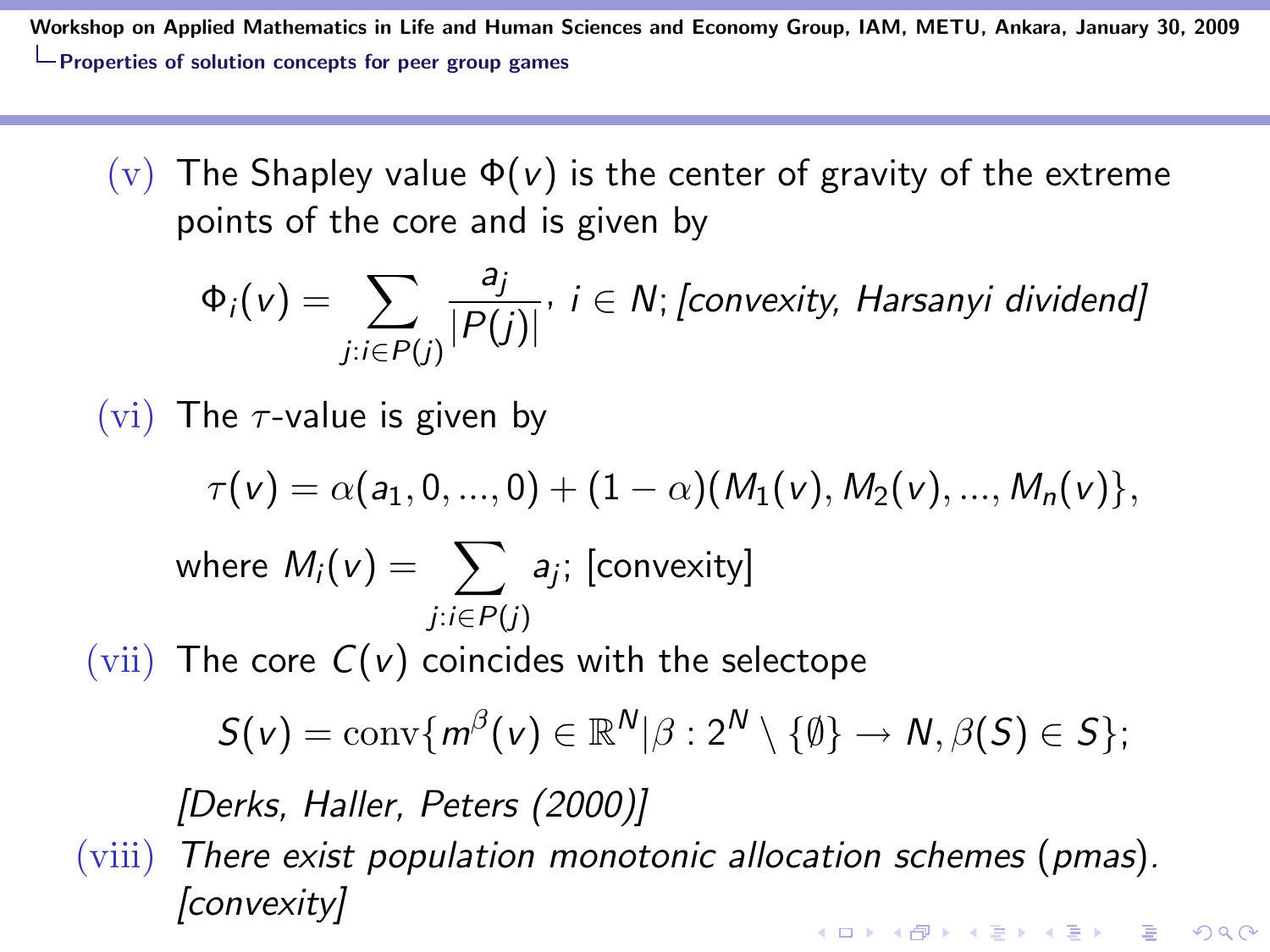#### References

Arin J, Feltkamp V (1997) The nucleolus and kernel of veto rich transferable utility games. Int. J. of Game Theory 26:61–73 Aumann RJ, Maschler M (1964) The bargaining set for cooperative games. In: Dresher N, Shapley LS, Tucker AE (eds.) Advances of game theory, Princeton University Press, Princeton, New Jersey:443–476

Borm P, van den Nouweland A, Tijs SH (1994) Cooperation and communication restrictions: a survey. In: Gilles RP, Ruys PHM (eds.) Imperfections and behavior in economic organizations, Kluwer Academic Publishers, Dordrecht:195–227

Curiel I (1997) Cooperative Game Theory and Applications.

Kluwer Academic Publishers, Boston

Curiel I, Pederzoli G, Tijs S (1989) Sequencing games. Eur. J. Op. Res. 40:344–351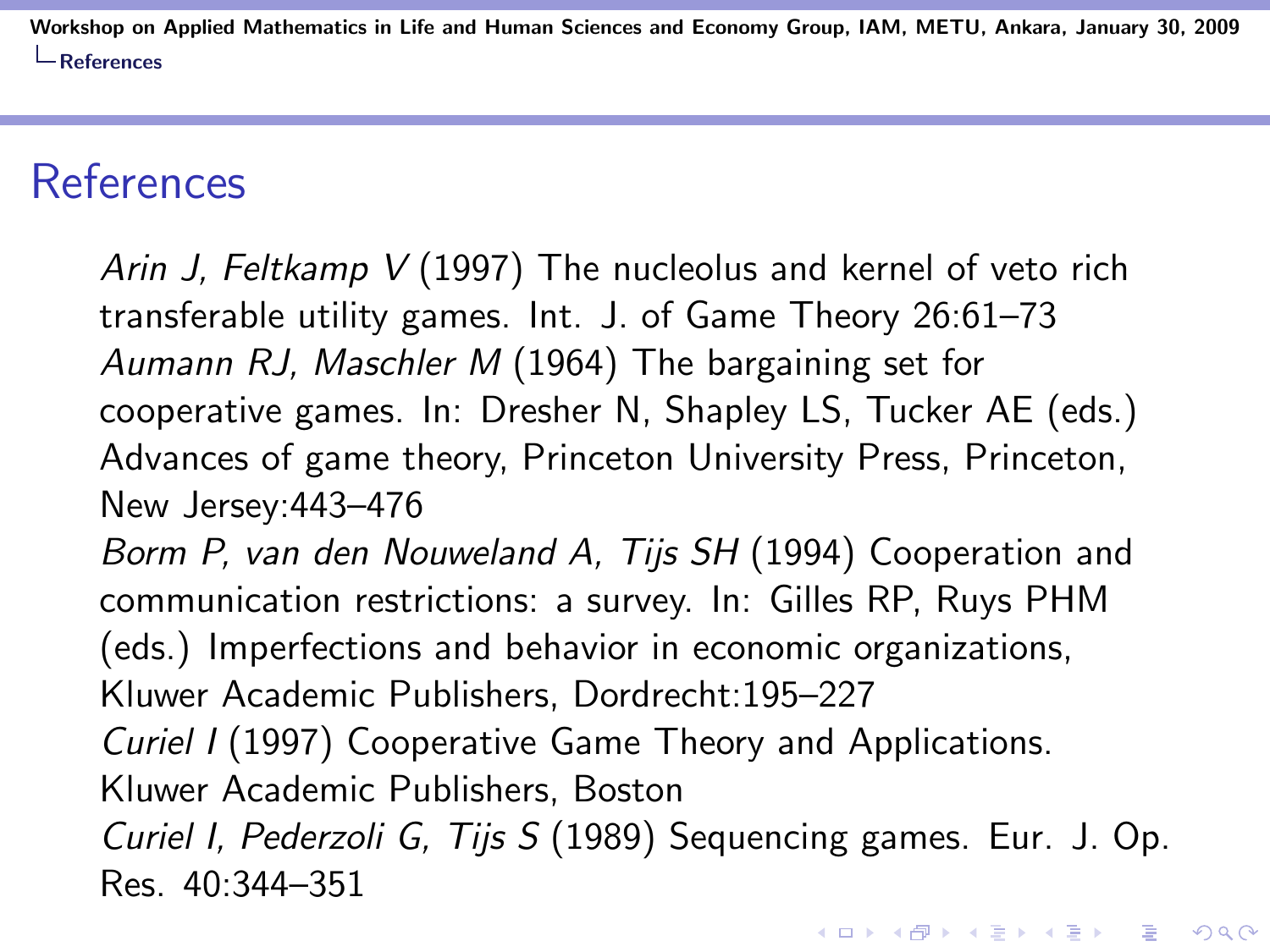Davis M, Maschler M (1965) The kernel of cooperative game. Nav. Res. Logist. Quart. 12: 233–259 Deng XT, Papadimitriou Ch (1994) On the complexity of cooperative solution concepts. Math. Op. Res. 19:257–266. Derks J, Haller H, Peters H (2000) The selectope for cooperative games. Int. J. Game Theory 29:23–38 Driessen TSH (1988) Cooperative Games, Solutions and Applications. Kluwer Academic Publishers, Dordrecht Gillies DB (1953) Some theorems on  $n$ -person games. Ph. D. Thesis, Princeton University Press, Princeton, New Jersey Gilles RP, Owen G, van den Brink R (1992) Games with permission structures: the conjunctive approach. Int. J. Game Theory 20:277–293

4 D > 4 P + 4 B + 4 B + B + 9 Q O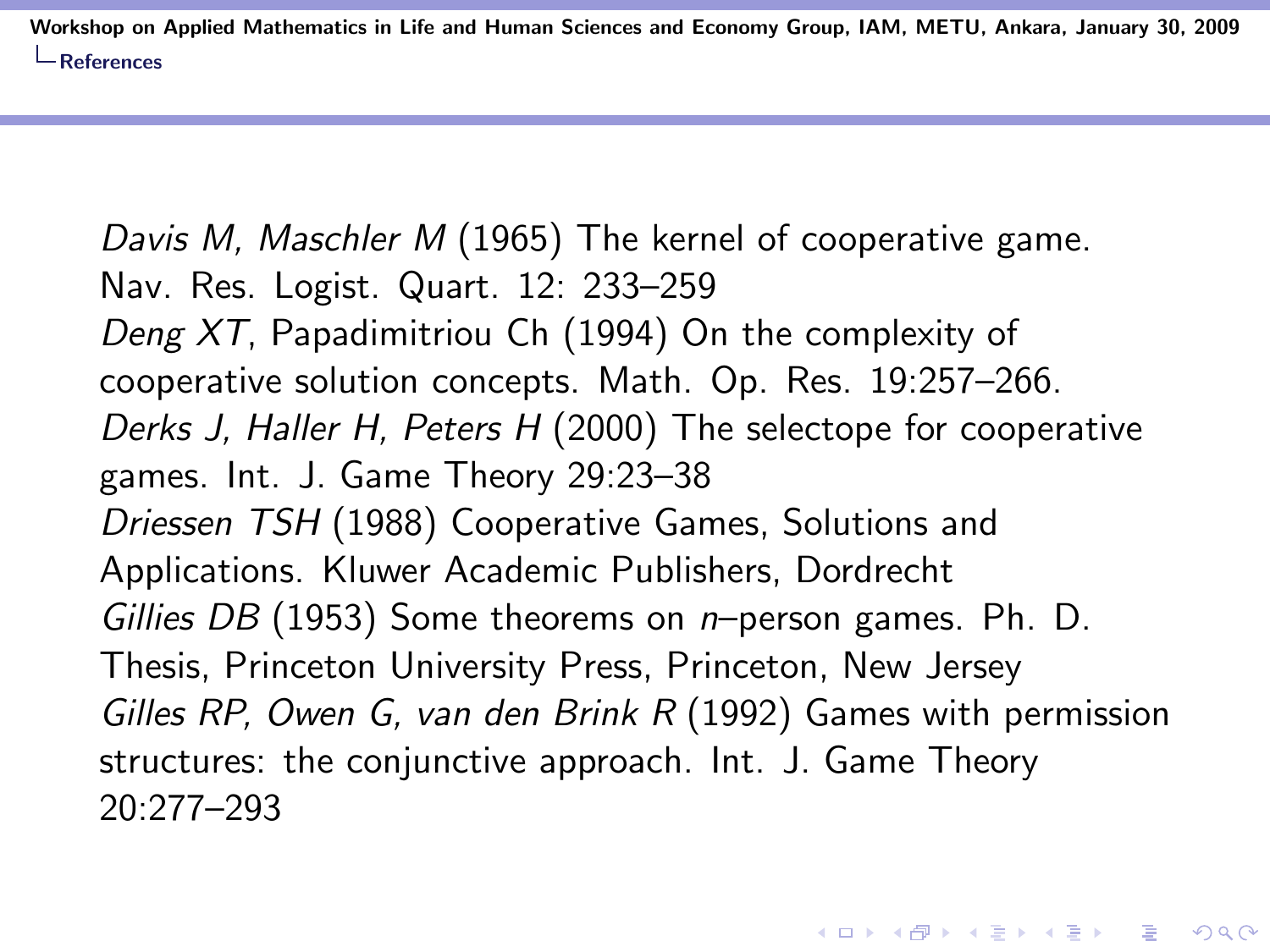Hammer PL, Peled UN, Sorensen S (1977) Pseudo–boolean functions and game theory. I. Core elements and Shapley value, Cahiers du CERO 19:159-176 Kalai E, Zemel  $E(1982)$  Totally balanced games and games of flow. Math. Op. Res. 7:476–478 Kohlberg  $E(1971)$  On the nucleolus of a characteristic function game. SIAM J. App. Math. 20:62–65 Littlechild SC, Owen G (1977) A further note on the nucleolus of the 'airport game'. Int. J. Game Theory 5:91–95 Maschler M (1992) The bargaining set, kernel, and nucleolus. In: Aumann RJ, Hart S (eds.) Handbook of Game Theory, with Economic Applications, volume 2, North Holland:591–667 Maschler M, Peleg B, Shapley LS (1972) The kernel and bargaining set for convex games. Int. J. Game Theory 1:73–93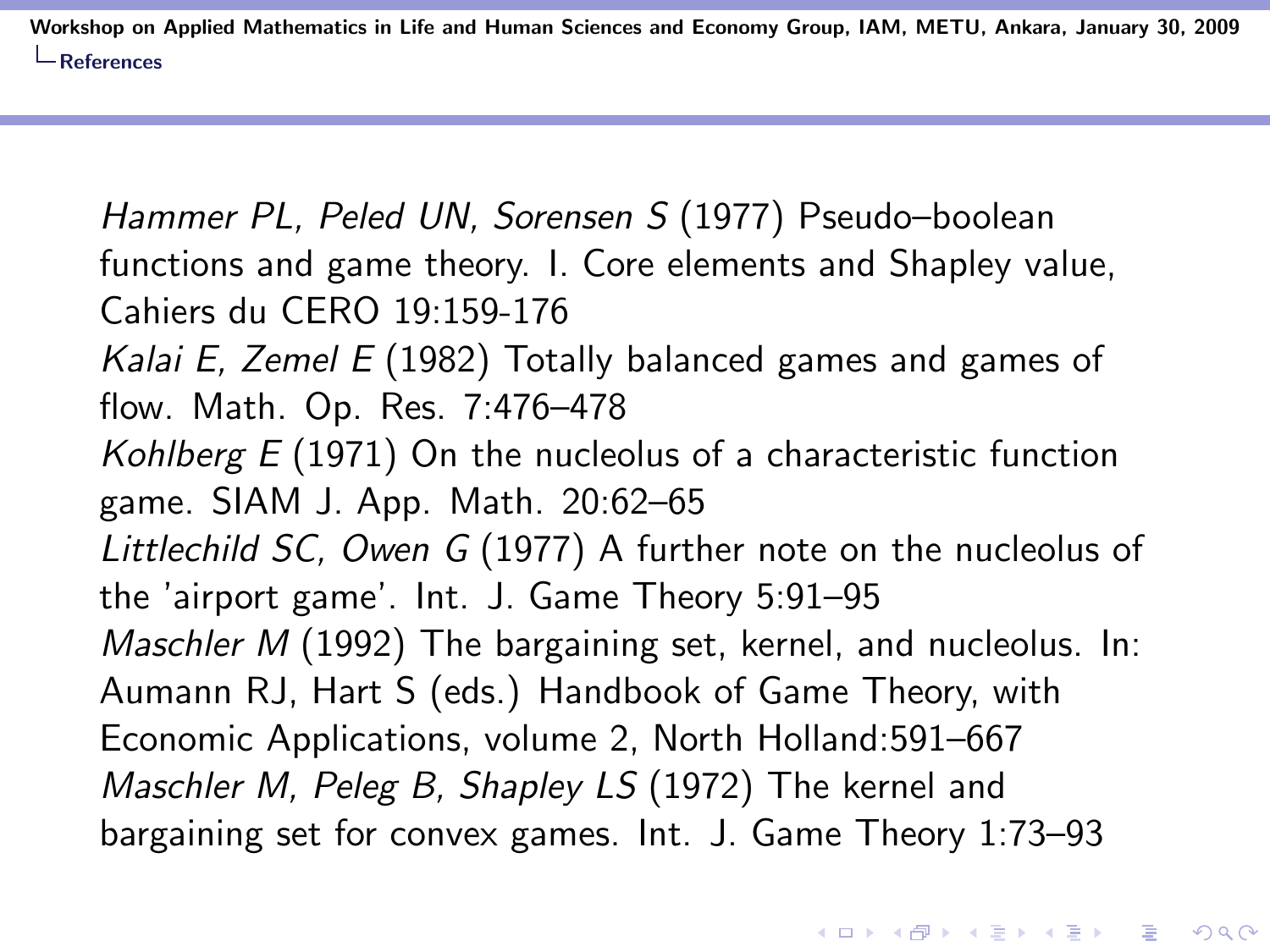Myerson RB (1977) Graphs and cooperation in games. Math. Op. Res. 2:225–229

Myerson RB (1980) Conference structures and fair allocation rules. Int. J. Game Theory 9:169–182

Owen G (1986) Values of graph–restricted games. SIAM J. Alg. Discr. Meth. 7:210–220

Potters J, Reijnierse H (1995) Γ–component additive games. Int. J. Game Theory 24:49–56

Rasmusen E (1989) Games and Information, An Introduction to Game Theory. Blackwell, Oxford UK & Cambridge USA Schmeidler D (1969) The nucleolus of a characteristic function

game. SIAM J. App. Math. 17:1163–1170

Shapley LS (1953) A value for n-person games. Ann. Math. Stud. 28:307–317

Shapley LS (1971) Cores of convex games. Int. J. Game Theory  $1:11-26$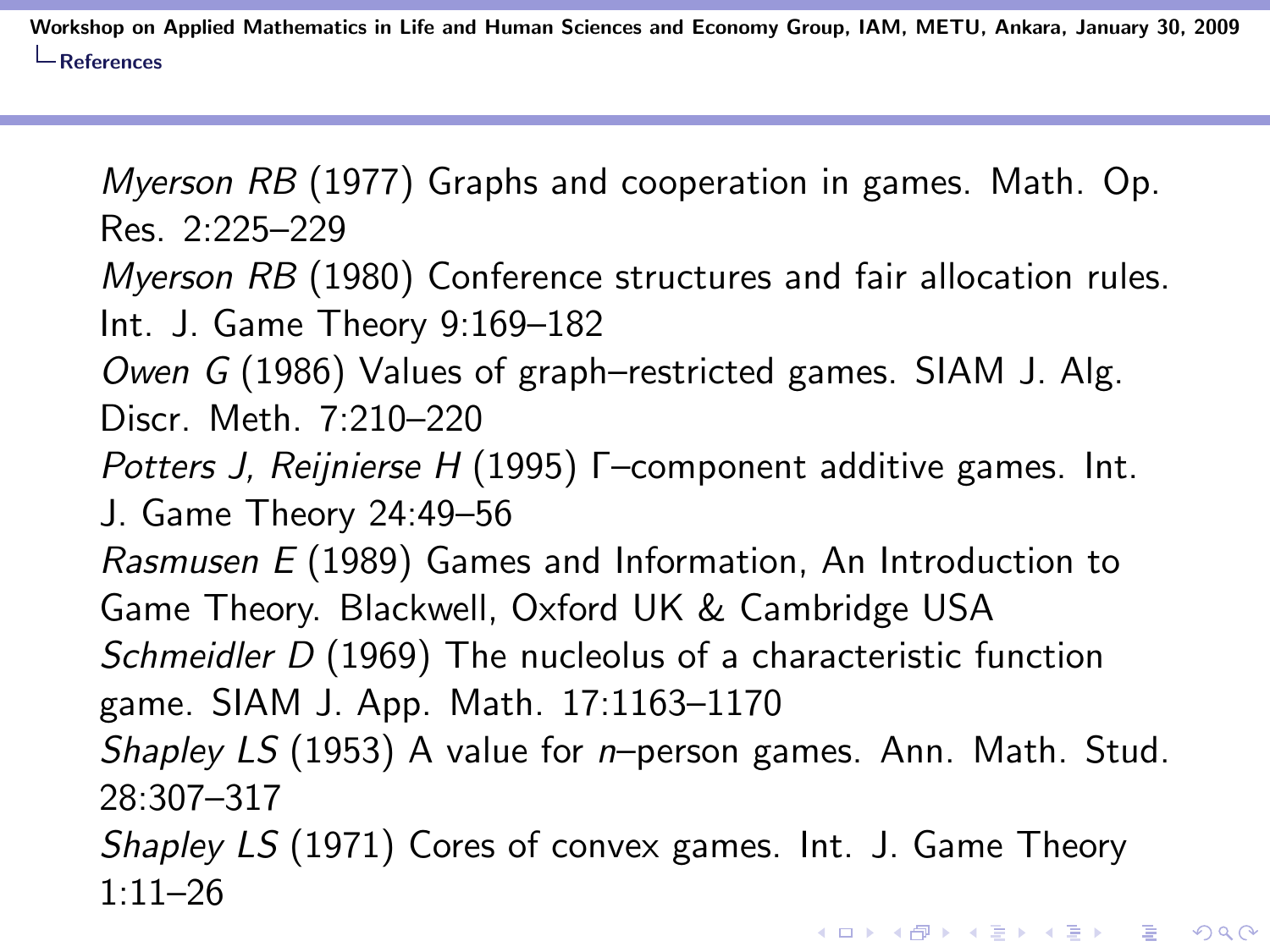## References

Smith W (1956) Various optimizer for single–stage production. Nav. Res. Logist. Quart. 3:59–66 Sprumont Y (1990) Population monotonic allocation schemes for cooperative games with transferable utilities. GEB 2:378–394 Tijs SH (1981) Bounds for the core and the  $\tau$ -value. In: Moeschlin O, Pallaschke D (eds.) Game Theory and Mathematicsl Economics, Amsterdam, North Holland:123–132 Topkis DM (1998) Supermodularity and complementarity. Princeton Univesity Press, Princeton, NJ Weber  $R$  (1988) Probabilistic values for games. In: Roth AE (ed.) The Shapley value: Essays in Honor of LS Shapley, Cambridge University Press, Cambridge:101–119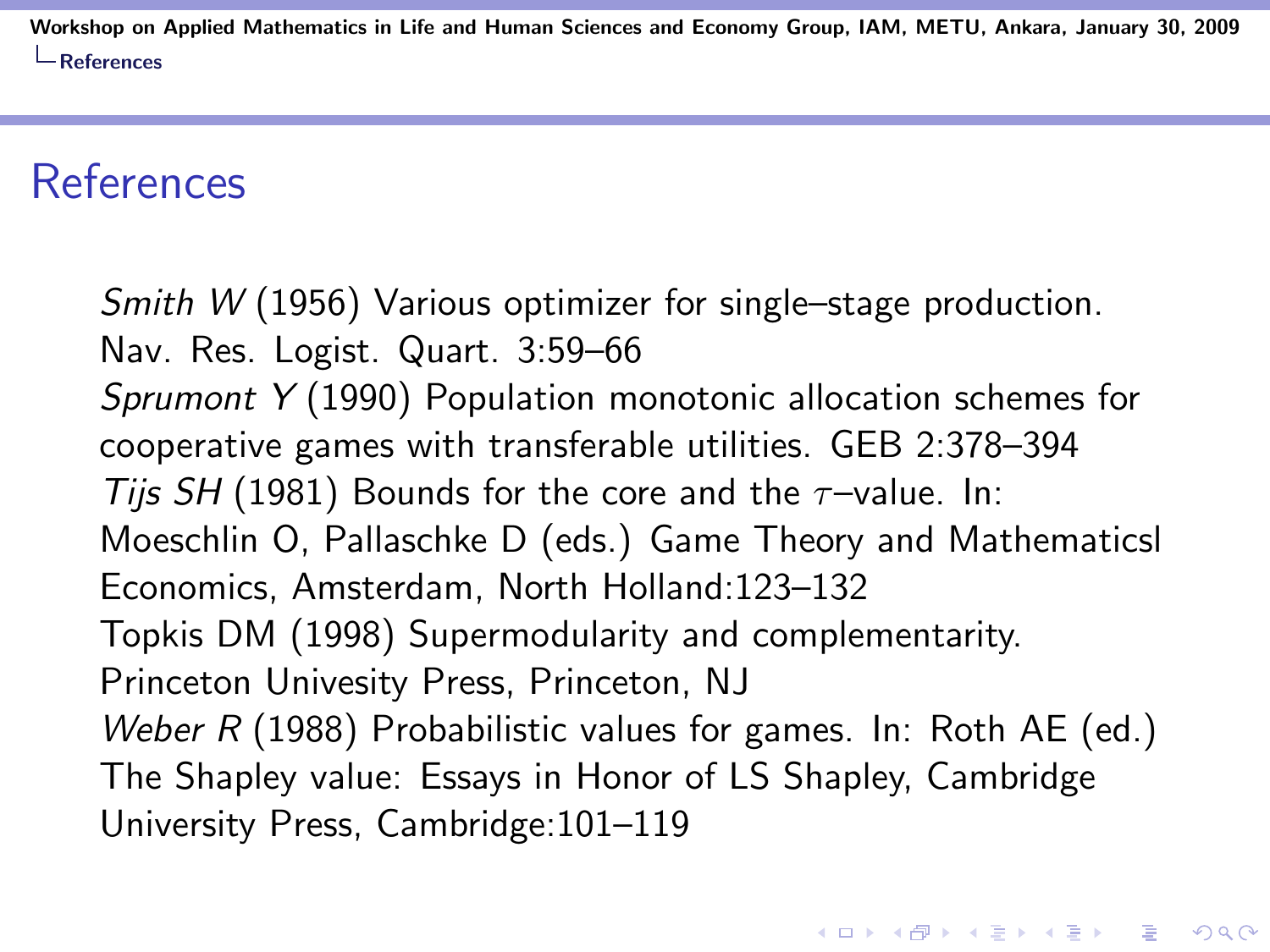# **Outline** Part II

Preliminaries on cooperative interval games

Peer group situations with interval data and related games

A sequencing production situation with interval data

The cone of interval-valued peer group games

Properties of solution concepts for such games

#### Applications:

Sealed bid second price auctions with uncertainty Flow situations with uncertainty

4 D > 4 P + 4 B + 4 B + B + 9 Q O

#### References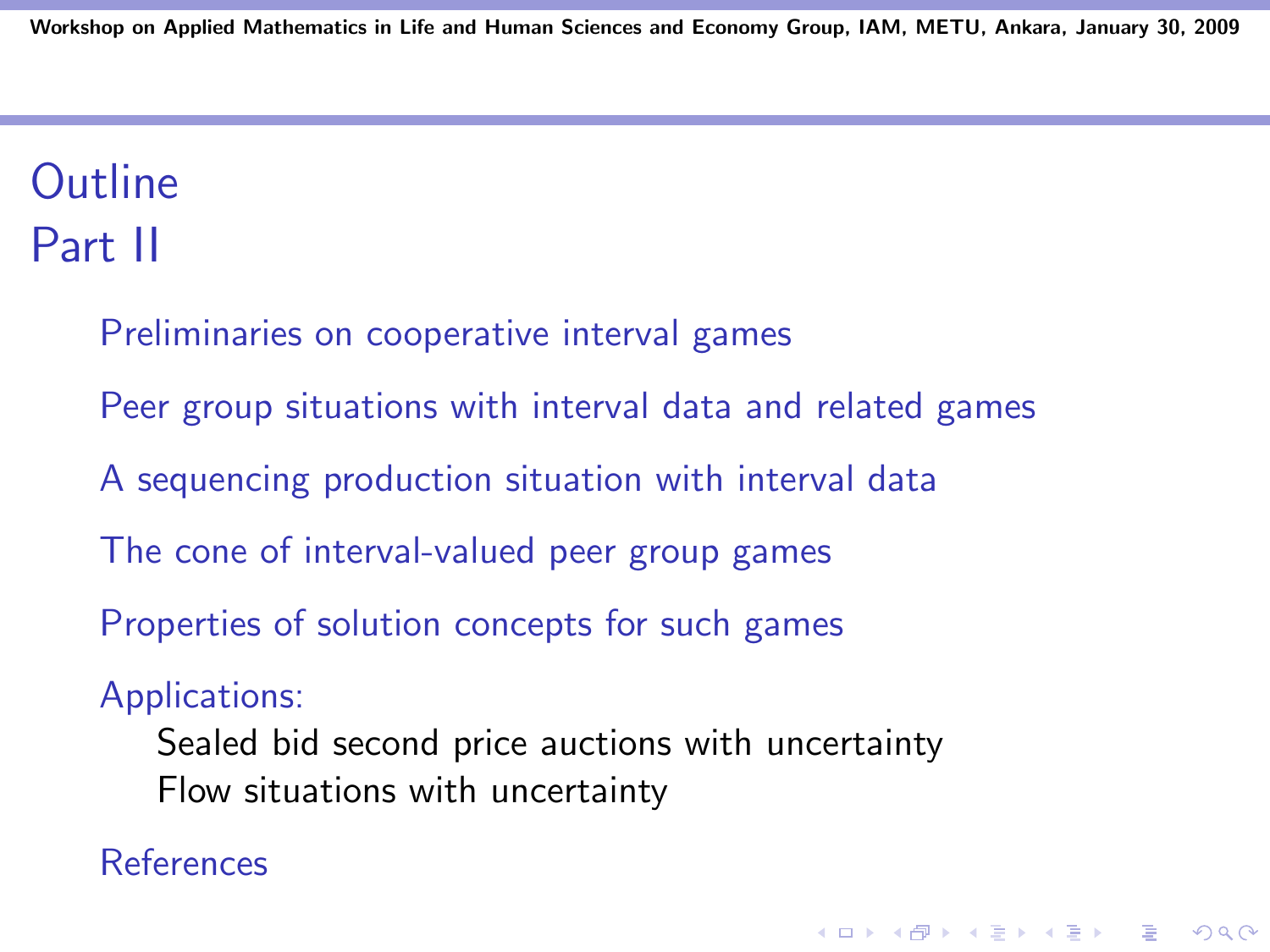## Preliminaries on cooperative interval games

- $\blacktriangleright$  < N, w >, N: set of players
- $\triangleright$  w :  $2^N \rightarrow I(\mathbb{R})$ : characteristic function,  $w(\emptyset) = [0, 0]$
- $W(S) = [w(S), \overline{w}(S)]$ : worth (value) of S
- $IG<sup>N</sup>$ : the class of all interval games with player set N
	- $\blacktriangleright$  < N,  $w >$  is supermodular if

$$
w(S) + w(T) \preccurlyeq w(S \cup T) + w(S \cap T) \text{ for all } S, T \in 2^N.
$$

**KORKAR KERKER EL VOLO** 

 $\blacktriangleright$  < N, w > is convex if  $w \in I$  G<sup>N</sup> is supermodular and  $|w| \in G^N$  is supermodular (or convex).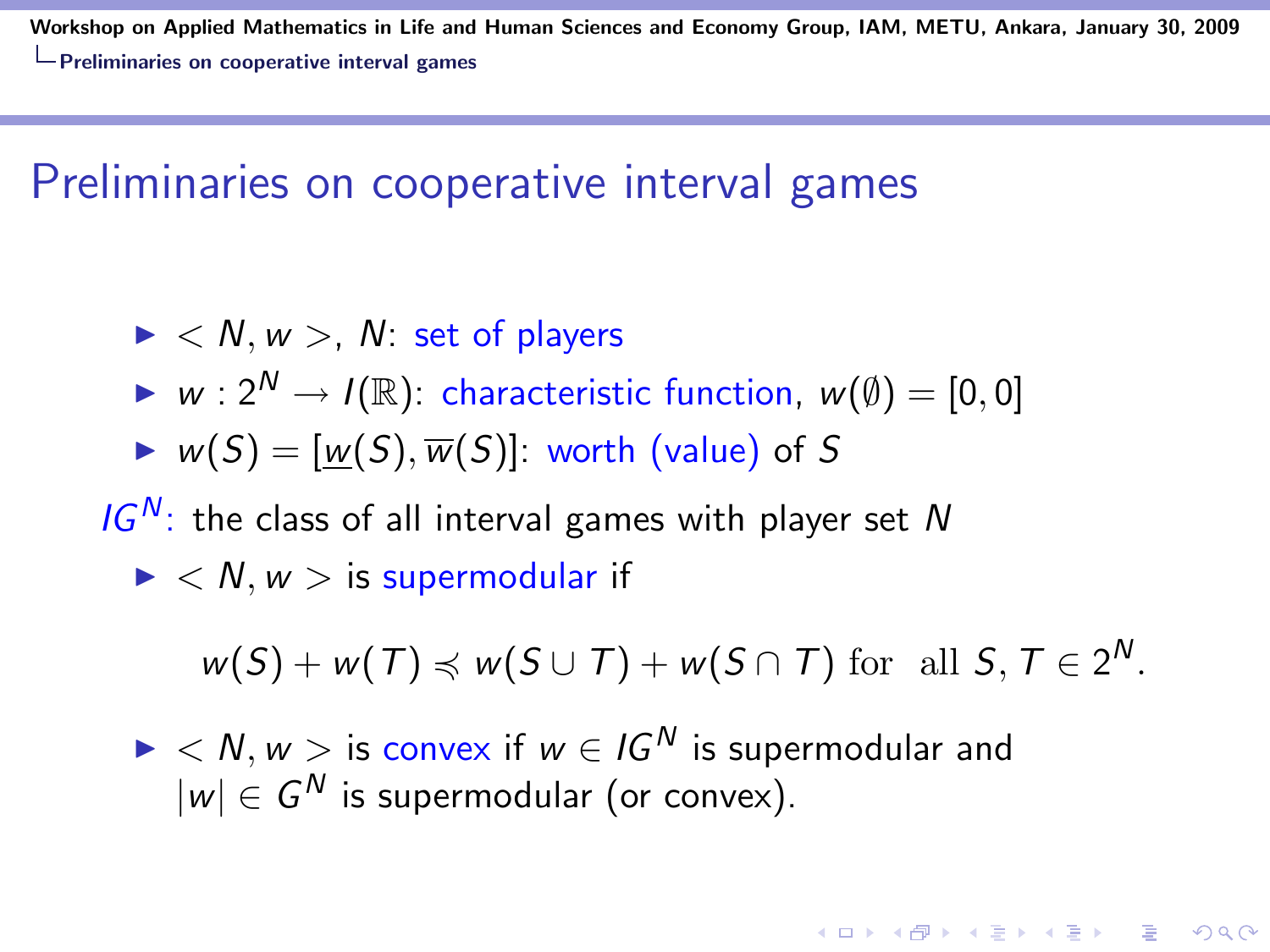#### Preliminaries on cooperative interval games

 $\langle N, w \rangle$  is size monotonic if  $\langle N, |w| \rangle$  is monotonic, i.e.,  $|w| \left( S \right) \le |w| \left( \mathcal{T} \right)$  for all  $\mathcal{S}, \mathcal{T} \in 2^{\mathcal{N}}$  with  $\mathcal{S} \subset \mathcal{T}.$ 

The interval imputation set:

$$
\mathcal{I}(w) = \left\{ (I_1, \ldots, I_n) \in I(\mathbb{R})^N | \sum_{i \in N} I_i = w(N), I_i \succcurlyeq w(i), \forall i \in N \right\}.
$$

The interval core:

$$
C(w) = \left\{ (I_1, \ldots, I_n) \in \mathcal{I}(w) | \sum_{i \in S} I_i \succcurlyeq w(S), \forall S \in 2^N \setminus \{\emptyset\} \right\}.
$$

**KORK ERKER ADE YOUR**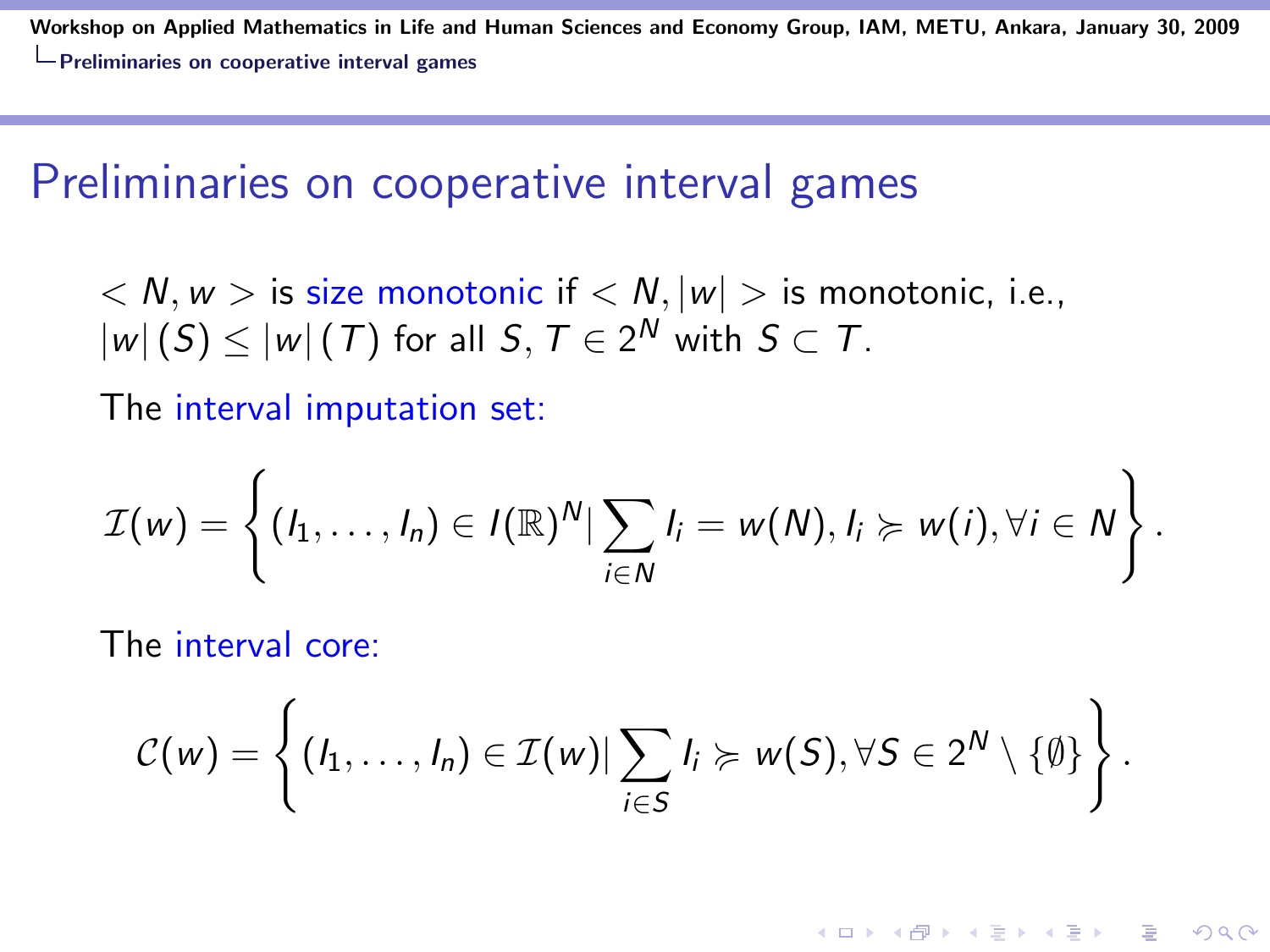#### Preliminaries on cooperative interval games

The interval marginal vector of  $w \in SMIG^N$   $m^{\sigma}(w)$  for player *i*:

$$
m_i^{\sigma}(w) = w(P_{\sigma}(i) \cup \{i\}) - w(P_{\sigma}(i)).
$$

We say that for a game  $w \in TIBIG^N$  a scheme

$$
A = (A_{iS})_{i \in S, S \in 2^N \setminus \{\emptyset\}} \text{ with } A_{iS} \in I(\mathbb{R})^N \text{ is a pmas of } w \text{ if}
$$
\n(i) 
$$
\sum_{i \in S} A_{iS} = w(S) \text{ for all } S \in 2^N \setminus \{\emptyset\},
$$
\n(ii) 
$$
A_{iS} \preccurlyeq A_{iT} \text{ for all } S, T \in 2^N \setminus \{\emptyset\} \text{ with } S \subset T \text{ and for each}
$$
\n
$$
i \in S.
$$

**K ロ ▶ K @ ▶ K 할 X X 할 X 및 할 X X Q Q O**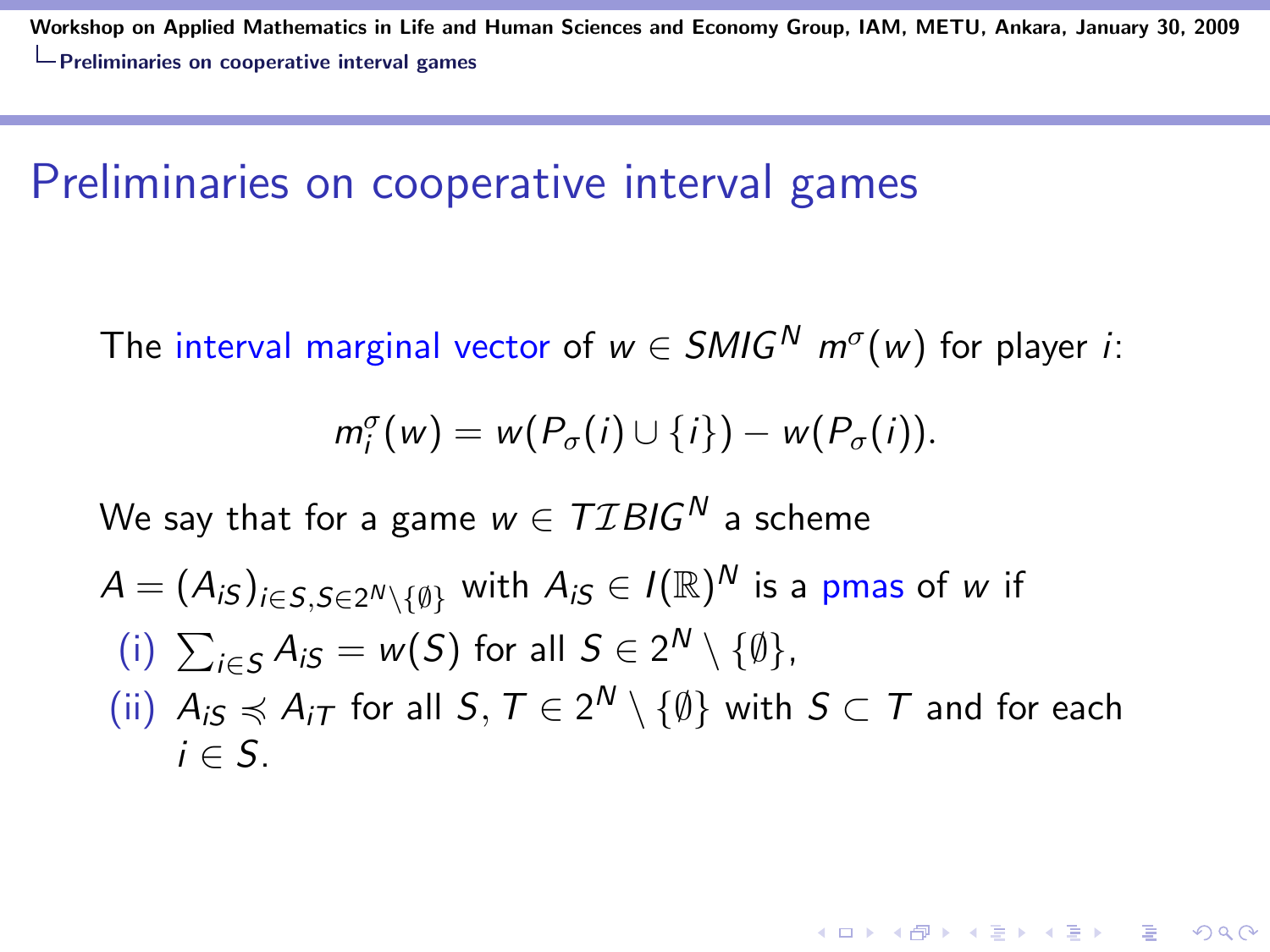### Preliminaries on cooperative interval games

We recall the definition of unanimity interval-valued games (Branzei et al. 2008). Given  $J\in \mathrm{IR}^n_+$  and  $\,\mathcal{T}\in 2^{\textstyle \mathcal{N}}\setminus\{\emptyset\},$  the unanimity game corresponding to  $T$  is defined by

$$
u_{\mathcal{T},J}(S) = \begin{cases} J, & \mathcal{T} \subset S, \\ [0,0], & \text{otherwise,} \end{cases}
$$

for each  $S\in 2^{\textsf{N}}.$  We notice that  $u_{\mathcal{T},J}=Ju_{\mathcal{T}}.$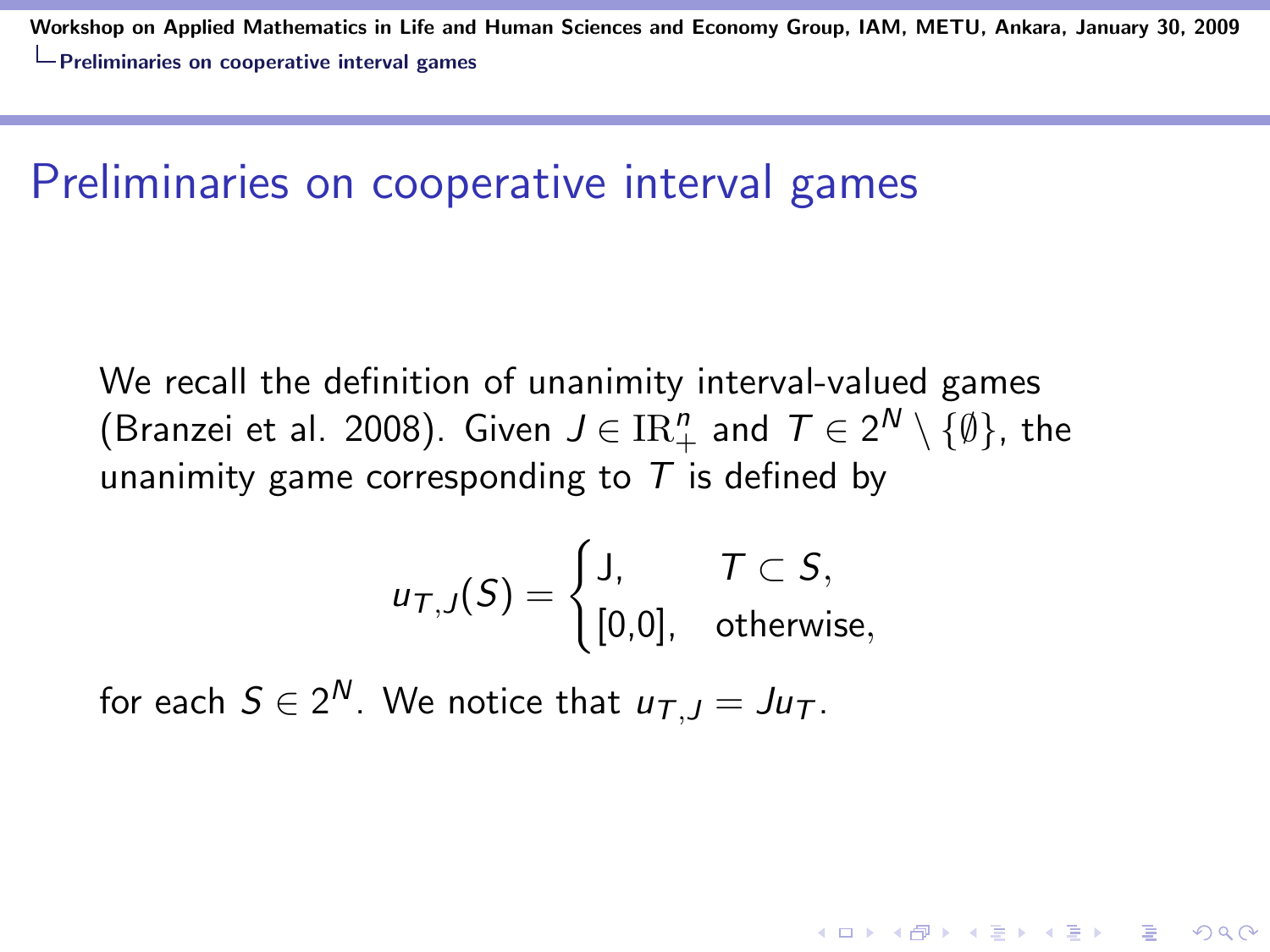### Peer group situations with interval data and related games

We consider a finite set of agents  $N = \{1, 2, ..., n\}$  having a hierarchical relationship given by a directed graph  $T$  where each agent is located in a node in such a way that there is one node as root corresponding to agent 1 and there exists a unique directed path from each node to the root. If all the nodes lie on a single directed path we have a chain.

Now we approach peer group situations in an interval-valued games setting. Namely we suppose that each agent i does not know exactly how much he gains from the cooperation with his superiors  $[1, i]$ ; he knows only a lower and an upper bound of his gain given by a positive real interval  $A_i = [\underline{A}_i, \overline{A}_i].$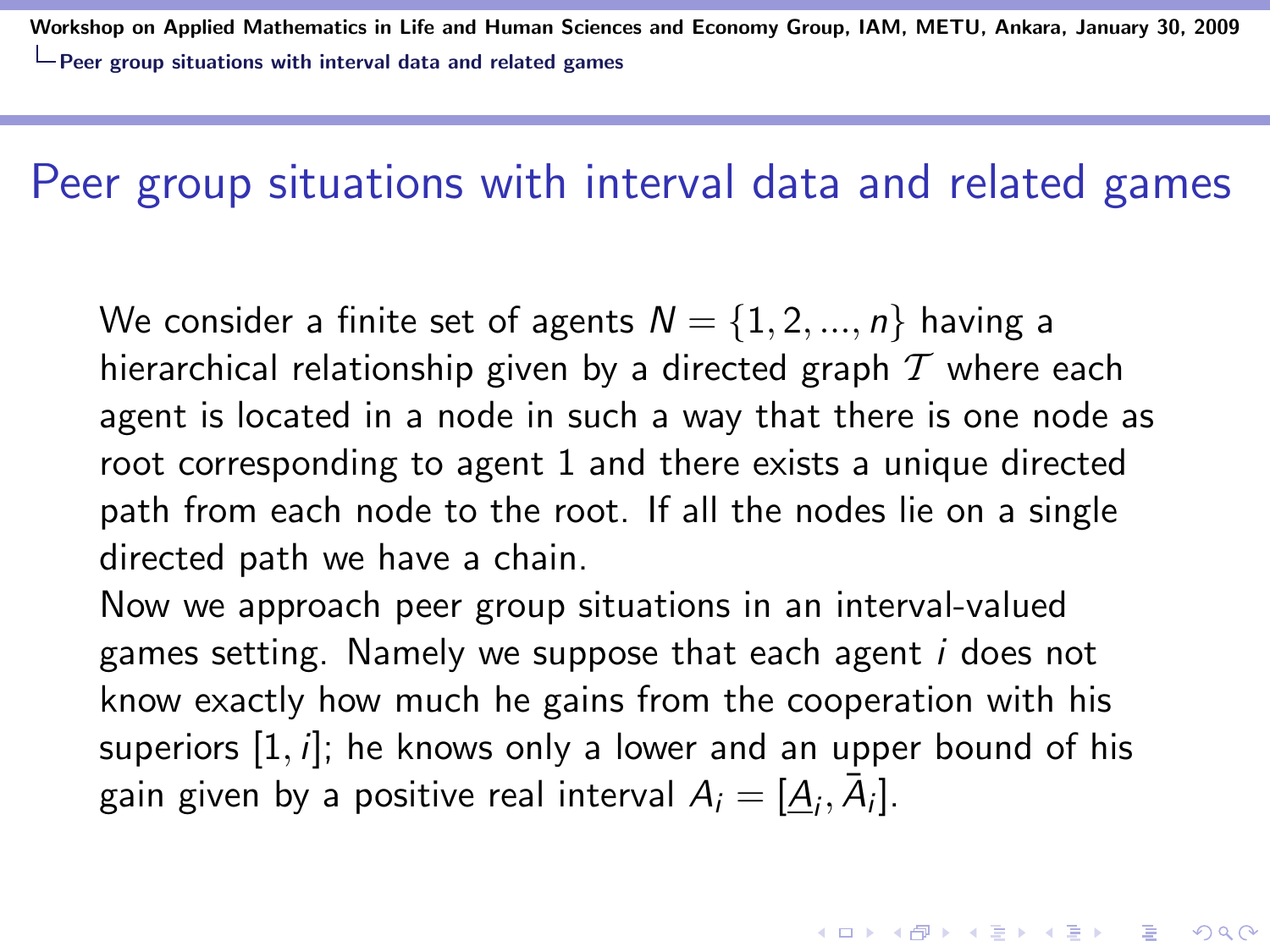#### Peer group situations with interval data and related games

In this case we call an interval  $\mathcal T$ -connected peer group situation or shortly *ipg-situation* any triplet  $\langle N, P, A \rangle$  where N, P are as in the classical case, and  $A\in\mathrm{IR}_+^n$  is the vector of agents' gain intervals.

**Definition 2.1** An *interval-valued peer group game* corresponding to a ipg-situation  $\langle N, P, A \rangle$ , in short *ipg-game* is an interval-valued cooperative game  $\langle N, w_{P,A} \rangle$  or shortly  $\langle N, w \rangle$ defined by  $N = \{1, 2, ..., n\}$  and w given by

$$
w(S) = \sum_{i:P(i)\subseteq S} A_i, \quad \forall S \subset N, S \neq \emptyset; w(\emptyset) = [0,0];
$$

**KORKAR KERKER EL VOLO** 

Let us note that whenever  $1 \notin S$ , then  $w(S) = [0, 0]$ .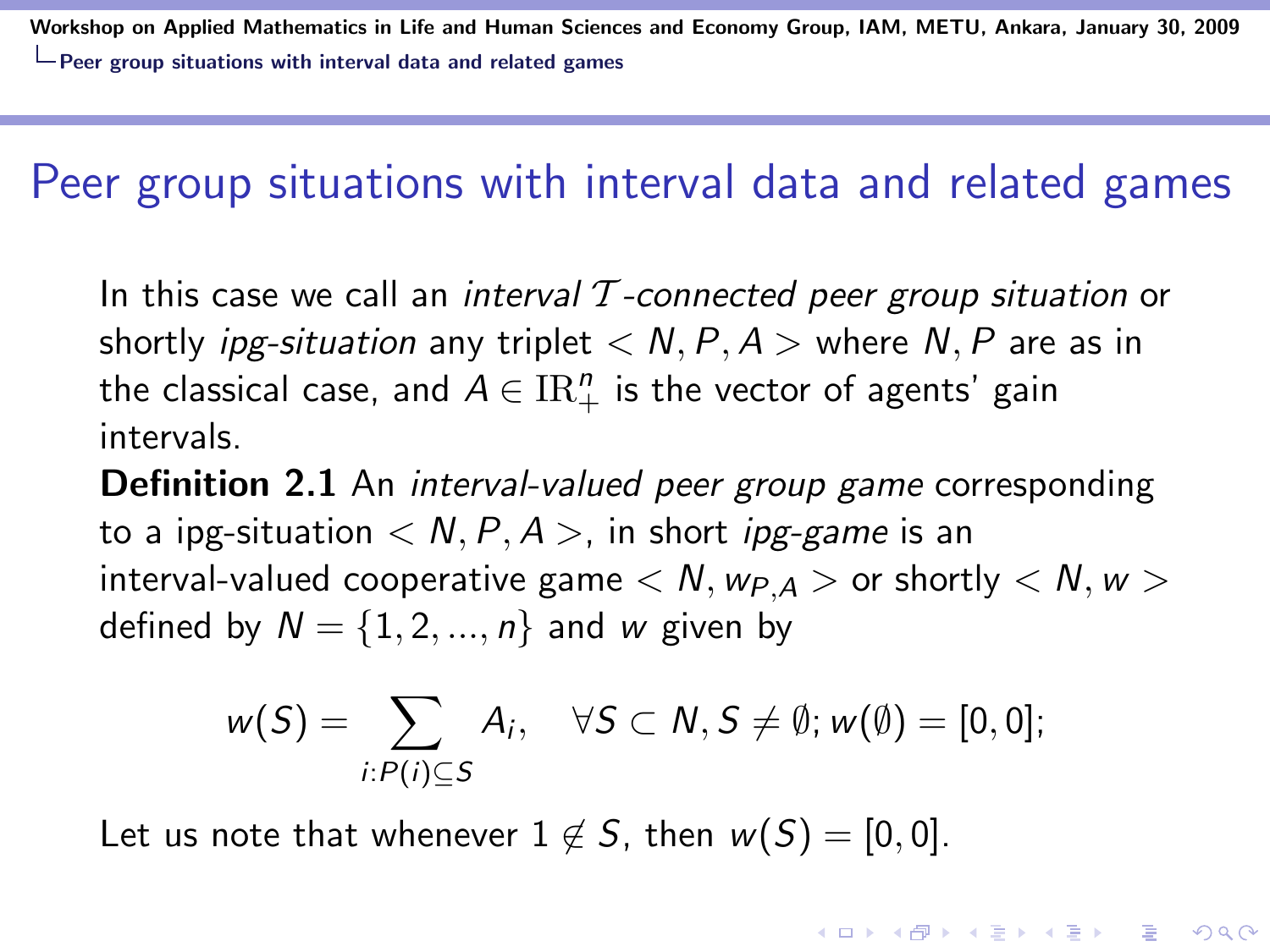Workshop on Applied Mathematics in Life and Human Sciences and Economy Group, IAM, METU, Ankara, January 30, 2009  $\Box$  A sequencing production situation with interval data

#### A sequencing production situation with interval data

Example 2.1 (Sequential Production Situations). We consider a production situation with  $n$  departments involved in the working process of a raw material. There is a hierarchy between them: the material is processed at stage  $k$  only after the processes in stages 1,...,  $k - 1$ . At any stage there is a fixed cost necessary to process the material. Sometimes the cost may have an additional amount, for example due to a machinery accident. Let us suppose that the cost at stage  $k$  is in between  $\underline{A}_k$  and  $\bar{A}_k$ . If we consider  $N = \{1, ..., n\}$ ,  $P: N \to 2^N$  s.t.  $P(k) = [1, k]$  and  $w(\mathcal{S}) = \sum_{i} A_i, \quad \forall \mathcal{S} \subset \mathcal{N}, \text{ the game } < \mathcal{N}, w_{\mathcal{P},\mathcal{A}} > \text{ is an } \mathcal{S}$ i:P(i)⊆S

**KORKAR KERKER EL VOLO** 

interval peer group game.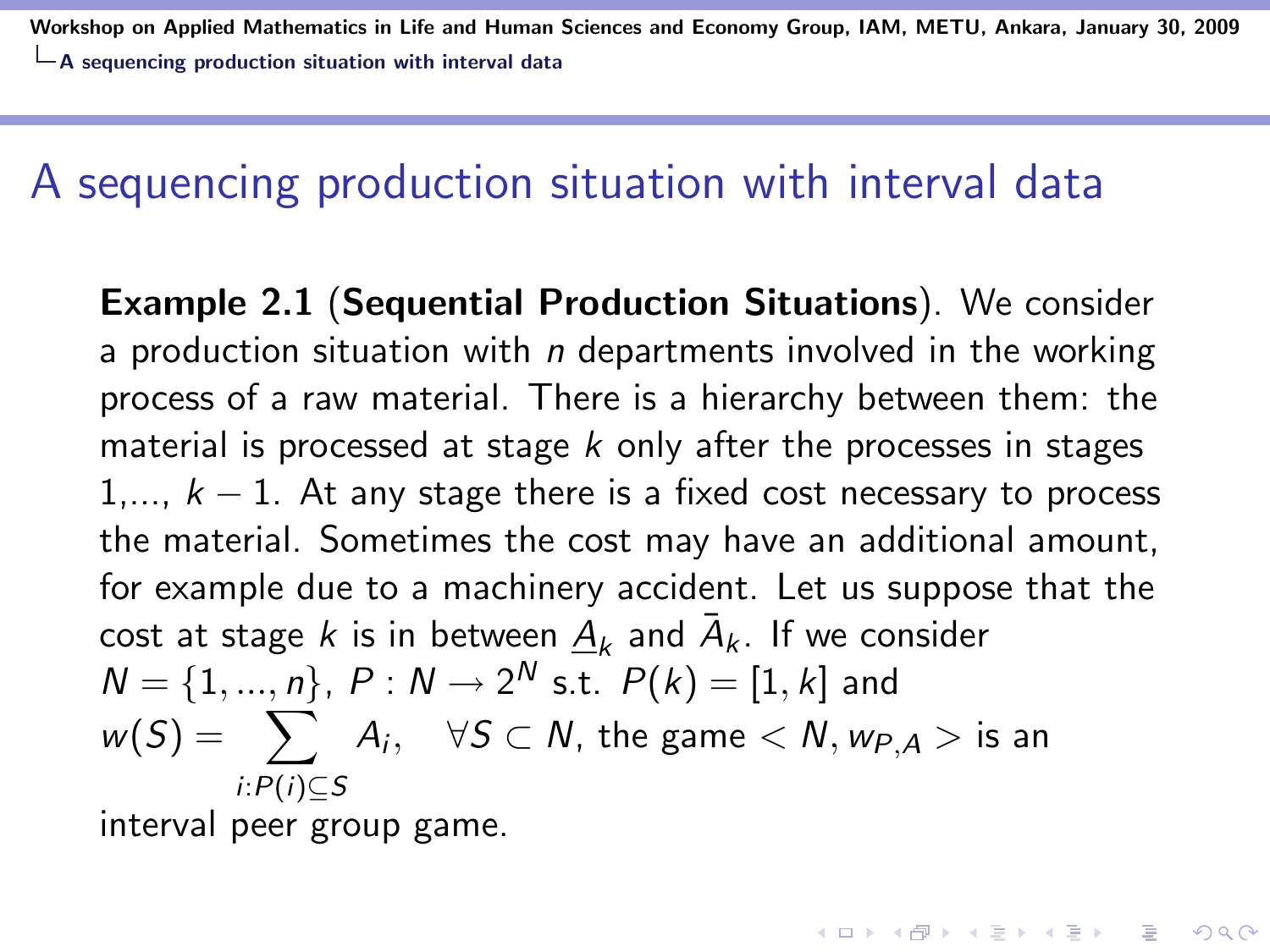Workshop on Applied Mathematics in Life and Human Sciences and Economy Group, IAM, METU, Ankara, January 30, 2009  $\Box$  A sequencing production situation with interval data

## A sequencing production situation with interval data

Note that  $w(S) = 0$  for any coalition S such that it does not contain  $[1, i]$ .

For example, let us consider  $N = \{1, 2, 3\}$  and  $A_i = [a_i, a_i], \ a_i \in \mathbb{R}, \ i = 1, 3, \ A_2 = [\underline{A}_2, \overline{A}_2].$ We have

$$
w({1}) = [a1, a1],
$$
  
\n
$$
w({1, 2}) = [a1 + \underline{A}2, a1 + \bar{A}2],
$$
  
\n
$$
w({1, 2, 3}) = [a1 + \underline{A}2 + a3, a1 + \bar{A}2 + a3],
$$

**KORKAR KERKER E VOOR** 

and  $w(S) = [0, 0]$  in any other case.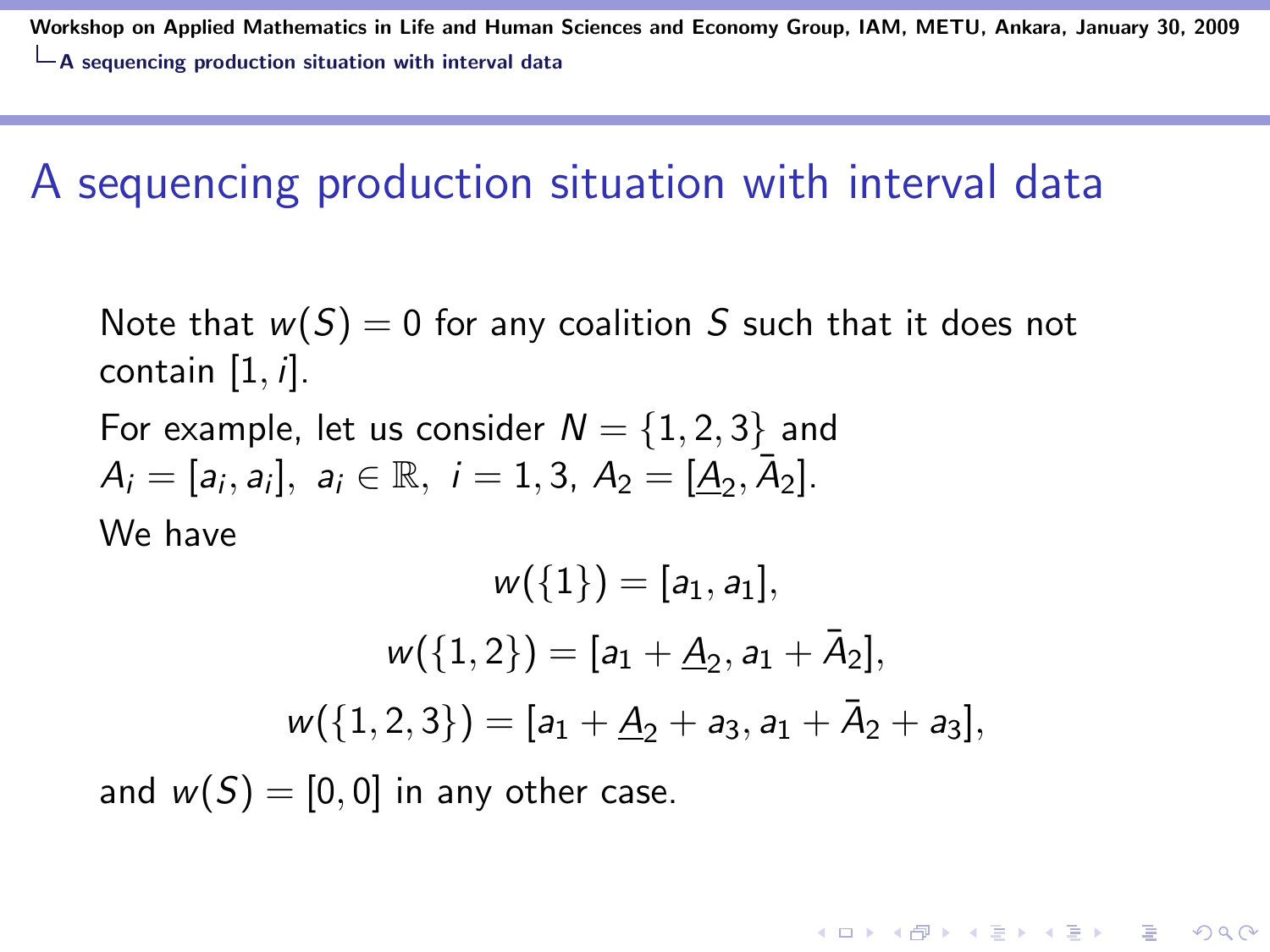Workshop on Applied Mathematics in Life and Human Sciences and Economy Group, IAM, METU, Ankara, January 30, 2009  $\mathsf{L}_{\mathbf{\Delta}}$  sequencing production situation with interval data

# A sequencing production situation with interval data



#### Fig. 1

The uncertainty due to department 2 affects the departments that are not its superiors. In a non-cooperative setting, the production situations have been studied in Voorneveld et al. (1999).

**KORK ERKER ADE YOUR**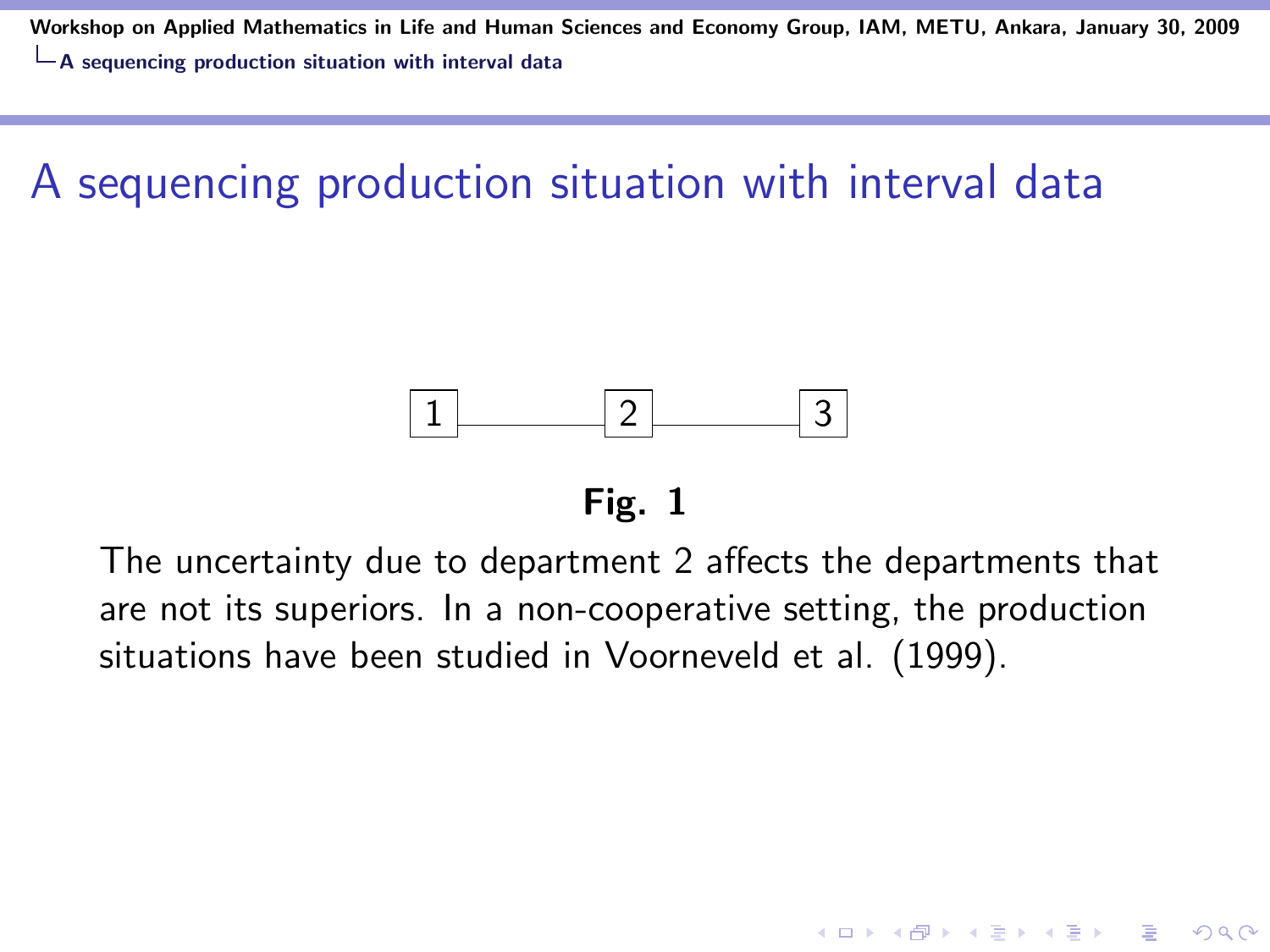Workshop on Applied Mathematics in Life and Human Sciences and Economy Group, IAM, METU, Ankara, January 30, 2009 The cone of interval-valued peer group games

#### The cone of interval-valued peer group games

Any interval-valued peer group game can be expressed in terms of unanimity interval-valued games as specified in the following. Proposition 2.1 Interval-valued peer group games with fixed N, P

form a cone

$$
C^{ips} = \{ \langle N, w_{P,A} \rangle, A \in \mathrm{IR}^n_+\}.
$$

Moreover for any  $< N, P, w_{P,A} > \in C^{ipg}$  we have

$$
w_{P,A} = \sum_{i=1}^n u_{[1,i],A_i}.
$$

**KORKAR KERKER E VOOR**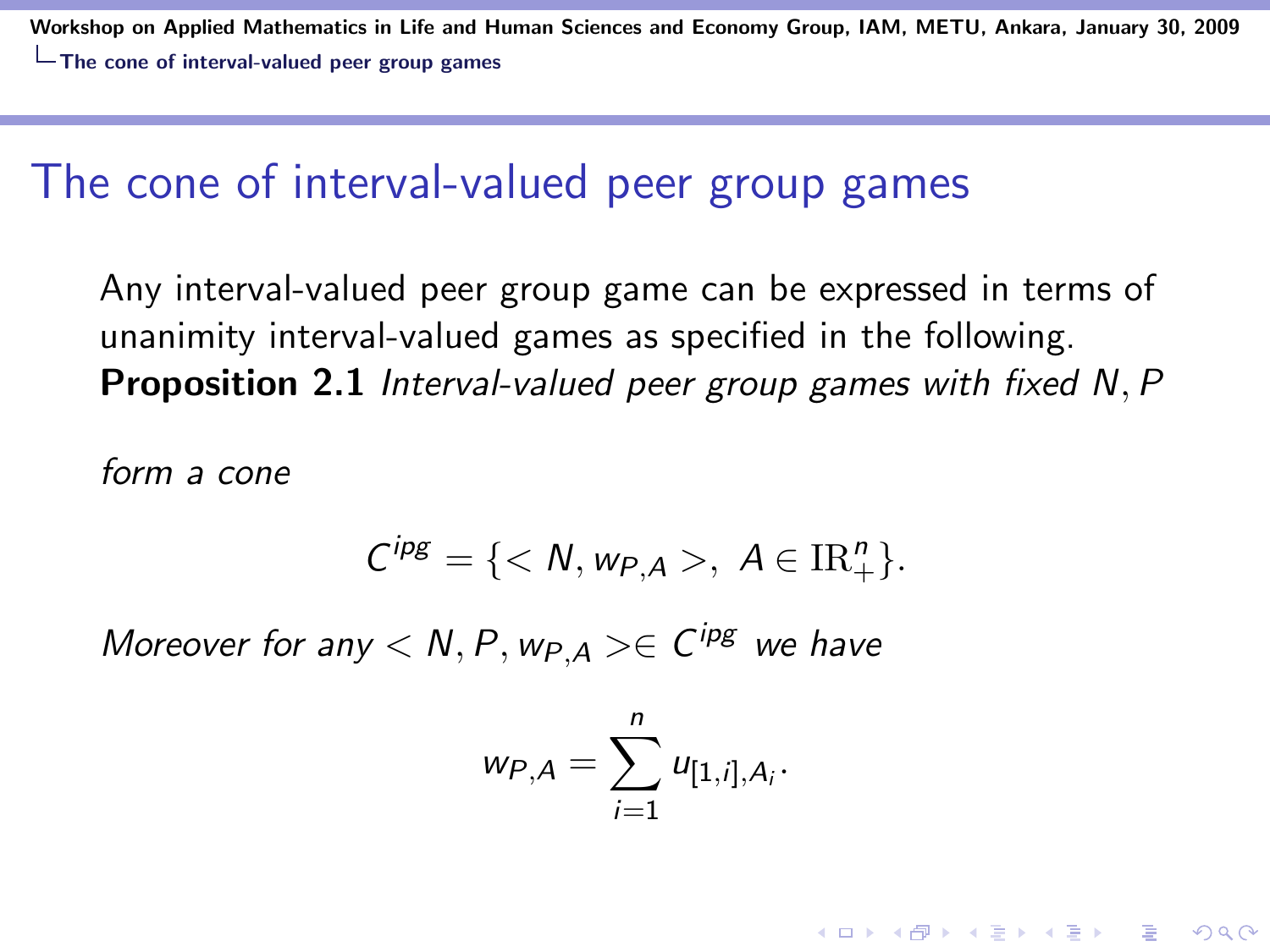Workshop on Applied Mathematics in Life and Human Sciences and Economy Group, IAM, METU, Ankara, January 30, 2009 The cone of interval-valued peer group games

*Proof.* For any  $\alpha, \beta \in \mathbb{R}_+$  and  $A, B \in \mathrm{IR}_+^n$ , given the hierarchy  $\mathcal I$ described by P, we have

$$
\alpha \mathsf{w}_{\mathsf{P},\mathsf{A}} + \beta \mathsf{w}_{\mathsf{P},\mathsf{B}} = \mathsf{w}_{\mathsf{P},\alpha \mathsf{A} + \beta \mathsf{B}}.
$$

In fact for any  $S\in 2^{\textsf{N}}$  we have

$$
\alpha \sum_{i:P(i)\subseteq S} A_i + \beta \sum_{i:P(i)\subseteq S} B_i = \sum_{i:P(i)\subseteq S} (\alpha A_i + \beta B_i).
$$

Moreover for each  $S \in 2^N$  by using the definition of unanimity interval-valued games we have

$$
w_{P,A}(S)=\sum_{i=1}^n u_{[1,i],A_i}(S). \qquad \Box
$$

**KORK ERKER ADE YOUR**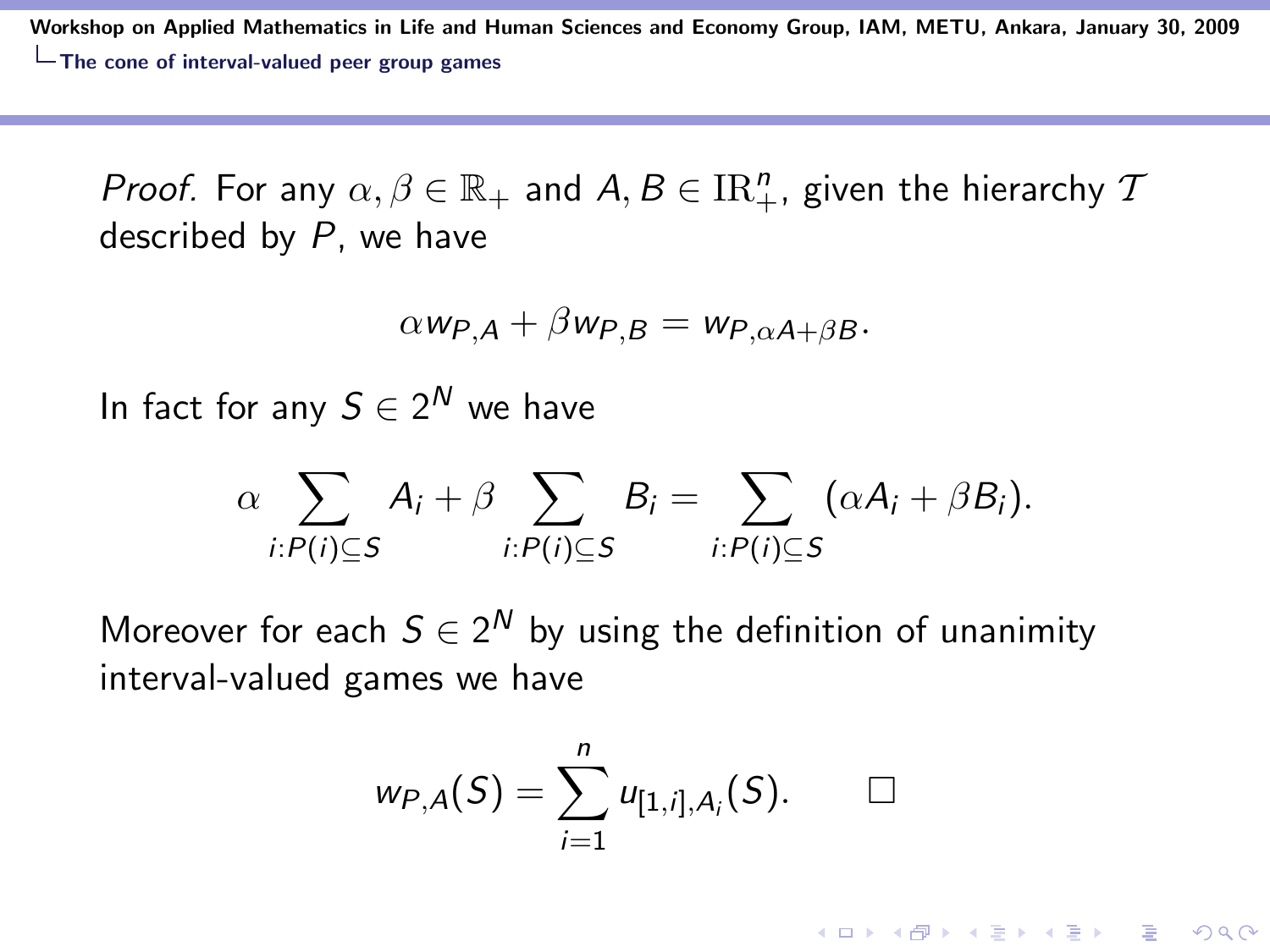Workshop on Applied Mathematics in Life and Human Sciences and Economy Group, IAM, METU, Ankara, January 30, 2009  $\Box$  Properties of solution concepts for such games

## Properties of solution concepts for such games

**Proposition 2.2** Let  $\langle N, P, w_{P,A} \rangle$ ,  $A \in \mathrm{IR}_+^n$  be an interval-valued peer group game. Then:  $1. < N, P, w_{P,A} >$  is monotonic; 2.  $\lt N$ , P,  $w_{P,A} >$  is convex; 3. the interval Shapley value is given by  $\Phi_i(w) = \sum$ j:i∈P(j)  $A_i$  $\frac{P(t)}{|P(i)|}, \in N$ , where  $|P(i)|$  is the number of elements in  $P(i)$ ; 4. the interval Weber set is contained in the interval core:  $\emptyset \neq \mathcal{W}(w) \subset \mathcal{C}(w)$ , where  $\mathcal{W}(w) = \mathsf{conv}\{m^\sigma(w) \text{ s.t. } \sigma \in \Pi(\mathcal{N})\},$  $m^{\sigma}(w)$  being the interval marginal vector of w with respect to the permutation  $\sigma$ ;

5. there exists an interval population monotonic allocation scheme.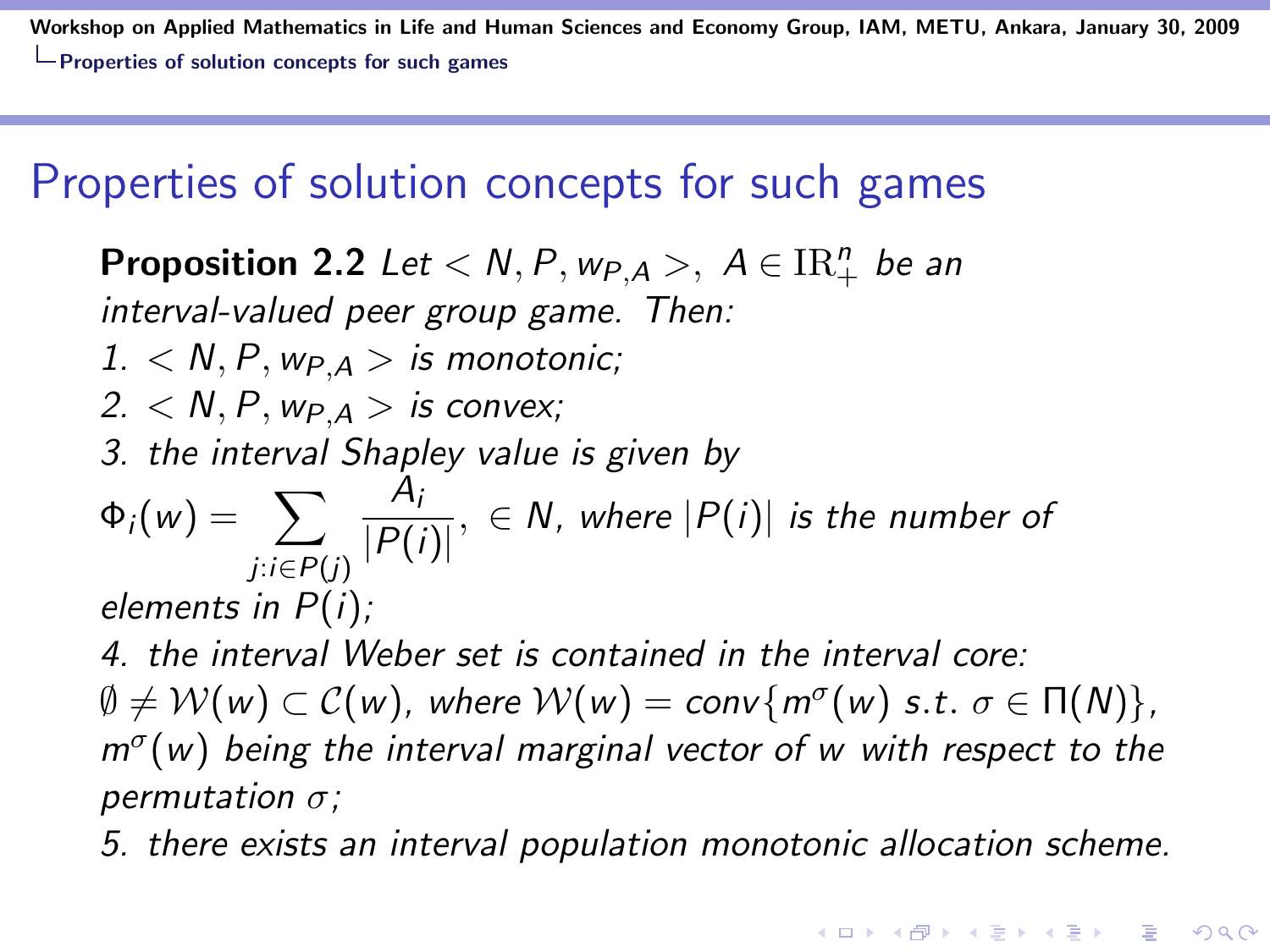Workshop on Applied Mathematics in Life and Human Sciences and Economy Group, IAM, METU, Ankara, January 30, 2009 **L** Properties of solution concepts for such games

*Proof.* 1. Let us consider  $S,$   $T \in 2^N$  with  $S \subset T$ . For any  $i \in N$ such that  $[1, i] \subset S \subset \mathcal{T}$  we have  $\iota_{[1, i], A_i}(S) = A_i = \iota_{[1, i], A_i}(\mathcal{T})$ , and for any  $i \in N$  such that  $[1, i] \subset T$  and  $[1, i]$  not subset of S we have  $u_{[1,i],A_i}(S) = [0,0] \preccurlyeq u_{[1,i],A_i}(T) = A_i$ . By considering the sum for  $i = 1, ..., n$  we have  $w_{P,A}(S) \preccurlyeq w_{P,A}(T)$ . 2. As remarked in Section 3 of Branzei et al. (2008), unanimity interval games are convex interval games. By using Proposition 2.1 we have the result

**KORKAR KERKER E VOOR**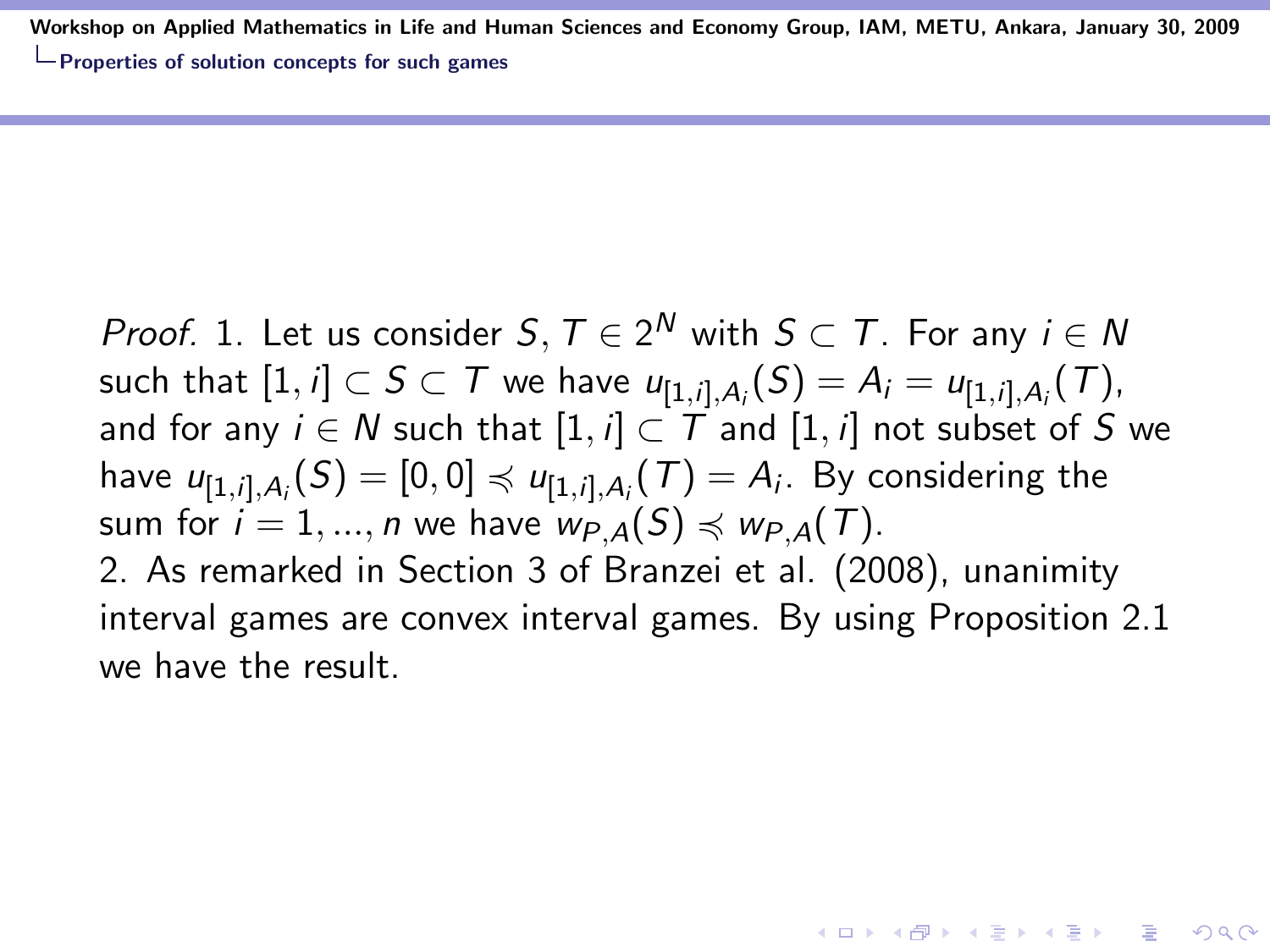Workshop on Applied Mathematics in Life and Human Sciences and Economy Group, IAM, METU, Ankara, January 30, 2009 **L** Properties of solution concepts for such games

#### Properties of solution concepts for such games

3. By using Proposition 4.3 in Branzei et al. (2008) the interval Shapley value is the interval  $\Phi_i(w) = [\Phi_i(w), \Phi_i(\bar{w})]$ ; from Proposition 1 in Branzei et al (2002) the Shapley value of a peer group game  $< N, P,$   $\mathsf{v}_{P, \mathsf{a}}>$ ,  $\mathsf{a} \in \mathbb{R}^n_+$  is the vector  $\Phi_i(v) = \sum$ j:i∈P(j) ai  $\frac{a_i}{|P(i)|}, i \in N.$ 

4. By using Theorem 4.1 and Proposition 4.1 in Branzei et al. (2008).

**KORKAR KERKER E VOOR** 

5. By using Theorem 4.2 in Branzei et al. (2008).  $\Box$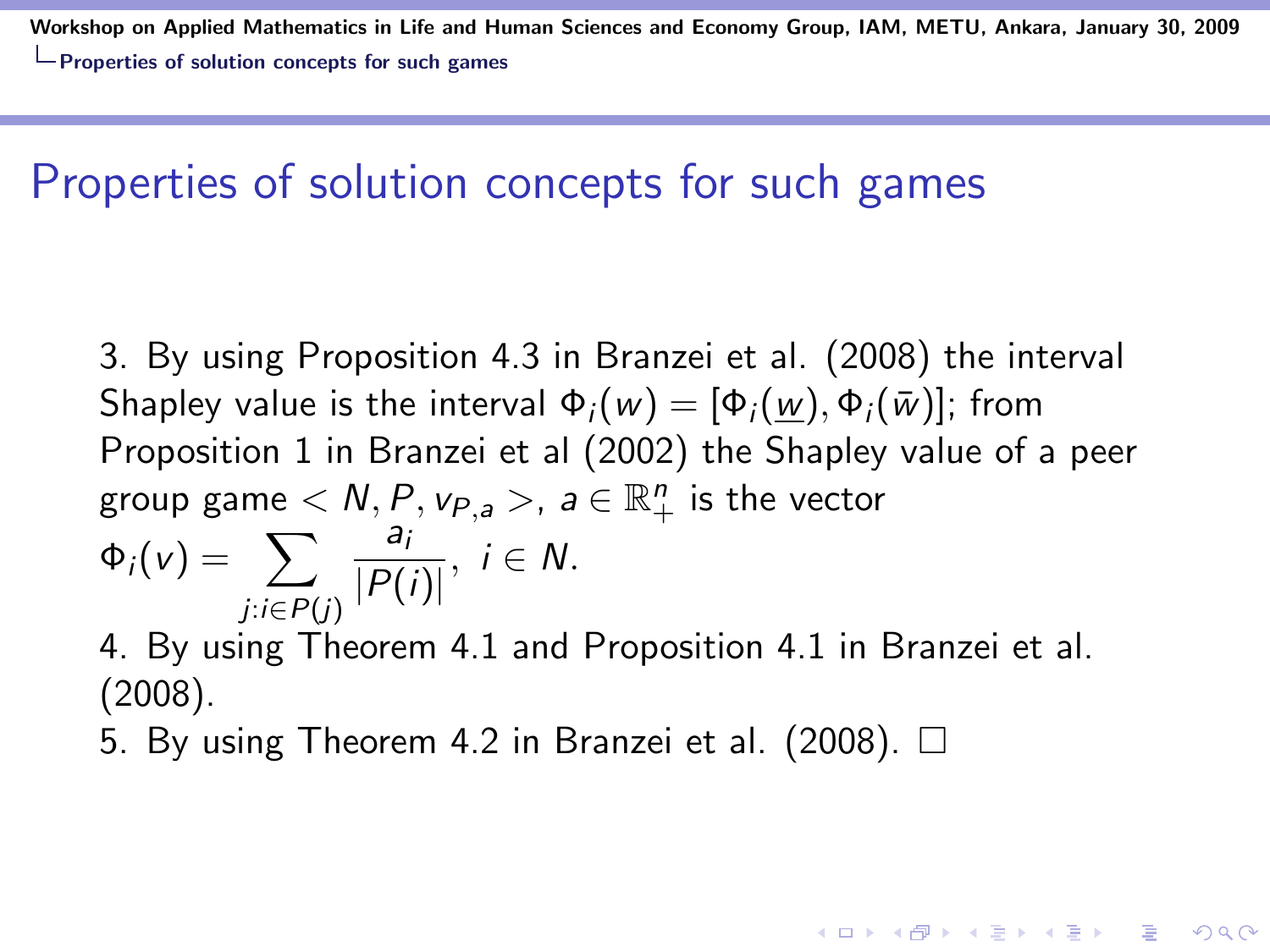$\Box$  Sealed bid second price auctions with uncertainty

# Sealed bid second price auctions with uncertainty

Now, we suppose that the bid  $w_i$  of player i is not exactly determined: the bidder submit a value in an interval  $W_i = [w_i - \delta_i, w_i + \delta_i]$  where  $\delta_i, i = 1, ..., n$  represents bidder ith's uncertainty.

Here the bidder ith's value will be any element in  $W_i = [w_i - \delta_i, w_i + \delta_i]$ . These value bounds are not known to the other players.

In our model we suppose that the bidder with the highest bid obtains the object at the highest price of the second highest bid with respect to the better than operator in IR.

**KORKAR KERKER E VOOR**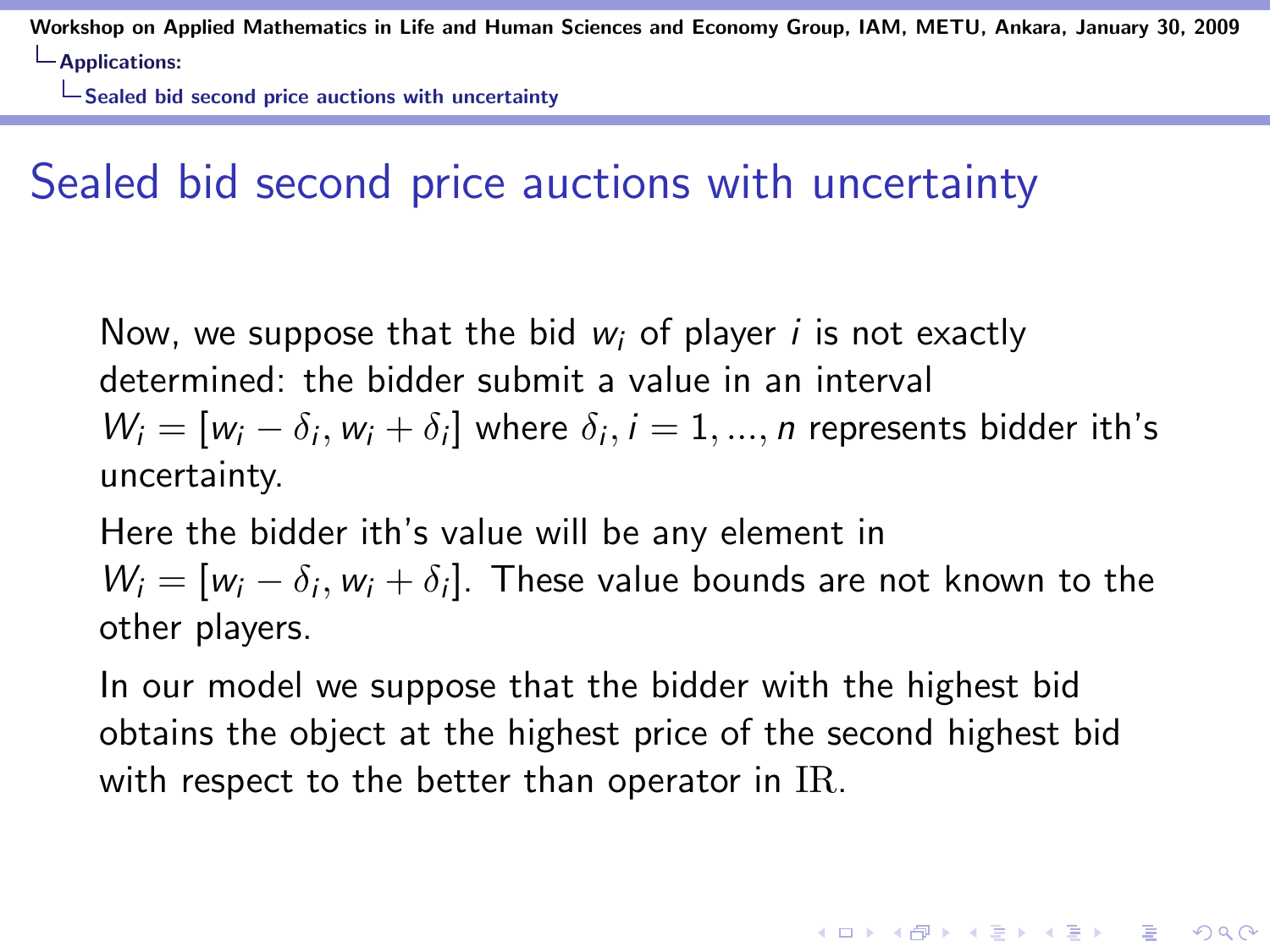Sealed bid second price auctions with uncertainty

## Sealed bid second price auctions with uncertainty

Suppose that for the given  $\delta_1, ..., \delta_n$ , the following assumptions hold:

$$
W_1 \succcurlyeq W_2 \succcurlyeq W_3 \succcurlyeq ....W_n \succcurlyeq [r,r], \qquad (1a)
$$

$$
|W_1| > |W_2| > |W_3| > .... |W_n| \geq r.
$$
 (1b)

**KORK ERKER ADE YOUR** 

Note that  $W_n = [\underline{w}_n, \overline{w}_n] \succcurlyeq [r, r]$  means  $\underline{w}_n \geq r$ . Such  $\delta_i$  exist. For example, if we consider

$$
\delta_i=\frac{w_i-r}{n}, i=1,...,n
$$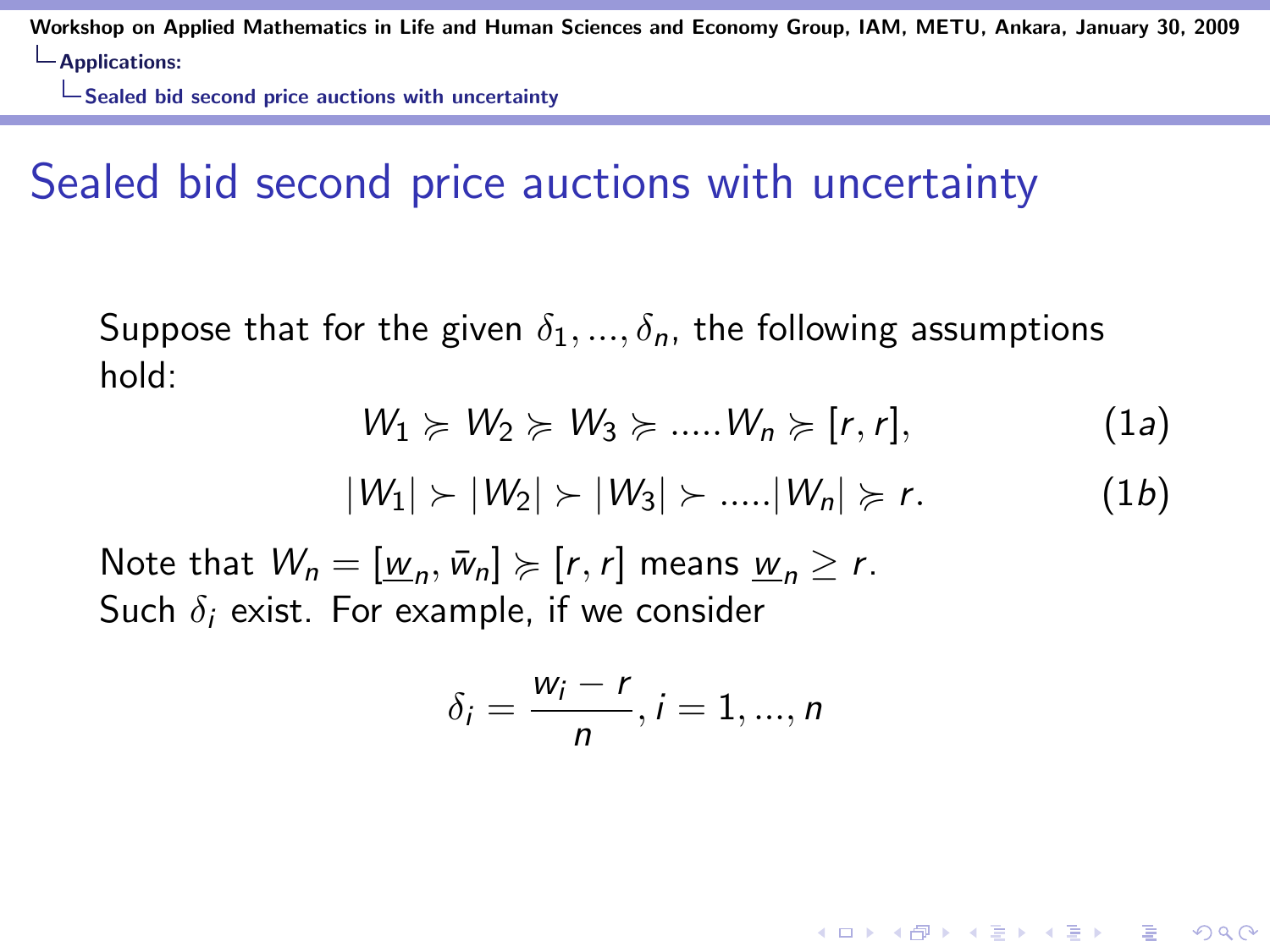$\Box$  Sealed bid second price auctions with uncertainty

we have

$$
w_{i+1}-\delta_{i+1}\leq w_i-\delta_i \Leftrightarrow (w_i-w_{i+1})(1-\frac{1}{n})\geq 0
$$

and also

$$
w_{i+1}+\delta_{i+1}\leq w_i+\delta_i \Leftrightarrow (w_{i+1}-w_i)(1+\frac{1}{n})\leq 0
$$

so that  $W_i \succcurlyeq W_{i+1}$  for all  $i = 1, ..., n-1$ , implying that assumption (1a) holds. Moreover,

$$
2\frac{w_{i+1}-r}{n}\leq 2\frac{w_i-r}{n}\Leftrightarrow w_{i+1}\leq w_i
$$

**KORKAR KERKER E VOOR** 

so that  $\vert{}W_i\vert>\vert{}W_{i+1}\vert$  for all  $i=1,...,n-1$ , implying that assumption  $(1b)$  holds.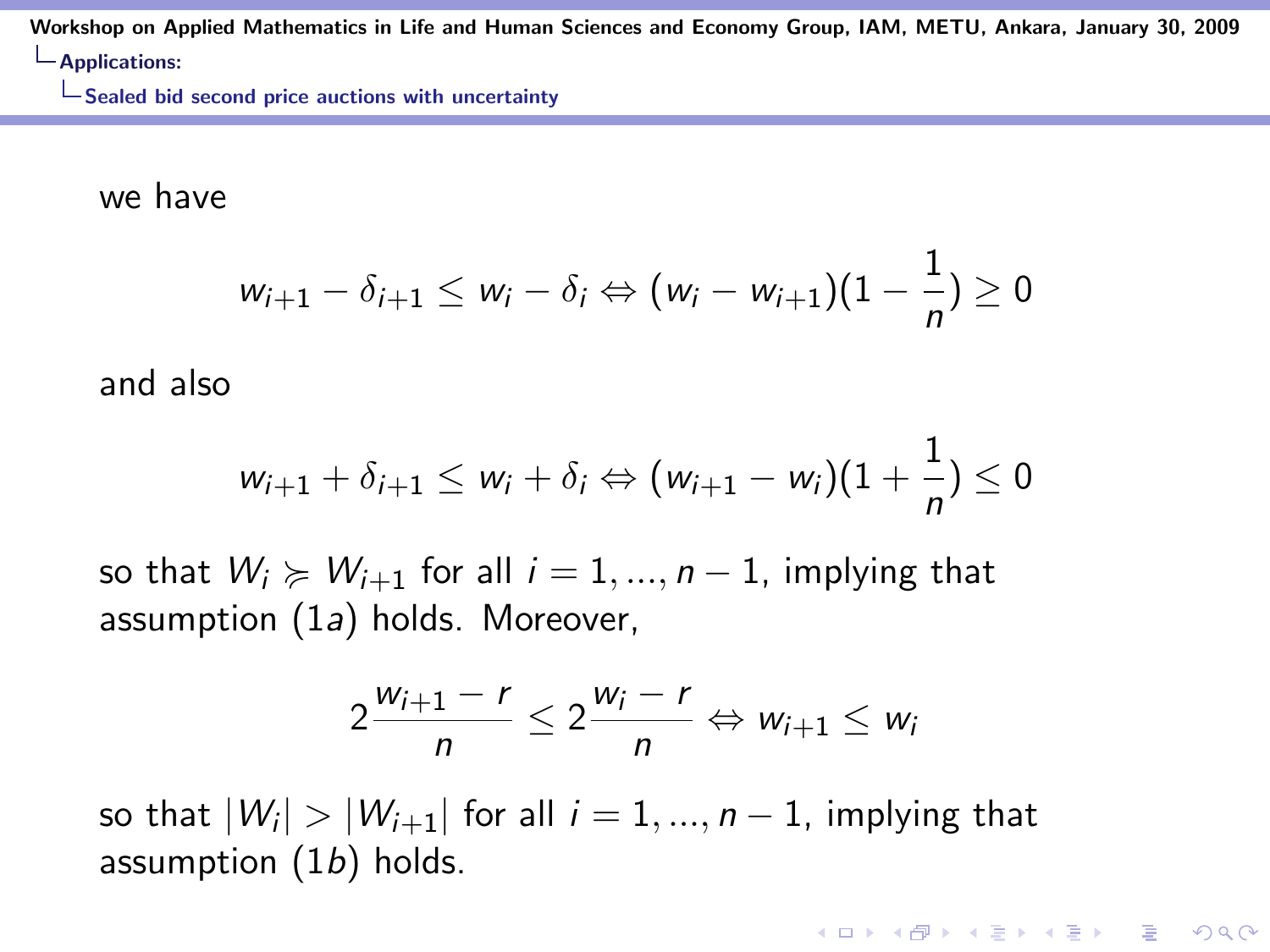Sealed bid second price auctions with uncertainty

# Sealed bid second price auctions with uncertainty

For any possible coalition  $S \subseteq \{1, 2, ..., n\}$ , let us define the payoff as follows.

i)  $S = \{i\}$ : player i bids  $W_i$  that gives to him a payoff  $w({i}) = [0, 0]$  if  $i \neq 1$ ,  $w({1}) = W_1 - W_2$  because player 1 obtains the object at price in  $W_2$ ;

ii)  $S = N$ , all the players cooperate: optimal bid for player 1 is to choose  $W_1$ , for the others is to choose  $[r, r]$ ; player 1 obtains the object at price r and the payoff to N is  $w(N) = W_1 - [r, r]$ ; iii)  $S \subset N$ , let  $i(S)$  be the player with the highest (interval) value with respect to the better than operator:

- If  $1\not\in\mathcal{S}$  then  $i(\mathcal{S})$  bids  $W_{i(\mathcal{S})}$ , the others bid  $r.$  The object goes to player 1 and the value of coalition S is  $w(S) = [0, 0]$ ; - If  $1 \in S$  then the highest bid is  $W_1$  and the second highest is  $W_{k+1}$  if  $[1, k] \subset S$  and  $k+1 \notin S$ , since  $W_i = [r, r]$  for  $i = 2, ..., k$ . In this case the value of the coalition is  $w(S) = W_1 - W_{k+1}$ .

 $\Omega$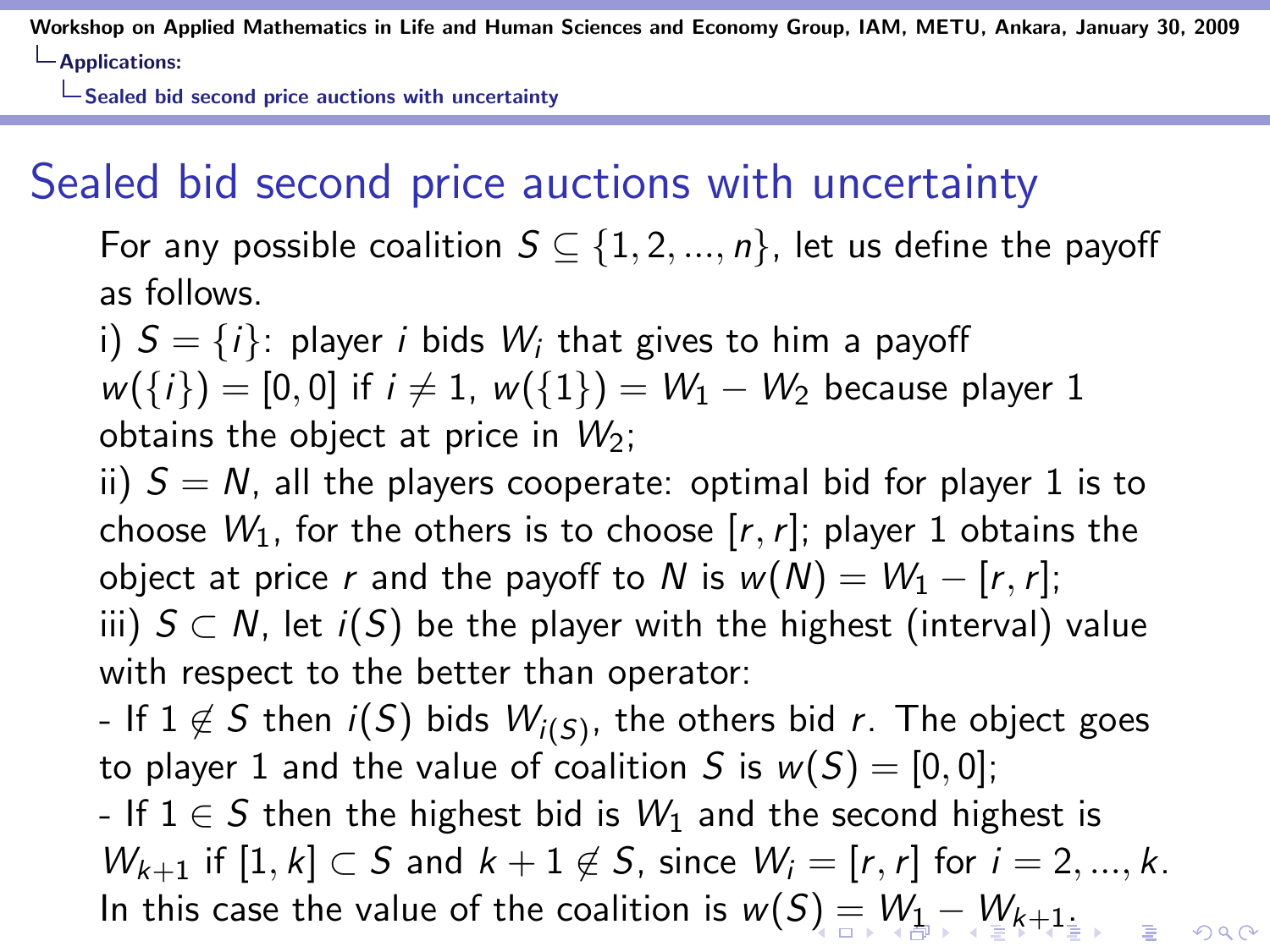Sealed bid second price auctions with uncertainty

## Sealed bid second price auctions with uncertainty

Let us define T the line graph with root 1 and arcs  $(i, i + 1)$ ,  $i=1,...,n-1$ , and the hierarchy function  $P: N \rightarrow 2^N,$  $P(i) = \{1, ..., i\}$ . Let us define  $A_i = W_i - W_{i+1}$  for any  $i \in N$ : the triplet  $\langle N, P, A \rangle$  with  $A \in \mathrm{IR}_+^n$  is a peer group situation. The auction peer group interval game is the cooperative interval game  $\langle N, w_{PA} \rangle$  or  $\langle N, w \rangle$  where

$$
w_{P,A}(S) = \sum_{i=1}^n u_{[1,i],W_i-W_{i+1}}(S) \quad \forall S \in 2^N,
$$

where  $W_{n+1} = [r, r]$ . In fact for any  $S \subset N$  we have:  $w(S) = [0, 0]$ k if  $1 \notin S$ ,  $w(S) = \sum$  $(\mathsf{W}_i-\mathsf{W}_{i+1})=\mathsf{W}_1-\mathsf{W}_{k+1}$  if  $[1,k]\subset S$  and  $i=1$  $k + 1 \notin S$ . .<br>◆ ロ ▶ → *덴* ▶ → 경 ▶ → 경 ▶ │ 경 │ ◇ 9,9,0°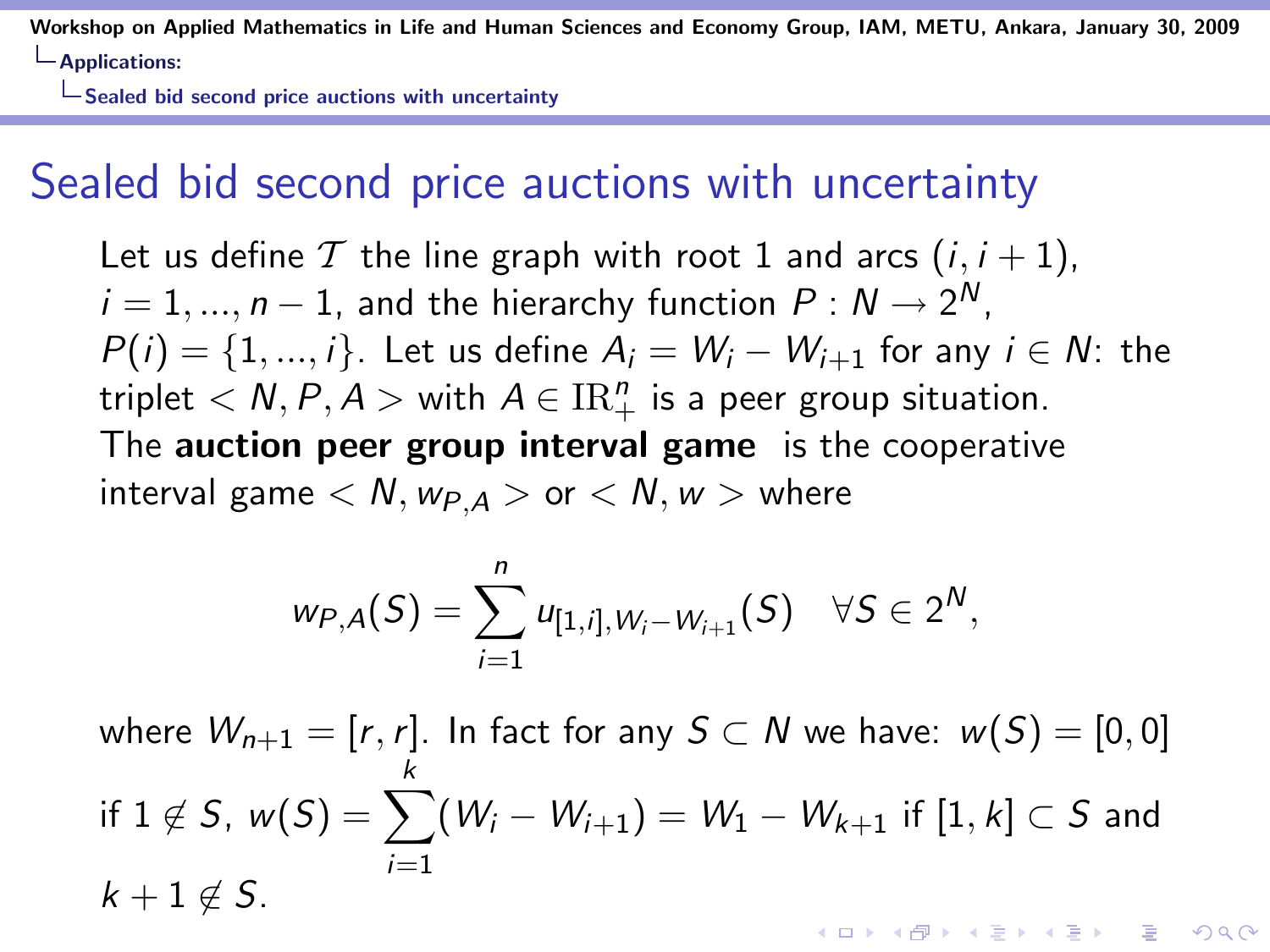$\Box$  Sealed bid second price auctions with uncertainty

#### Sealed bid second price auctions with uncertainty

**Example 2.1** As in Example 4 in Branzei et al. (2002), we consider three bidders in an auction have values for the object of 100, 80, 50, respectively, and the reservation price is  $r = 25$ . Let us suppose that the three bidders are facing interval uncertainty with  $\delta_i = \frac{w_i - r}{3}$ ,  $i = 1, 2, 3$ . We have

$$
W_1 = [100 - 25, 100 + 25], W_2 = [80 - \frac{55}{3}, 80 + \frac{55}{3}]
$$

$$
W_3 = [50 - \frac{25}{3}, 50 + \frac{25}{3}].
$$

4 D > 4 P + 4 B + 4 B + B + 9 Q O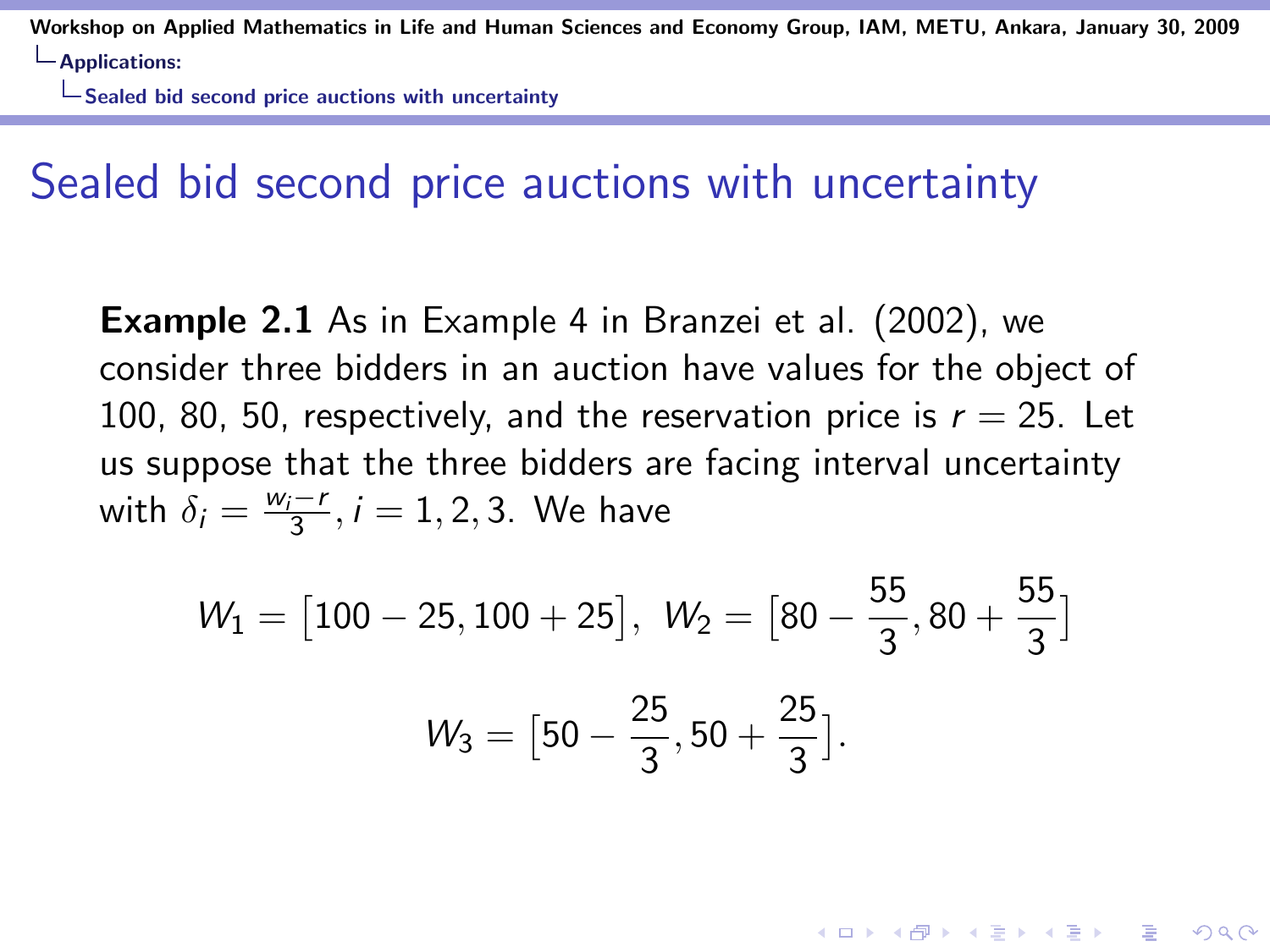Sealed bid second price auctions with uncertainty

#### Sealed bid second price auctions with uncertainty

Let us define the auction peer group interval game  $\langle N, w \rangle$ where  $N = \{1, 2, 3\}$  and the characteristic function is

$$
w({1}) = W_1 - W_2 = \left[\frac{115}{3} - 25, \frac{115}{3} + 25\right],
$$
  

$$
w({1, 2}) = W_1 - W_3 = \left[\frac{175}{3} - 25, \frac{175}{3} + 25\right],
$$
  

$$
w({1, 2, 3}) = W_1 - r = \left[75 - 25, 75 + 25\right],
$$

4 D > 4 P + 4 B + 4 B + B + 9 Q O

and for any other coalition  $S \subseteq N$ , we have  $w(S) = [0, 0]$ .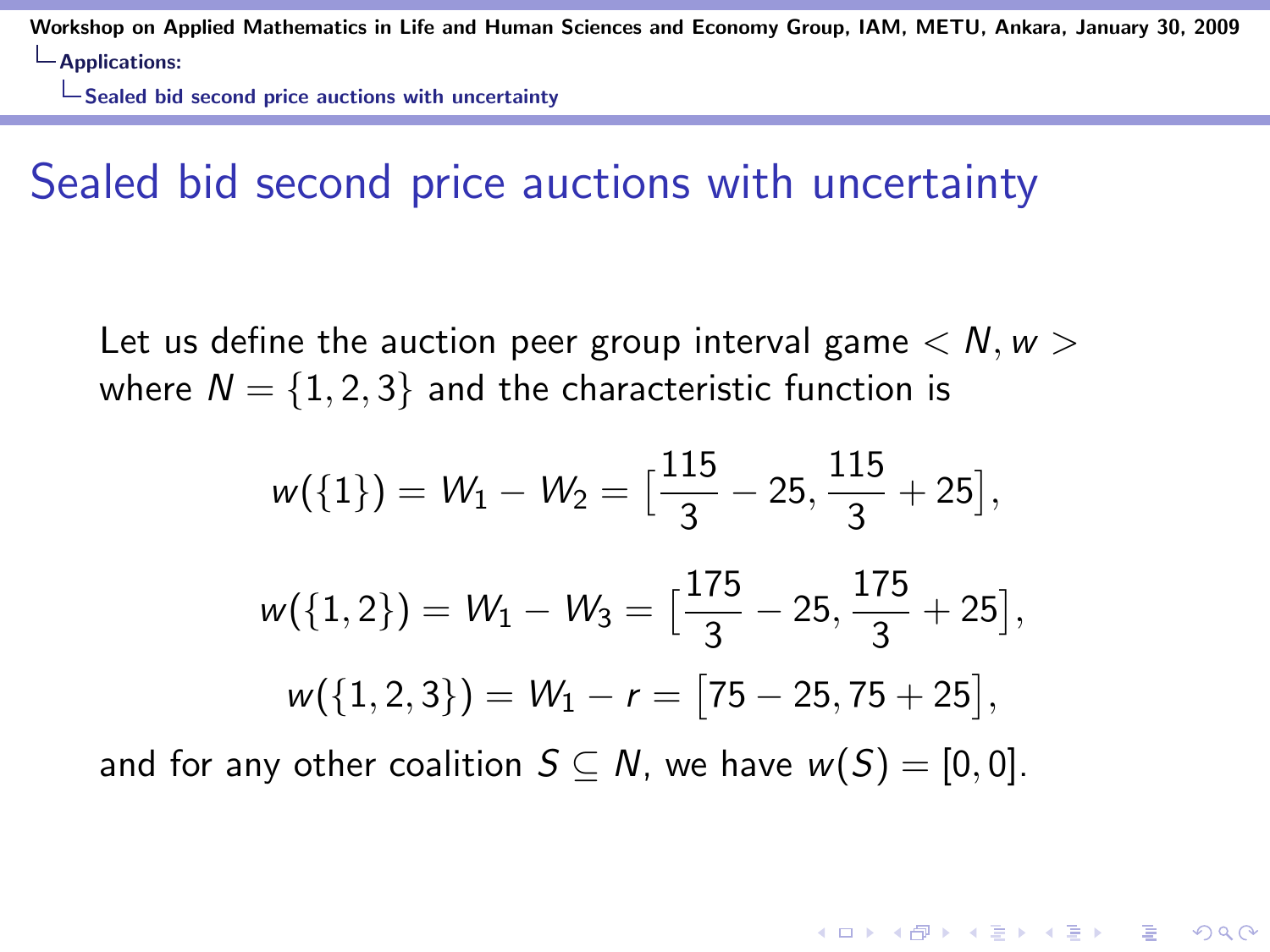$\Box$  Flow situations with uncertainty

## Flow situations with uncertainty

Let us consider G a directed network  $G = (M, L)$  consisting of the set of nodes  $M = \{s, 1, ..., n, t\}$  and the set of arcs  $L = \{1, ..., l\}$ . Each arc  $l \in L$  belongs to one player with given capacity  $q_l$  and has a feasible flow  $f_l \leq q_l$ .

We distinguish in  $M$  a source node s and a sink node t having a very large capacity. Let S be a coalition of players, we denote by  $G_{\vert S}$  the restricted network to only arcs owned by players in S.

**KORKAR KERKER E VOOR**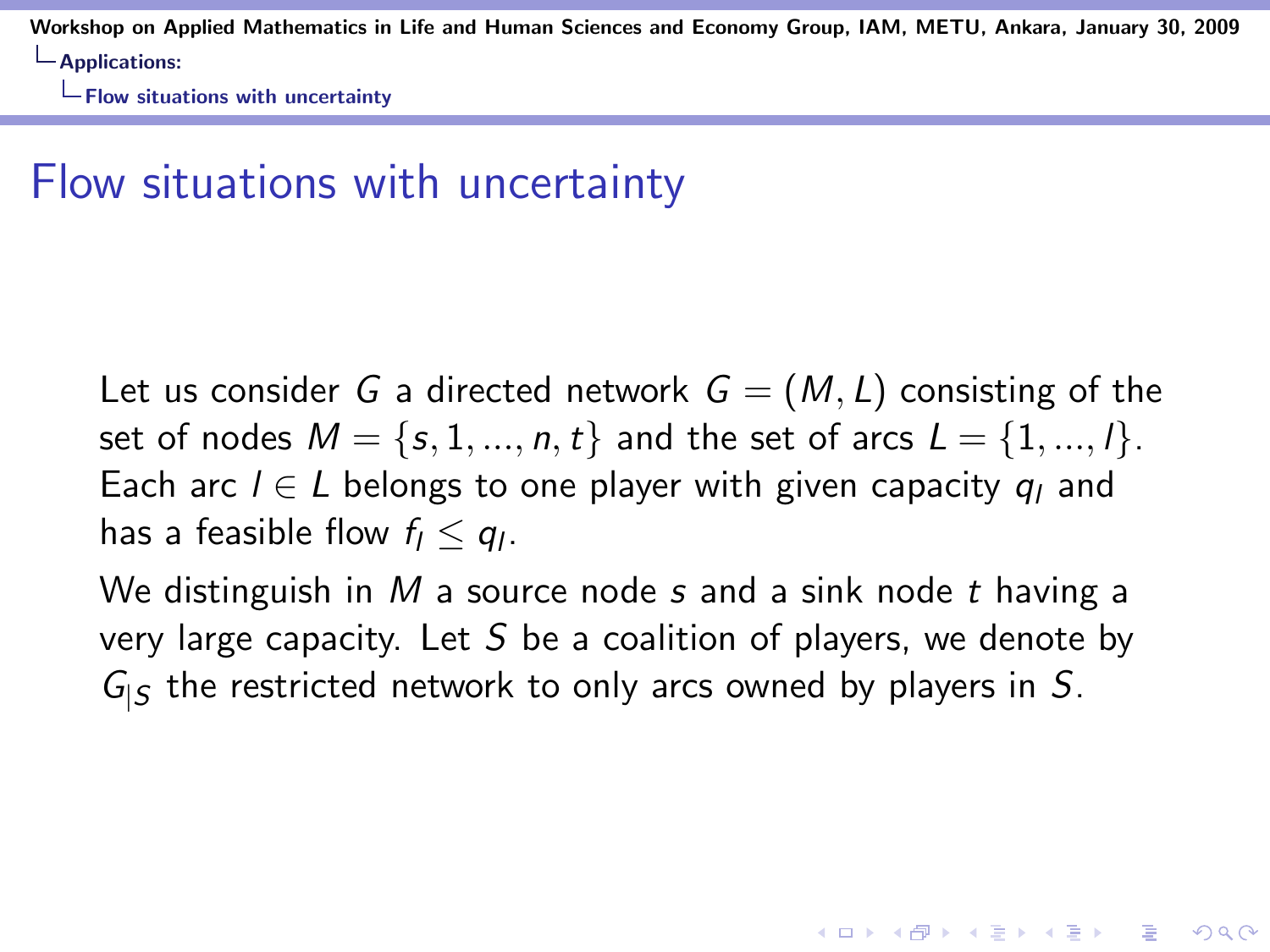$\Box$  Flow situations with uncertainty

#### Flow situations with uncertainty

We call  $\langle M, L, f, q \rangle$  a flow situation, where  $f, q: L \to \mathbb{R}_{+}$ . With each flow situation one can associate a flow game. Recall the definition of a flow game (Kalai and Zemel, 1982): it is a cooperative game  $\langle M, v \rangle$  such that any coalition  $S \subseteq M$  has value the maximum admissible flow using arcs which connect players in  $S$  with the sink node  $t$ .

Sometimes, we have only estimates about the flow of arc l, i.e. a lower bound  $\underline{f}_l$  and an upper bound  $\overline{f}_l$  of the real flow. So we assume that the flow of arc  $l$  is in the real interval  $F_l = [\underline{f}_l, \overline{f}_l].$  In this case  $F: L \to \mathrm{IR}_+$  and  $\lt M, L, F, q >$  is called an *interval flow* situation. Here  $q_l$  represents for any  $l \in L$  an upper bound of the interval  $F_l$ , i.e.  $\bar{f}_l \leq q_l$ .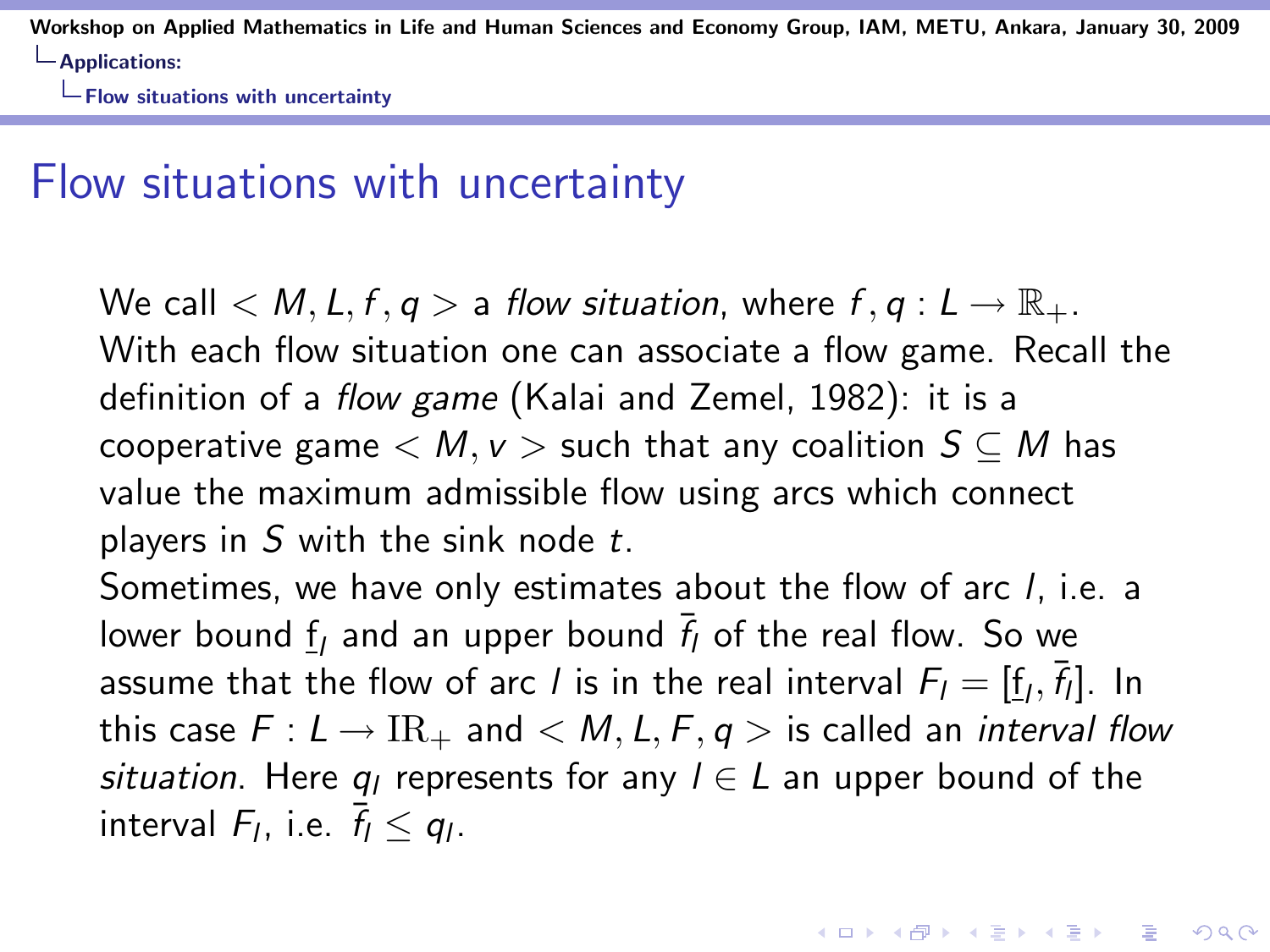$\Box$  Flow situations with uncertainty

## Flow situations with uncertainty

Given an interval flow situation  $\langle M, L, F, q \rangle$  with  $n + 2$  players, let us assume that there is a hierarchical structure in the node set: a function  $P: M \rightarrow M$  s.t.

$$
P(1) = \{s, 1\}, P(i) = \{s, [1, i], t\}
$$

gives the list of nodes connecting node 1 with node  $i$ , if  $i$  is connected with the sink  $t$ . Consider the case where the flow on the arcs in  $P(i)$  equals a (very large) constant Q satisfying  $Q > \sum_{l \in L} q_l$ , except on the arc  $(i,t)$  where the admissible flow is a value in  $F_i$ .

**KORK ERKER ADE YOUR**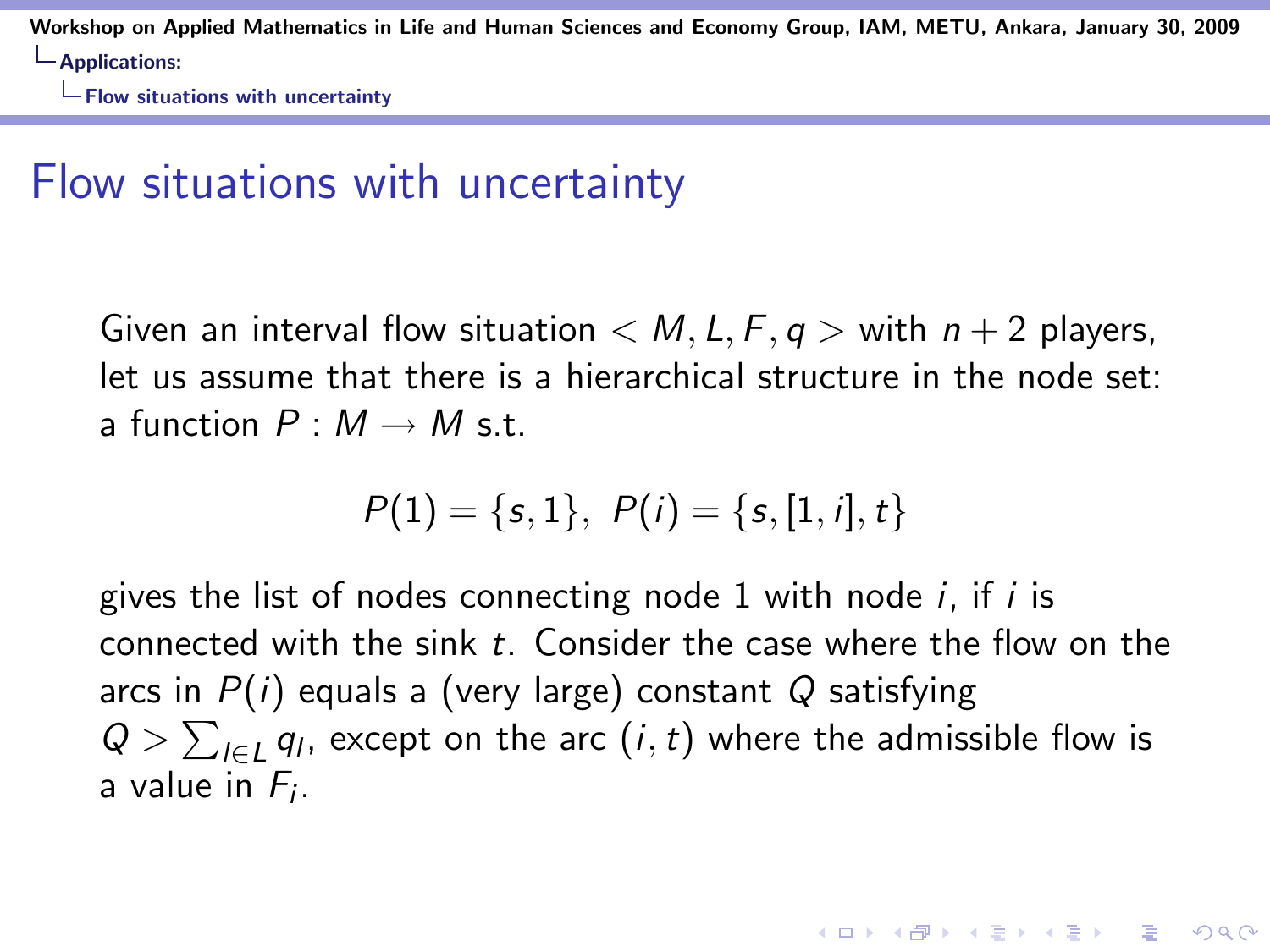$\Box$  Flow situations with uncertainty

# Flow situations with uncertainty

We let:

- $-N = \{1, ..., n\}$  be the set of the players;
- the hierarchy  $P'(i) = [1, i] = P(i) \setminus \{s, t\};$

 $-F_i \in IR_+$  be the gain of player *i* if players in [1, *i*] cooperate with him.

The flow peer group interval game is the cooperative interval game  $< N, w_{P',F}>$ , or  $< N, w>$ , where a given coalition  $S \subseteq N$ has the value

$$
w(S)=\sum_{i:P'(i)\subseteq S}F_i.
$$

**KORK ERKER ADE YOUR**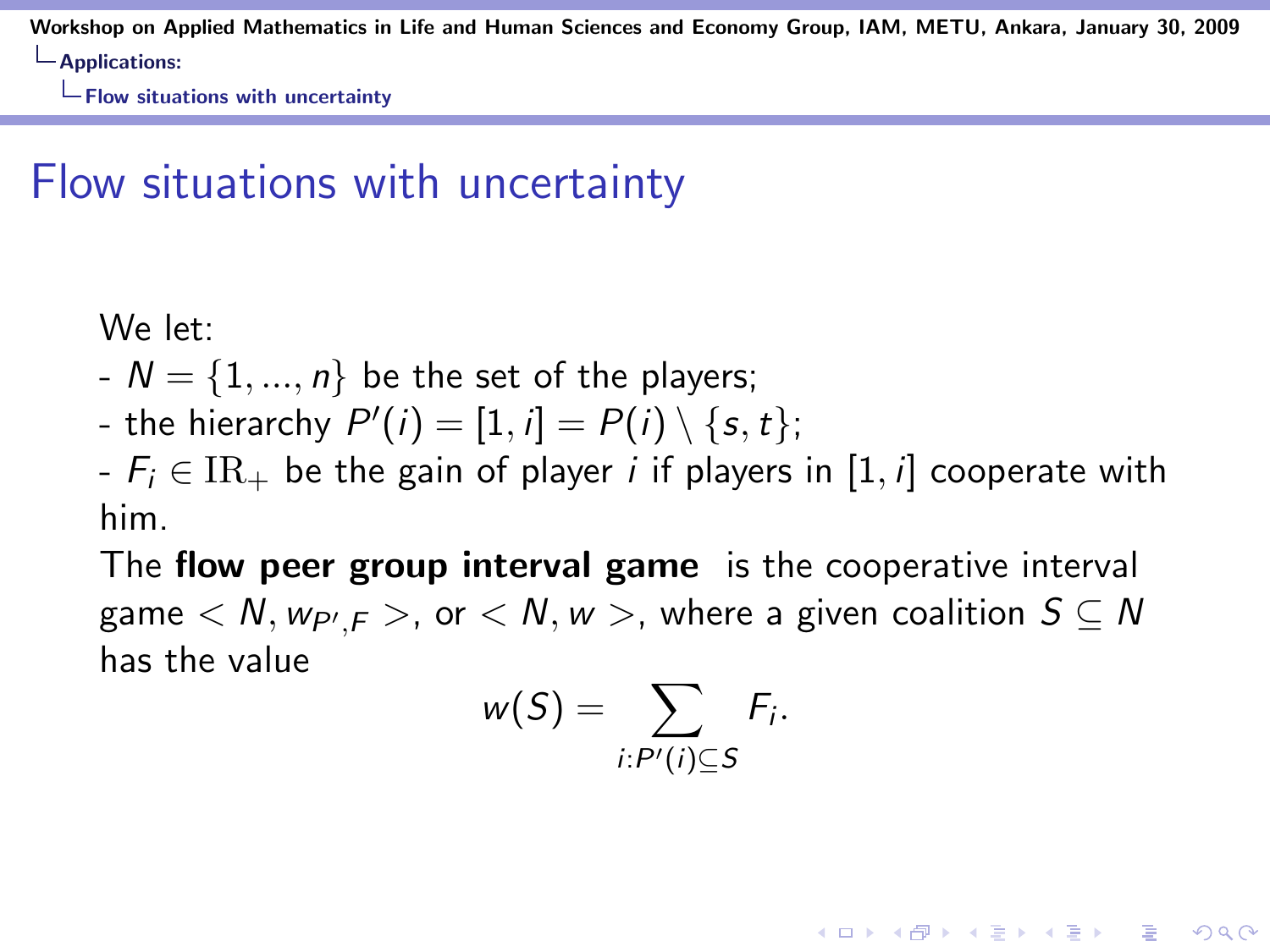$\Box$  Flow situations with uncertainty

#### Flow situations with uncertainty

**Example 2.2** Let us consider an interval flow situation  $< M, L, F, q >$  where:  $-M = \{s, 1, 2, 3, 4, 5, 6, t\},\$  $-L = \{(s, 1), (1, 2), (2, 3), (2, 4), (4, 5), (1, 6)\} \cup \{(i, t), i = 1, ..., 6\},$  $-F_i \in IR_+$  flows on arcs  $(i, t)$  for  $i = 1, ..., 6$ , and  $F_i = [Q, Q]$  with  $Q > \sum_{l \in L} q_l$  for  $l \in \{(s, 1), (1, 2), (2, 3), (2, 4), (4, 5), (1, 6)\}.$ Given the hierarchy  $P(i) = \{s, [1, i], t\}$ , the flow peer group interval game is  $\langle N, w \rangle$ , where  $N = \{1, ..., 6\}$  and  $w(S) = \sum F_i$  for any coalition  $S \subseteq N$ .  $i: P'(i)$ ⊂S

For example,  $w({5, 6}) = 0$  or  $w({1, 2, 3, 6}) = F_1 + F_2 + F_3 + F_6$ .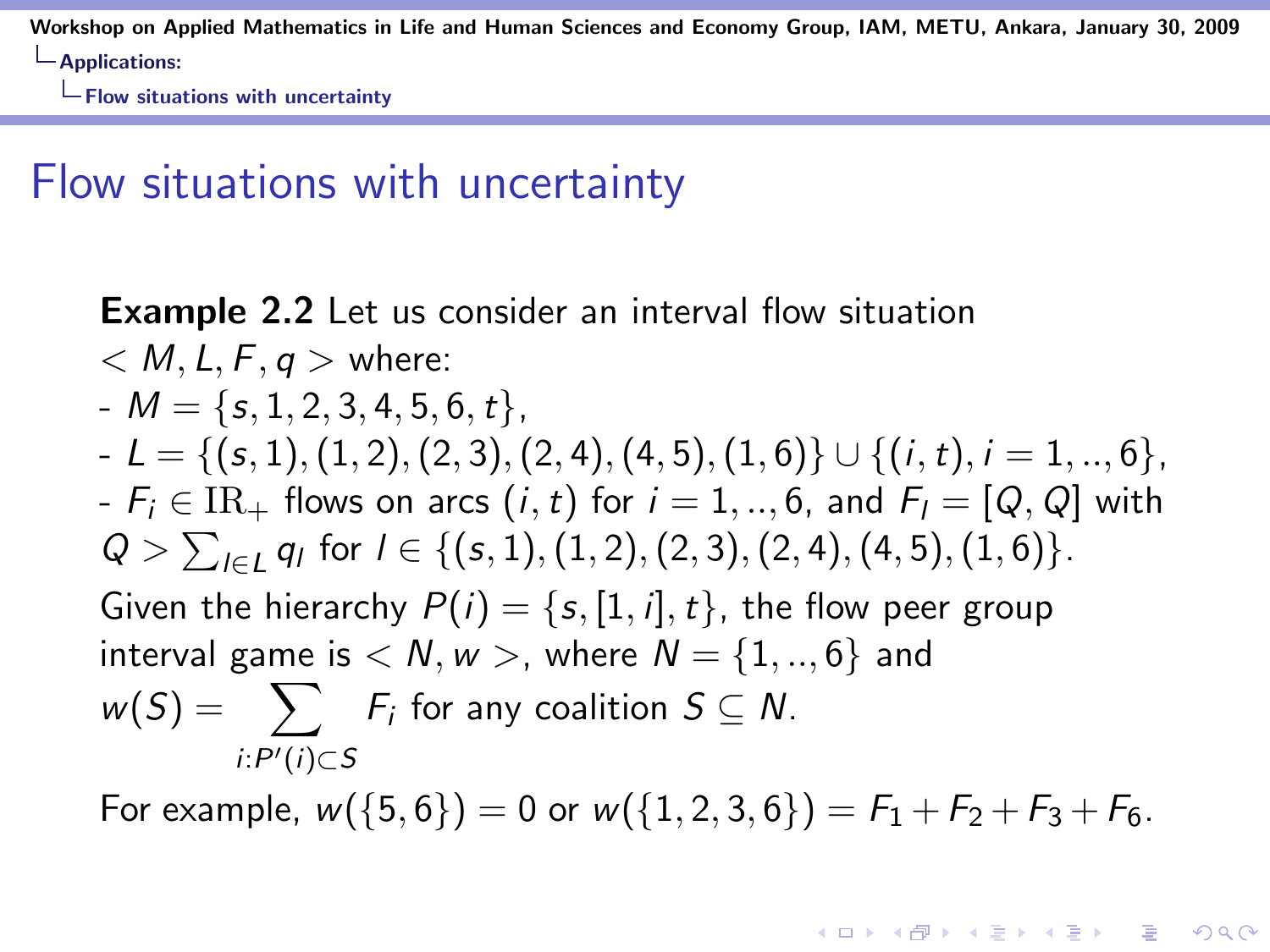#### References

Alparslan Gök, S.Z., S. Miquel, and S. Tijs (2008). "Cooperation under interval uncertainty", Mathematical Methods of Operation Research, Volume 69 (2009) 99-109.

Alparslan Gök, S.Z., R. Branzei, and S. Tijs (2008). "Convex interval games", DP No. 2008-37, CentER Tilburg University.

Alparslan Gök, S.Z., R. Branzei, and S. Tijs (2008c). "Cooperative interval games arising from airport situations with interval data", DP No. 2008-57, CentER Tilburg University; the paper "Airport interval games and their Shapley value" which is based on this reference will appear in Operations Research and Decisions, 2009, special issue of SING4.